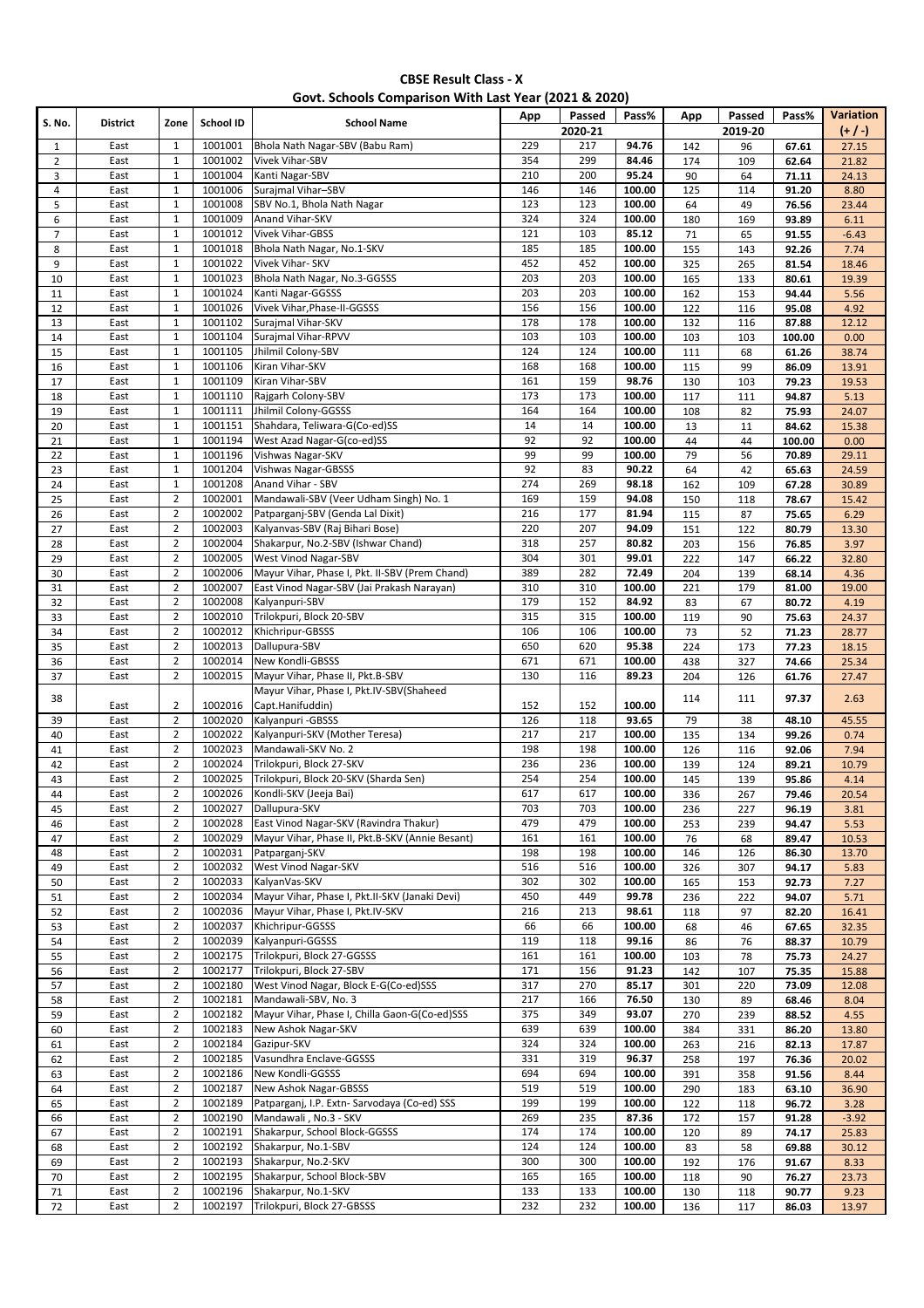| Govt. Schools Comparison With Last Year (2021 & 2020) |  |  |  |
|-------------------------------------------------------|--|--|--|
|-------------------------------------------------------|--|--|--|

| S. No. | <b>District</b> |                | School ID | <b>School Name</b>                               | App  | Passed           | Pass%  | App | Passed  | Pass%  | Variation |
|--------|-----------------|----------------|-----------|--------------------------------------------------|------|------------------|--------|-----|---------|--------|-----------|
|        |                 | Zone           |           |                                                  |      | 2020-21          |        |     | 2019-20 |        | $(+ / )$  |
| 73     | East            | $\overline{2}$ | 1002198   | Kondli-SBV                                       | 410  | 410              | 100.00 | 292 | 155     | 53.08  | 46.92     |
| 74     | East            | $\overline{2}$ | 1002199   | Mayur Vihar, Phase III GGSS                      | 253  | 253              | 100.00 | 188 | 177     | 94.15  | 5.85      |
| 75     | East            | $\overline{2}$ | 1002263   | Mayur Vihar, Phase III, Kondli-Gharauli-GBSS     | 248  | 248              | 100.00 | 183 | 141     | 77.05  | 22.95     |
| 76     | East            | $\overline{2}$ | 1002350   | Khichripur Village, Govt.(Co-ed)SS               | 88   | 88               | 100.00 | 69  | 38      | 55.07  | 44.93     |
| 77     | East            | $\mathbf 2$    | 1002351   | Preet Vihar, Govt. Co-Ed Senior Secondary School | 337  | 337              | 100.00 | 175 | 137     | 78.29  | 21.71     |
| 78     | East            | $\overline{2}$ | 1002352   | Mayur Vihar, Phase III, Kondli Gharauli-GGSS     | 291  | 291              | 100.00 | 266 | 205     | 77.07  | 22.93     |
| 79     | East            | $\overline{2}$ | 1002354   | Mayur Vihar, Phase III GBSS                      | 267  | 267              | 100.00 | 234 | 130     | 55.56  | 44.44     |
| 80     | East            | $\overline{2}$ | 1002360   | Khichari Pur Village , J.J Colony - SKV          | 81   | 81               | 100.00 | 93  | 71      | 76.34  | 23.66     |
|        | East            | $\overline{2}$ | 1002362   | Vasundhra Enclave-GBSSS                          | 471  | 429              | 91.08  | 395 |         |        |           |
| 81     |                 |                |           |                                                  |      |                  |        |     | 264     | 66.84  | 24.25     |
| 82     | East            | $\overline{2}$ | 1002363   | Gazipur-GBSSS                                    | 333  | 333              | 100.00 | 167 | 114     | 68.26  | 31.74     |
| 83     | East            | $\mathbf 2$    | 1002367   | Mandawali, No.2 - SBV                            | 145  | 118              | 81.38  | 92  | 67      | 72.83  | 8.55      |
| 84     | East            | $\overline{2}$ | 1002368   | Mandawali, No.1- SKV                             | 224  | $\overline{223}$ | 99.55  | 144 | 122     | 84.72  | 14.83     |
| 85     | East            | $\overline{2}$ | 1002369   | Khichripur Village, J.J.Colony-SBV               | 100  | 100              | 100.00 | 61  | 45      | 73.77  | 26.23     |
| 86     | East            | $\overline{2}$ | 1002399   | I.P.Extension-RPVV                               | 104  | 104              | 100.00 | 104 | 104     | 100.00 | 0.00      |
| 87     | East            | $\overline{2}$ | 1002400   | khichripur School of Excellence                  | 78   | 78               | 100.00 | 80  | 80      | 100.00 | 0.00      |
| 88     | East            | 3              | 1003001   | Laxmi Nagar-SBV                                  | 281  | 281              | 100.00 | 233 | 150     | 64.38  | 35.62     |
| 89     | East            | 3              | 1003002   | Rani Garden-SBV                                  | 159  | 159              | 100.00 | 124 | 124     | 100.00 | 0.00      |
| 90     | East            | 3              | 1003003   | Jheel Khurenja, No.1-SBV                         | 99   | 99               | 100.00 | 46  | 41      | 89.13  | 10.87     |
| 91     | East            | 3              | 1003004   | Kailash Nagar-SBV                                | 92   | 92               | 100.00 | 55  | 55      | 100.00 | 0.00      |
| 92     | East            | 3              | 1003007   | <b>Chander Nagar-GBSSS</b>                       | 144  | 144              | 100.00 | 90  | 87      | 96.67  | 3.33      |
| 93     | East            | $\mathsf 3$    | 1003009   | Geeta Colony, Block 13-GBSSS                     | 164  | 164              | 100.00 | 133 | 133     | 100.00 | 0.00      |
| 94     | East            | 3              | 1003012   | Gandhi Nagar-SBV                                 | 187  | 187              | 100.00 | 97  | 90      | 92.78  | 7.22      |
| 95     | East            | 3              | 1003013   | Krishna Nagar-SBV                                | 273  | 273              | 100.00 | 174 | 162     | 93.10  | 6.90      |
| 96     | East            | $\mathbf{3}$   | 1003024   | Geeta Colony, Block 13-SKV                       | 239  | 239              | 100.00 | 236 | 141     | 59.75  | 40.25     |
| 97     | East            | 3              | 1003025   | Chander Nagar-SKV                                | 233  | 233              | 100.00 | 165 |         | 86.67  |           |
|        |                 |                |           |                                                  |      |                  | 100.00 |     | 143     |        | 13.33     |
| 98     | East            | 3              | 1003026   | Shankar Nagar-SKV                                | 158  | 158              |        | 100 | 96      | 96.00  | 4.00      |
| 99     | East            | $\mathsf 3$    | 1003027   | Gandhi Nagar, No.1-SKV                           | 250  | 250              | 100.00 | 193 | 183     | 94.82  | 5.18      |
| 100    | East            | 3              | 1003028   | Laxmi Nagar-SKV                                  | 295  | 295              | 100.00 | 217 | 209     | 96.31  | 3.69      |
| 101    | East            | 3              | 1003030   | Rani Garden-GGSSS                                | 147  | 147              | 100.00 | 100 | 96      | 96.00  | 4.00      |
| 102    | East            | 3              | 1003033   | Kailash Nagar-GGSSS                              | 106  | 106              | 100.00 | 84  | 81      | 96.43  | 3.57      |
| 103    | East            | 3              | 1003034   | Gandhi Nagar, No.2-GGSSS                         | 131  | 131              | 100.00 | 91  | 90      | 98.90  | 1.10      |
| 104    | East            | 3              | 1003035   | Gandhi Nagar, No.3-GGSSS                         | 62   | 62               | 100.00 | 81  | 78      | 96.30  | 3.70      |
| 105    | East            | $\mathsf 3$    | 1003036   | Krishna Nagar-SKV                                | 284  | 284              | 100.00 | 234 | 234     | 100.00 | 0.00      |
| 106    | East            | 3              | 1003152   | Radhey Shyam Park-SBV                            | 124  | 123              | 99.19  | 107 | 106     | 99.07  | 0.13      |
| 107    | East            | 3              | 1003153   | Radhey Shyam Park- SKV                           | 258  | 258              | 100.00 | 186 | 147     | 79.03  | 20.97     |
| 108    | East            | $\mathbf{3}$   | 1003202   | Geeta Colony, Block 2-G(Co-ed)SS                 | 99   | 99               | 100.00 | 78  | 55      | 70.51  | 29.49     |
| 109    | East            | 3              | 1003204   | Old Seelampur-SKV                                | 45   | 45               | 100.00 | 38  | 31      | 81.58  | 18.42     |
| 110    | East            | $\mathsf 3$    | 1003205   | Shivpuri-G(Co-ed)SSS                             | 168  | 168              | 100.00 | 100 | 92      | 92.00  | 8.00      |
|        | East            | $\mathbf{3}$   | 1003260   | Lalita Park-GGSSS                                | 122  | 122              | 100.00 |     | 62      |        | 17.33     |
| 111    |                 |                |           |                                                  |      |                  |        | 75  |         | 82.67  |           |
| 112    | East            | 3              | 1003261   | Gandhi Nagar-RPVV                                | 108  | 108              | 100.00 | 96  | 96      | 100.00 | 0.00      |
| 113    | East            | 3              | 1003264   | Lalita Park-GBSSS                                | 87   | 87               | 100.00 | 65  | 50      | 76.92  | 23.08     |
| 114    | East            | 3              | 1003265   | Old Seelampur -SBV                               | 58   | 58               | 100.00 | 43  | 40      | 93.02  | 6.98      |
| 115    | North East-I    | $\overline{4}$ | 1104001   | Yamuna Vihar, Block B, No.1-SBV                  | 763  | 730              | 95.67  | 626 | 467     | 74.60  | 21.07     |
| 116    | North East-I    | $\overline{4}$ | 1104002   | Khajoori Khas-SBV                                | 668  | 645              | 96.56  | 447 | 321     | 71.81  | 24.74     |
| 117    | North East-I    | 4              | 1104003   | Yamuna Vihar, Block B, No.2-SBV                  | 502  | 451              | 89.84  | 435 | 324     | 74.48  | 15.36     |
| 118    | North East-I    | 4              | 1104004   | Gokalpur Village-GBSSS                           | 448  | 426              | 95.09  | 384 | 217     | 56.51  | 38.58     |
| 119    | North East-I    | $\overline{4}$ | 1104005   | Gokalpuri-GBSSS                                  | 515  | 373              | 72.43  | 437 | 284     | 64.99  | 7.44      |
| 120    | North East-I    | 4              | 1104006   | Ghonda, No.1-GBSSS                               | 330  | 327              | 99.09  | 272 | 190     | 69.85  | 29.24     |
| 121    | North East-I    | 4              | 1104007   | Ghonda, No.2-GBSSS                               | 159  | 155              | 97.48  | 161 | 113     | 70.19  | 27.30     |
| 122    | North East-I    | $\overline{4}$ | 1104008   | Yamuna Vihar, Block C, No.2-GBSSS                | 758  | 660              | 87.07  | 614 | 400     | 65.15  | 21.92     |
| 123    | North East-I    | $\overline{4}$ | 1104009   | Yamuna Vihar, Block C, No.1-SBV                  | 827  | 827              | 100.00 | 480 | 405     | 84.38  | 15.63     |
| 124    | North East-I    | 4              | 1104010   | Dayalpur-GBSSS                                   | 397  | 357              | 89.92  | 326 | 223     | 68.40  | 21.52     |
| 125    | North East-I    | 4              | 1104011   | Sabhapur-GGSSS                                   | 242  | 242              | 100.00 | 277 | 228     | 82.31  | 17.69     |
| 126    | North East-I    | $\overline{a}$ | 1104012   | Bhajanpura-G(Co-ed)SSS (RDJK)                    | 324  | 312              | 96.30  | 170 | 126     | 74.12  | 22.18     |
| 127    | North East-I    | 4              | 1104014   | Mustufabad-GBSS                                  | 364  | 333              | 91.48  | 144 | 105     | 72.92  | 18.57     |
|        |                 | $\overline{4}$ | 1104015   | Khajoori Khas-GBSSS                              |      | 377              |        |     |         |        |           |
| 128    | North East-I    |                | 1104018   |                                                  | 468  |                  | 80.56  | 316 | 245     | 77.53  | 3.02      |
| 129    | North East-I    | 4              |           | Yamuna Vihar, Block C, No.1-SKV                  | 952  | 952              | 100.00 | 608 | 531     | 87.34  | 12.66     |
| 130    | North East-I    | 4              | 1104019   | Ghonda, No.2-SKV                                 | 228  | 228              | 100.00 | 139 | 112     | 80.58  | 19.42     |
| 131    | North East-I    | 4              | 1104020   | Gokalpuri-SKV                                    | 577  | 576              | 99.83  | 307 | 264     | 85.99  | 13.83     |
| 132    | North East-I    | 4              | 1104021   | Gokalpur Village-SKV                             | 733  | 733              | 100.00 | 458 | 384     | 83.84  | 16.16     |
| 133    | North East-I    | 4              | 1104022   | Khajoori Khas-SKV                                | 632  | 629              | 99.53  | 495 | 439     | 88.69  | 10.84     |
| 134    | North East-I    | 4              | 1104023   | Yamuna Vihar, Block B, No.1-GGSSS                | 607  | 607              | 100.00 | 525 | 399     | 76.00  | 24.00     |
| 135    | North East-I    | 4              | 1104024   | Yamuna Vihar, Block C, No.2-SKV                  | 656  | 554              | 84.45  | 547 | 364     | 66.54  | 17.91     |
| 136    | North East-I    | $\overline{4}$ | 1104025   | Ghonda, No.1-GGSSS                               | 355  | 355              | 100.00 | 237 | 204     | 86.08  | 13.92     |
| 137    | North East-I    | 4              | 1104026   | Dayalpur-GGSSS                                   | 484  | 399              | 82.44  | 296 | 263     | 88.85  | $-6.41$   |
| 138    | North East-I    | 4              | 1104027   | Yamuna Vihar, Block B, No.2-GGSSS                | 348  | 348              | 100.00 | 332 | 310     | 93.37  | 6.63      |
| 139    | North East-I    | $\overline{4}$ | 1104028   | Mustufabad-GGSS                                  | 341  | 323              | 94.72  | 202 | 143     | 70.79  | 23.93     |
| 140    | North East-I    | 4              | 1104029   | Vijay Park-GGSSS                                 | 270  | 261              | 96.67  | 150 | 131     | 87.33  | 9.33      |
| 141    | North East-I    | $\overline{4}$ | 1104142   | Karawal Nagar-GGSSS                              | 1074 | 1074             | 100.00 | 752 | 557     | 74.07  | 25.93     |
| 142    | North East-I    | 4              | 1104143   | Karawal Nagar-GBSSS                              | 1040 | 966              | 92.88  | 704 | 496     | 70.45  | 22.43     |
| 143    | North East-I    | 4              | 1104149   | Yamuna Vihar, Block B-RPVV                       | 104  | 104              | 100.00 | 104 | 104     | 100.00 | 0.00      |
|        | North East-I    | 4              | 1104150   | Bhajanpura-GBSSS (RDJK)                          | 211  | 211              | 100.00 |     |         |        |           |
| 144    |                 |                |           |                                                  |      |                  |        | 168 | 153     | 91.07  | 8.93      |
| 145    | North East-I    | 4              | 1104151   | Vijay Park-GBSSS                                 | 175  | 117              | 66.86  | 157 | 126     | 80.25  | $-13.40$  |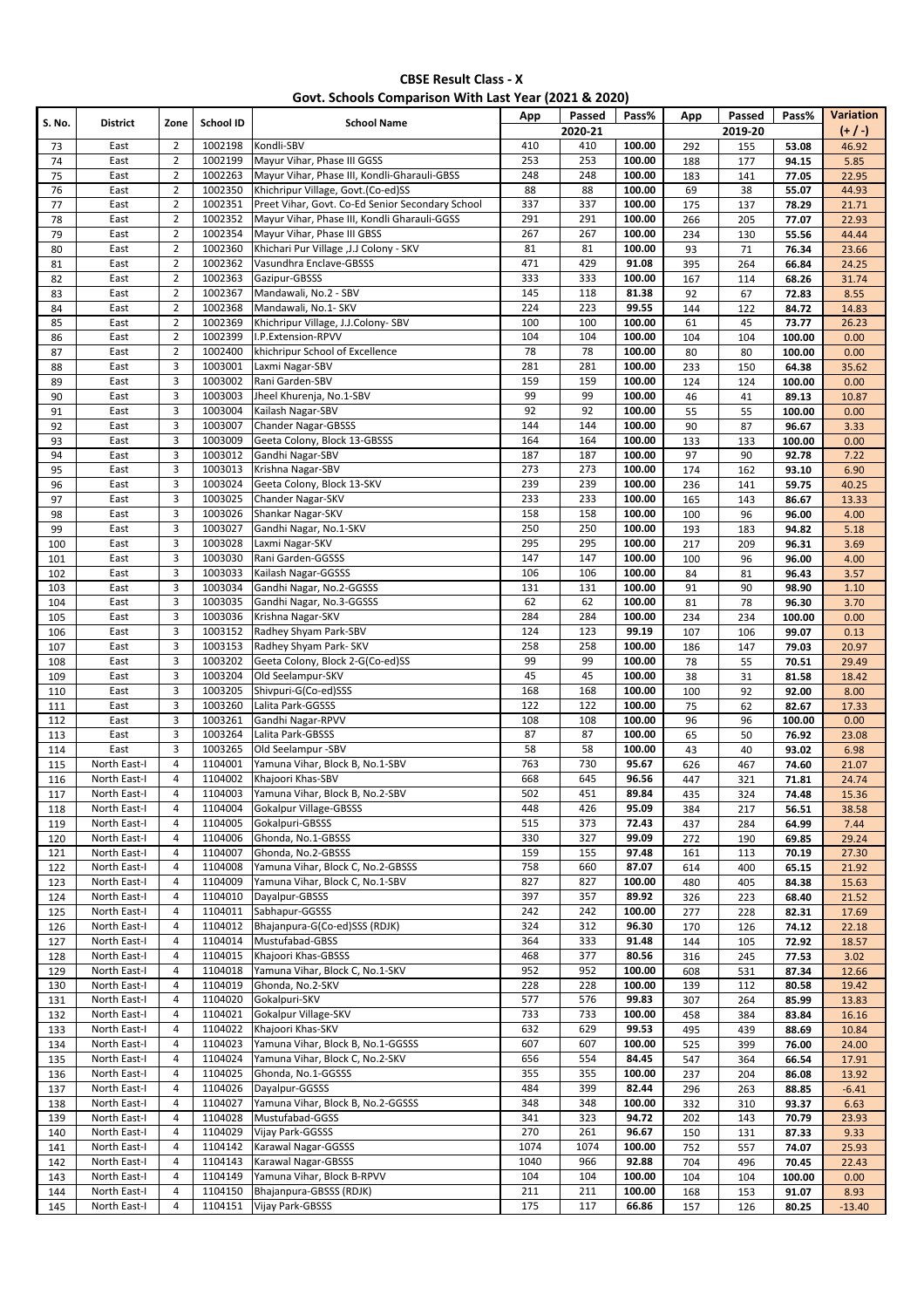### **Govt. Schools Comparison With Last Year (2021 & 2020)**

| S. No.     | <b>District</b>                | Zone           | School ID          | <b>School Name</b>                                       | App       | Passed<br>2020-21 | Pass%          | App       | Passed<br>2019-20 | Pass%          | Variation<br>$(+/-)$ |
|------------|--------------------------------|----------------|--------------------|----------------------------------------------------------|-----------|-------------------|----------------|-----------|-------------------|----------------|----------------------|
| 146        | North East-I                   | 4              | 1104153            | Khajoori Khas-GGSSS                                      | 446       | 446               | 100.00         | 298       | 270               | 90.60          | 9.40                 |
| 147        | North East-I                   | $\overline{4}$ | 1104261            | <b>Tukhmirpur-GBSSS</b>                                  | 524       | 460               | 87.79          | 272       | 176               | 64.71          | 23.08                |
| 148        | North East-I                   | $\sqrt{4}$     | 1104262            | Tukhmirpur-GGSSS                                         | 731       | 703               | 96.17          | 390       | 279               | 71.54          | 24.63                |
| 149        | North East-I                   | $\overline{4}$ | 1104335            | Sonia Vihar-GGSSS                                        | 825       | 825               | 100.00         | 395       | 344               | 87.09          | 12.91                |
| 150        | North East-I                   | $\overline{4}$ | 1104336            | Sonia Vihar-GBSSS                                        | 691       | 482               | 69.75          | 460       | 218               | 47.39          | 22.36                |
| 151        | North East-I                   | $\overline{4}$ | 1104400            | LONI ROAD, EAST GOKULPUR, GGSSS                          | 421       | 421               | 100.00         | 310       | 253               | 81.61          | 18.39                |
| 152        | North East-I                   | $\overline{4}$ | 1104406            | Loni Road, East Gokul Pur, Govt. Boys Sr. Sec. School    | 553       | 542               | 98.01          | 582       | 275               | 47.25          | 50.76                |
| 153        | North East-I                   | $\overline{4}$ | 1104417            | SABHAPUR-GOVT. BOYS S.SEC. SCHOOL                        | 421       | 420               | 99.76          | 215       | 195               | 90.70          | 9.06                 |
| 154        | North East-I                   | $\overline{a}$ | 1104418            | Badarpur Khadar -SV                                      | 117       | 117               | 100.00         | 126       | 120               | 95.24          | 4.76                 |
| 155        | North East-I                   | $\overline{4}$ | 1104419            | Tukhmirpur, No.2 - GGSSS                                 | 415       | 322               | 77.59          | 313       | 124               | 39.62          | 37.97                |
| 156        | North East-I                   | $\overline{4}$ | 1104420            | Tukhmirpur, No.2- GBSSS                                  | 427       | 395               | 92.51          | 290       | 99                | 34.14          | 58.37                |
| 157        | North East-II                  | 5              | 1105001            | Shahadara, G.T. Road-SBV (Gandhi Memorial)               | 189       | 189               | 100.00         | 169       | 109               | 64.50          | 35.50                |
| 158        | North East-II                  | 5<br>5         | 1105002            | Gautam Puri-SBV                                          | 313       | 313               | 100.00         | 171       | 120               | 70.18          | 29.82                |
| 159        | North East-II                  |                | 1105003            | Brahmpuri-SBV                                            | 288       | 288               | 100.00         | 211       | 166               | 78.67          | 21.33                |
| 160        | North East-II<br>North East-II | 5<br>5         | 1105004<br>1105005 | New Seelampur, No.1-SBV<br>Shahadara, Shivaji Park-GBSSS | 53<br>196 | 45<br>191         | 84.91<br>97.45 | 30<br>139 | 25<br>99          | 83.33          | 1.57<br>26.23        |
| 161<br>162 | North East-II                  | 5              | 1105006            | Shahadara, G.T. Road-GBSSS                               | 202       | 202               | 100.00         | 123       | 121               | 71.22<br>98.37 | 1.63                 |
| 163        | North East-II                  | 5              | 1105007            | Babarpur-GBSSS                                           | 106       | 106               | 100.00         | 109       | 89                | 81.65          | 18.35                |
| 164        | North East-II                  | 5              | 1105008            | Jafrabad-SBV                                             | 599       | 518               | 86.48          | 376       | 268               | 71.28          | 15.20                |
| 165        | North East-II                  | 5              | 1105009            | New Seelampur, No.2-GBSSS                                | 86        | 77                | 89.53          | 66        | 53                | 80.30          | 9.23                 |
| 166        | North East-II                  | 5              | 1105011            | Shastri Park-GBSSS                                       | 220       | 220               | 100.00         | 174       | 115               | 66.09          | 33.91                |
| 167        | North East-II                  | 5              | 1105013            | Shahadara, G. T. Road-GBSecondarySchool                  | 104       | 104               | 100.00         | 58        | 42                | 72.41          | 27.59                |
| 168        | North East-II                  | 5              | 1105014            | New Seelampur, Marginal Band-GBSS                        | 68        | 62                | 91.18          | 38        | 23                | 60.53          | 30.65                |
| 169        | North East-II                  | 5              | 1105015            | <b>Welcome Colony-GBSS</b>                               | 123       | 99                | 80.49          | 75        | 62                | 82.67          | $-2.18$              |
| 170        | North East-II                  | 5              | 1105017            | Jafrabad Extn.-GBSSS                                     | 50        | 48                | 96.00          | 45        | 26                | 57.78          | 38.22                |
| 171        | North East-II                  | 5              | 1105018            | Jafrabad, Zeenat Mahal(Urdu Medium)-SKV                  | 666       | 666               | 100.00         | 621       | 512               | 82.45          | 17.55                |
| 172        | North East-II                  | 5              | 1105019            | Babarpur-SKV                                             | 242       | 235               | 97.11          | 225       | 165               | 73.33          | 23.77                |
| 173        | North East-II                  | 5              | 1105020            | New Seelampur, No.1-SKV (C.R.Dass)                       | 301       | 301               | 100.00         | 125       | 123               | 98.40          | 1.60                 |
| 174        | North East-II                  | 5              | 1105021            | Shastri Park-SKV                                         | 308       | 266               | 86.36          | 186       | 141               | 75.81          | 10.56                |
| 175        | North East-II                  | 5              | 1105022            | Shahadara, Shivaji Park-GGSSS                            | 154       | 154               | 100.00         | 71        | 69                | 97.18          | 2.82                 |
| 176        | North East-II                  | 5              | 1105023            | Gautam Puri-GGSSS                                        | 303       | 303               | 100.00         | 148       | 137               | 92.57          | 7.43                 |
| 177        | North East-II                  | 5              | 1105024            | Shahadara, G.T.Road-SKV                                  | 208       | 208               | 100.00         | 163       | 140               | 85.89          | 14.11                |
| 178        | North East-II                  | 5              | 1105025            | New Seelampur, No.2-GGSSS                                | 79        | 79                | 100.00         | 46        | 35                | 76.09          | 23.91                |
| 179        | North East-II                  | 5              | 1105026            | Brahampuri-GGSSS                                         | 402       | 359               | 89.30          | 269       | 182               | 67.66          | 21.65                |
| 180        | North East-II                  | 5              | 1105029            | Shahadara, G.T. Road-GGSS                                | 115       | 115               | 100.00         | 67        | 64                | 95.52          | 4.48                 |
| 181        | North East-II                  | 5              | 1105107            | New Usmanpur (Gautam Puri)-GBSSS                         | 228       | 228               | 100.00         | 166       | 98                | 59.04          | 40.96                |
| 182        | North East-II                  | 5              | 1105108            | Welcome Colony-GGSS                                      | 135       | 135               | 100.00         | 109       | 104               | 95.41          | 4.59                 |
| 183        | North East-II                  | 5              | 1105109            | <b>West Jyoti Nagar-GBSSS</b>                            | 138       | 138               | 100.00         | 145       | 95                | 65.52          | 34.48                |
| 184        |                                | 5              | 1105110            | Shahadara, G.T. Road-SKV (Mani Ben Patel Bharti          | 250       | 250               | 100.00         | 158       | 134               | 84.81          | 15.19                |
| 185        | North East-II<br>North East-II | 5              | 1105111            | Mahila)<br>West Jyoti Nagar-GGSSS                        | 156       | 143               | 91.67          | 103       | 97                | 94.17          | $-2.51$              |
| 186        | North East-II                  | 5              | 1105113            | Brahmpuri-GBSSS                                          | 104       | 89                | 85.58          | 67        | 44                | 65.67          | 19.91                |
| 187        | North East-II                  | 5              | 1105114            | Jafrabad Extn.-GGSSS                                     | 65        | 65                | 100.00         | 30        | 27                | 90.00          | 10.00                |
| 188        | North East-II                  | 5              | 1105116            | Brahmpuri-GGSSS                                          | 143       | 136               | 95.10          | 100       | 89                | 89.00          | 6.10                 |
| 189        | North East-II                  | 5              | 1105117            | New Usmanpur (Gautam Puri)-GGSSS                         | 247       | 247               | 100.00         | 247       | 145               | 58.70          | 41.30                |
| 190        | North East-II                  | 5              | 1105229            | Brahmpuri, GGSSS Block-X                                 | 258       | 257               | 99.61          | 184       | 98                | 53.26          | 46.35                |
| 191        | North East-II                  | 5              | 1105236            | Shastri Park, Buland Masjid, SKV                         | 114       | 99                | 86.84          | 118       | 88                | 74.58          | 12.27                |
| 192        | North East-II                  | 5              | 1105238            | New Seelampur, No.1-GGSS                                 | 52        | 41                | 78.85          | 53        | 36                | 67.92          | 10.92                |
| 193        | North East-II                  | 5              | 1105239            | New Jafrabad- GGSSS                                      | 176       | 132               | 75.00          | 123       | 69                | 56.10          | 18.90                |
| 194        | North East-II                  | 5              | 1105241            | Brahmpuri, GBSSS, X- BLOCK                               | 227       | 209               | 92.07          | 159       | 123               | 77.36          | 14.71                |
| 195        | North East-II                  | 5              | 1105242            | Shastri Park, Buland Masjid, SBV                         | 131       | 116               | 88.55          | 94        | 67                | 71.28          | 17.27                |
| 196        | North East-II                  | 5              | 1105247            | New Jafrabad- GBSSS                                      | 82        | 81                | 98.78          | 59        | 31                | 52.54          | 46.24                |
| 197        | North East-II                  | 5              | 1105248            | Gautam Puri-RPVV                                         | 69        | 69                | 100.00         | 70        | 69                | 98.57          | 1.43                 |
| 198        | North East-II                  | 5              | 1105249            | Brahmpuri- Govt. Co-ed Sr. Sec. School (Gandhi)          | 123       | 109               | 88.62          | 86        | 47                | 54.65          | 33.97                |
| 199        | North East-II                  | 6              | 1106001            | Nand Nagri, Block B-SBV (B.P)                            | 270       | 270               | 100.00         | 207       | 76                | 36.71          | 63.29                |
| 200        | North East-II                  | 6              | 1106002            | Dilshad Garden, Block C-GBSSS                            | 366       | 331               | 90.44          | 247       | 172               | 69.64          | 20.80                |
| 201        | North East-II                  | 6              | 1106003            | Nand Nagri, Block E-SBV                                  | 521       | 521               | 100.00         | 307       | 236               | 76.87          | 23.13                |
| 202        | North East-II                  | 6              | 1106004            | Nand Nagri, Janta Flats-GBSSS                            | 245       | 200               | 81.63          | 167       | 101               | 60.48          | 21.15                |
| 203        | North East-II                  | 6              | 1106005            | Mandoli-GBSSS                                            | 411       | 342               | 83.21          | 317       | 180               | 56.78          | 26.43                |
| 204        | North East-II                  | 6              | 1106006            | Shahdara, Mansarovar Park, No.1-GBSSS                    | 290       | 274               | 94.48          | 174       | 157               | 90.23          | 4.25                 |
| 205        | North East-II                  | 6              | 1106007            | Shahdara, Mansarovar Park, No.2-GBSSS                    | 238       | 238               | 100.00         | 158       | 141               | 89.24          | 10.76                |
| 206        | North East-II                  | 6              | 1106009            | Seemapuri-GBSSS                                          | 389       | 299               | 76.86          | 233       | 166               | 71.24          | 5.62                 |
| 207        | North East-II<br>North East-II | 6<br>6         | 1106010<br>1106011 | <b>Ashok Nagar-GBSS</b><br>New Seemapuri-GBSSS           | 54<br>341 | 48<br>269         | 88.89<br>78.89 | 57<br>246 | 43                | 75.44          | 13.45                |
| 208<br>209 | North East-II                  | 6              | 1106012            | Dilshad Garden, Block J&K-GBSSS                          | 391       | 355               | 90.79          | 241       | 151<br>201        | 61.38<br>83.40 | 17.50<br>7.39        |
| 210        | North East-II                  | 6              | 1106014            | Nand Nagri Extn., F-1, F-2, GBSSS                        | 279       | 239               | 85.66          | 158       | 105               | 66.46          | 19.21                |
| 211        | North East-II                  | 6              | 1106018            | New Seemapuri-SKV                                        | 426       | 426               | 100.00         | 123       | 119               | 96.75          | 3.25                 |
| 212        | North East-II                  | 6              | 1106019            | Mandoli-SKV                                              | 461       | 461               | 100.00         | 289       | 257               | 88.93          | 11.07                |
| 213        | North East-II                  | 6              | 1106020            | Shahdara, Mansarovar Park, No.1-SKV                      | 138       | 138               | 100.00         | 95        | 66                | 69.47          | 30.53                |
| 214        | North East-II                  | 6              | 1106021            | Seemapuri-SKV (Vishwamitra)                              | 427       | 427               | 100.00         | 340       | 270               | 79.41          | 20.59                |
| 215        | North East-II                  | 6              | 1106022            | Nand Nagri, Block B-SKV (Raja Ravi Verma)                | 311       | 300               | 96.46          | 196       | 142               | 72.45          | 24.01                |
| 216        | North East-II                  | 6              | 1106023            | Dilshad Garden, Block J&K-SKV (St. Eknath)               | 565       | 565               | 100.00         | 325       | 269               | 82.77          | 17.23                |
| 217        | North East-II                  | 6              | 1106024            | East of Loni Road, DDA Flats-SKV                         | 481       | 479               | 99.58          | 362       | 308               | 85.08          | 14.50                |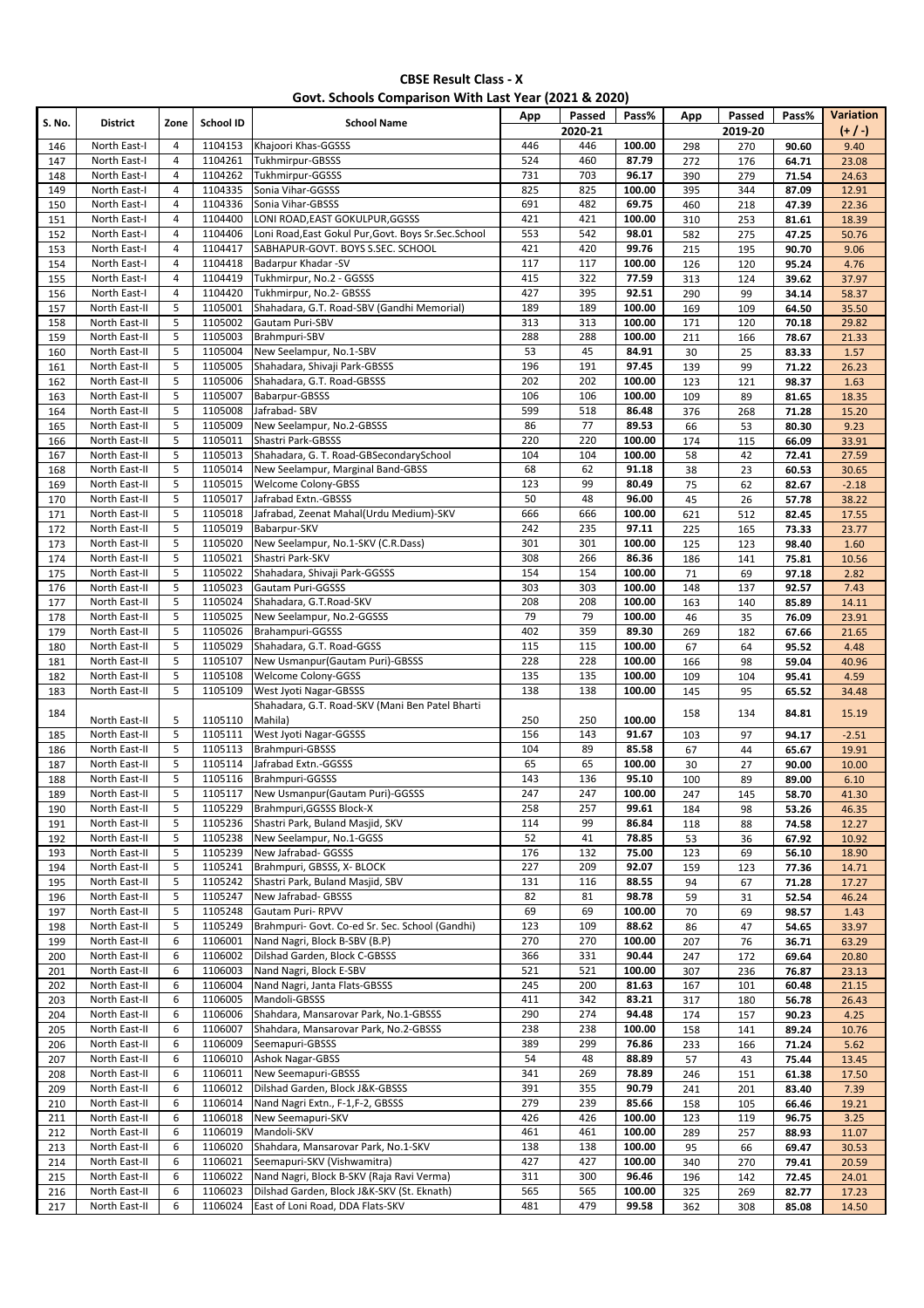|  |  | Govt. Schools Comparison With Last Year (2021 & 2020) |
|--|--|-------------------------------------------------------|
|--|--|-------------------------------------------------------|

| S. No.     | <b>District</b>                | Zone                             | School ID          | <b>School Name</b>                                                | App        | Passed     | Pass%            | App        | Passed     | Pass%          | Variation      |
|------------|--------------------------------|----------------------------------|--------------------|-------------------------------------------------------------------|------------|------------|------------------|------------|------------|----------------|----------------|
|            |                                |                                  |                    |                                                                   |            | 2020-21    |                  |            | 2019-20    |                | $(+/-)$        |
| 218<br>219 | North East-II<br>North East-II | 6<br>6                           | 1106025<br>1106026 | Dilshad Garden, Block C-SKV<br>Nand Nagri Extn., F-1, F-2, GGSSS  | 398<br>305 | 375<br>287 | 94.22<br>94.10   | 312<br>160 | 270<br>130 | 86.54<br>81.25 | 7.68<br>12.85  |
| 220        | North East-II                  | 6                                | 1106112            | <b>Ashok Nagar-GGSS</b>                                           | 77         | 77         | 100.00           | 93         | 65         | 69.89          | 30.11          |
| 221        | North East-II                  | 6                                | 1106113            | Nand Nagri, Block E-SKV                                           | 426        | 390        | 91.55            | 347        | 258        | 74.35          | 17.20          |
| 222        | North East-II                  | 6                                | 1106114            | Shahdara, Mansarover Park, No.2-SKV                               | 254        | 254        | 100.00           | 177        | 157        | 88.70          | 11.30          |
| 223        | North East-II                  | 6                                | 1106115            | Nand Nagri, Janta Flats-GGSSS                                     | 303        | 303        | 100.00           | 150        | 136        | 90.67          | 9.33           |
| 224        | North East-II                  | 6                                | 1106116            | Nand Nagri, Block A-GGSSS                                         | 246        | 246        | 100.00           | 162        | 116        | 71.60          | 28.40          |
| 225        | North East-II                  | 6                                | 1106117            | Saboli- GGSSS                                                     | 824        | 781        | 94.78            | 363        | 336        | 92.56          | 2.22           |
| 226        | North East-II                  | 6                                | 1106118            | East of Loni Road, DDA Flats-GBSSS                                | 535        | 450        | 84.11            | 444        | 338        | 76.13          | 7.99           |
| 227        | North East-II                  | 6                                | 1106119            | Nand Nagri, Block A-GBSSS                                         | 307        | 307        | 100.00           | 125        | 79         | 63.20          | 36.80          |
| 228        | North East-II<br>North East-II | 6<br>6                           | 1106120<br>1106122 | Saboli- GBSSS<br>Old Seemapuri, Block GH-GGSS                     | 635<br>233 | 567<br>233 | 89.29<br>100.00  | 494        | 256        | 51.82          | 37.47          |
| 229<br>230 | North East-II                  | 6                                | 1106123            | Meet Nagar, Block B-GGSS                                          | 155        | 155        | 100.00           | 138<br>102 | 121<br>101 | 87.68<br>99.02 | 12.32<br>0.98  |
| 231        | North East-II                  | 6                                | 1106252            | Nand Nagri, Block D-RPVV                                          | 102        | 102        | 100.00           | 105        | 105        | 100.00         | 0.00           |
| 232        | North East-II                  | 6                                | 1106256            | Harsh Vihar GGSS                                                  | 231        | 231        | 100.00           | 119        | 117        | 98.32          | 1.68           |
| 233        | North East-II                  | 6                                | 1106258            | Harsh Vihar GBSS                                                  | 181        | 176        | 97.24            | 109        | 80         | 73.39          | 23.84          |
| 234        | North East-II                  | 6                                | 1106259            | Mandoli Extension-GGSSS                                           | 492        | 484        | 98.37            | 327        | 222        | 67.89          | 30.48          |
| 235        |                                |                                  |                    |                                                                   |            |            |                  | 89         | 60         | 67.42          | 5.96           |
|            | North East-II                  | 6                                | 1106261            | Meet Nagar-B-Block, Delhi-94, Govt. Boys Sec. School              | 154        | 113        | 73.38            |            |            |                |                |
| 236        | North East-II                  | 6                                | 1106263            | Old Seemapuri, Block GH-GBSS                                      | 280        | 233        | 83.21            | 136        | 110        | 80.88          | 2.33           |
| 237        | North East-II                  | 6                                | 1106264            | Sunder Nagri- GGSSS                                               | 337        | 259        | 76.85            | 173        | 110        | 63.58          | 13.27          |
| 238        | North East-II                  | 6                                | 1106265            | Mandoli Extension-GBSSS                                           | 437        | 386        | 88.33            | 366        | 223        | 60.93          | 27.40          |
| 239        | North East-II                  | 6                                | 1106279            | Sunder Nagari- GBSSS                                              | 309        | 286        | 92.56            | 112        | 58         | 51.79          | 40.77          |
| 240        | North                          | $\overline{7}$                   | 1207004            | Nehru Vihar-SKV                                                   | 403        | 403        | 100.00           | 202        | 176        | 87.13          | 12.87          |
| 241        | North                          | $\overline{7}$                   | 1207005            | Jagat Pur- SKV (Mahavir Singh)                                    | 45         | 45         | 100.00           | 24         | 23         | 95.83          | 4.17           |
| 242        | North                          | $\overline{7}$<br>$\overline{7}$ | 1207008<br>1207009 | Shankaracharya Marg, Shahed Bhai Bal Mukand-SV                    | 357<br>449 | 357<br>449 | 100.00           | 192        | 182        | 94.79          | 5.21           |
| 243        | North<br>North                 | $\overline{7}$                   | 1207011            | <b>Burari-SBV</b><br>Govt. Sarvodaya Vidyalaya No.3, Shakti Nagar | 135        | 135        | 100.00<br>100.00 | 322<br>90  | 238        | 73.91<br>87.78 | 26.09          |
| 244<br>245 | North                          | $\overline{7}$                   | 1207012            | Timar Pur-SBV                                                     | 134        | 134        | 100.00           | 76         | 79<br>44   | 57.89          | 12.22<br>42.11 |
| 246        | North                          | $\overline{7}$                   | 1207013            | Roop Nagar, RSV NO-4                                              | 101        | 100        | 99.01            | 67         | 66         | 98.51          | 0.50           |
| 247        | North                          | $\overline{7}$                   | 1207014            | Gokhle Marg-SBV                                                   | 136        | 136        | 100.00           | 80         | 80         | 100.00         | 0.00           |
| 248        | North                          | $\overline{7}$                   | 1207015            | Roshanara Road-SBV                                                | 40         | 39         | 97.50            | 42         | 35         | 83.33          | 14.17          |
| 249        | North                          | $\overline{7}$                   | 1207016            | Roop Nagar, No.2-GBSSS                                            | 90         | 89         | 98.89            | 94         | 53         | 56.38          | 42.51          |
| 250        | North                          | 7                                | 1207017            | Roop Nagar, No.1-GBSSS                                            | 171        | 171        | 100.00           | 92         | 90         | 97.83          | 2.17           |
| 251        | North                          | $\overline{7}$                   | 1207019            | Shakti Nagar, No.1-GBSSS                                          | 190        | 190        | 100.00           | 125        | 110        | 88.00          | 12.00          |
| 252        | North                          | $\overline{7}$                   | 1207022            | Mori Gate, No.1-SV                                                | 121        | 121        | 100.00           | 61         | 60         | 98.36          | 1.64           |
| 253        | North                          | 7                                | 1207027            | Kamla Nagar, E-Block, GBSS                                        | 57         | 57         | 100.00           | 42         | 32         | 76.19          | 23.81          |
| 254        | North                          | $\overline{7}$                   | 1207032            | Lancer Road Near Maal Road                                        | 248        | 214        | 86.29            | 171        | 149        | 87.13          | $-0.84$        |
| 255        |                                |                                  |                    | Sabzi Mandi, Kedar Building, Amar Shaheed                         |            |            |                  | 62         | 55         | 88.71          | 11.29          |
|            | North                          | $\overline{7}$                   | 1207033            | Matadeen Lodha-SKV                                                | 98         | 98         | 100.00           |            |            |                |                |
| 256        | North                          | $\overline{7}$                   | 1207034            | Timar Pur-SKV                                                     | 225        | 225        | 100.00           | 191        | 165        | 86.39          | 13.61          |
| 257        | North                          | $\overline{7}$                   | 1207035            | Malka Ganj-SKV                                                    | 78         | 76         | 97.44            | 66         | 56         | 84.85          | 12.59          |
| 258<br>259 | North<br>North                 | $\overline{7}$<br>$\overline{7}$ | 1207036<br>1207037 | <b>Burari-SKV</b><br>Shakti Nagar, No.1-SKV                       | 450<br>177 | 450<br>177 | 100.00<br>100.00 | 240<br>170 | 198<br>147 | 82.50<br>86.47 | 17.50<br>13.53 |
| 260        | North                          | $\overline{7}$                   | 1207038            | Shakti Nagar, No.2-GGSSS                                          | 77         | 77         | 100.00           | 58         | 56         | 96.55          | 3.45           |
| 261        | North                          | 7                                | 1207039            | Roop Nagar, No.1-GGSSS                                            | 244        | 244        | 100.00           | 165        | 148        | 89.70          | 10.30          |
| 262        | North                          | $\overline{7}$                   | 1207041            | Roop Nagar, No.3-GGSSS                                            | 100        | 100        | 100.00           | 76         | 52         | 68.42          | 31.58          |
| 263        | North                          | $\overline{7}$                   | 1207042            | Chabi Ganj, Kashmiri Gate-GGSSS                                   | 86         | 86         | 100.00           | 27         | 27         | 100.00         | 0.00           |
| 264        | North                          | $\overline{7}$                   | 1207043            | Nicholson Road-GGSSS                                              | 41         | 41         | 100.00           | 25         | 22         | 88.00          | 12.00          |
| 265        | North                          | $\overline{7}$                   | 1207107            | Sham Nath Marg, Shaheed Amir Chand-SV                             | 258        | 258        | 100.00           | 160        | 151        | 94.38          | 5.63           |
| 266        | North                          | $\overline{7}$                   | 1207108            | Raj Niwas Marg, RPVV                                              | 105        | 105        | 100.00           | 135        | 133        | 98.52          | 1.48           |
| 267        | North                          | $\overline{7}$                   | 1207109            | <b>Magazine Road-GBSSS</b>                                        | 65         | 65         | 100.00           | 50         | 50         | 100.00         | 0.00           |
| 268        | North                          | $\overline{7}$                   | 1207110            | Nathupura-GBSSS                                                   | 286        | 286        | 100.00           | 227        | 160        | 70.48          | 29.52          |
| 269        | North                          | $\overline{7}$                   | 1207111            | Nathupura-GGSSS                                                   | 474        | 474        | 100.00           | 291        | 240        | 82.47          | 17.53          |
| 270        | North                          | $\overline{7}$                   | 1207112            | Magazine Road-SKV                                                 | 121        | 121        | 100.00           | 88         | 68         | 77.27          | 22.73          |
| 271        | North                          | $\overline{7}$                   | 1207113            | Civil Lines, RPVV                                                 | 92         | 92         | 100.00           | 131        | 130        | 99.24          | 0.76           |
| 272        | North                          | $\overline{7}$                   | 1207114            | Nehru Vihar-GBSSS                                                 | 180        | 129        | 71.67            | 174        | 132        | 75.86          | $-4.20$        |
| 273        | North<br>North                 | $\overline{7}$<br>7              | 1207116<br>1207117 | <b>Burari-GBSS</b><br>Burari-GGSS                                 | 354<br>299 | 354<br>299 | 100.00<br>100.00 | 217        | 173        | 79.72          | 20.28          |
| 274<br>275 | North                          | $\overline{7}$                   | 1207230            | Mukund Pur Village - GGSSS                                        | 569        | 569        | 100.00           | 326<br>372 | 283<br>282 | 86.81<br>75.81 | 13.19<br>24.19 |
| 276        | North                          | $\overline{7}$                   | 1207236            | Mukund Pur Village - GBSSS                                        | 431        | 431        | 100.00           | 363        | 239        | 65.84          | 34.16          |
| 277        | North                          | $\overline{7}$                   | 1207255            | JAGATPUR - GBSS                                                   | 89         | 75         | 84.27            | 67         | 29         | 43.28          | 40.99          |
| 278        | North                          | 8                                | 1208001            | Gulabi Bagh-SBV                                                   | 68         | 68         | 100.00           | 60         | 60         | 100.00         | 0.00           |
| 279        | North                          | 8                                | 1208002            | Qutab Road-SBV                                                    | 54         | 54         | 100.00           | 42         | 42         | 100.00         | 0.00           |
| 280        | North                          | 8                                | 1208004            | Sarai Rohilla-GBSSS                                               | 92         | 92         | 100.00           | 68         | 68         | 100.00         | 0.00           |
| 281        | North                          | 8                                | 1208006            | Padam Nagar-GBSSS                                                 | 83         | 83         | 100.00           | 98         | 73         | 74.49          | 25.51          |
| 282        | North                          | 8                                | 1208011            | Chandni Chowk-G(Co-ed)SS                                          | 31         | 31         | 100.00           | 12         | 12         | 100.00         | 0.00           |
| 283        | North                          | 8                                | 1208013            | Gulabi Bagh-SKV                                                   | 106        | 106        | 100.00           | 60         | 51         | 85.00          | 15.00          |
| 284        | North                          | 8                                | 1208014            | Partap Nagar- SKV                                                 | 33         | 33         | 100.00           | 30         | 30         | 100.00         | 0.00           |
| 285        | North                          | 8                                | 1208015            | Sarai Rohilla-SKV                                                 | 147        | 147        | 100.00           | 123        | 79         | 64.23          | 35.77          |
| 286        | North                          | 8                                | 1208016            | Idgah Road-SKV                                                    | 97         | 97         | 100.00           | 81         | 69         | 85.19          | 14.81          |
| 287        | North                          | 8                                | 1208017            | Chandni Chowk, Diwan Hall, SKV                                    | 19         | 19         | 100.00           | 13         | 13         | 100.00         | 0.00           |
| 288        | North                          | 8                                | 1208018            | Padam Nagar-SKV                                                   | 86         | 86         | 100.00           | 58         | 57         | 98.28          | 1.72           |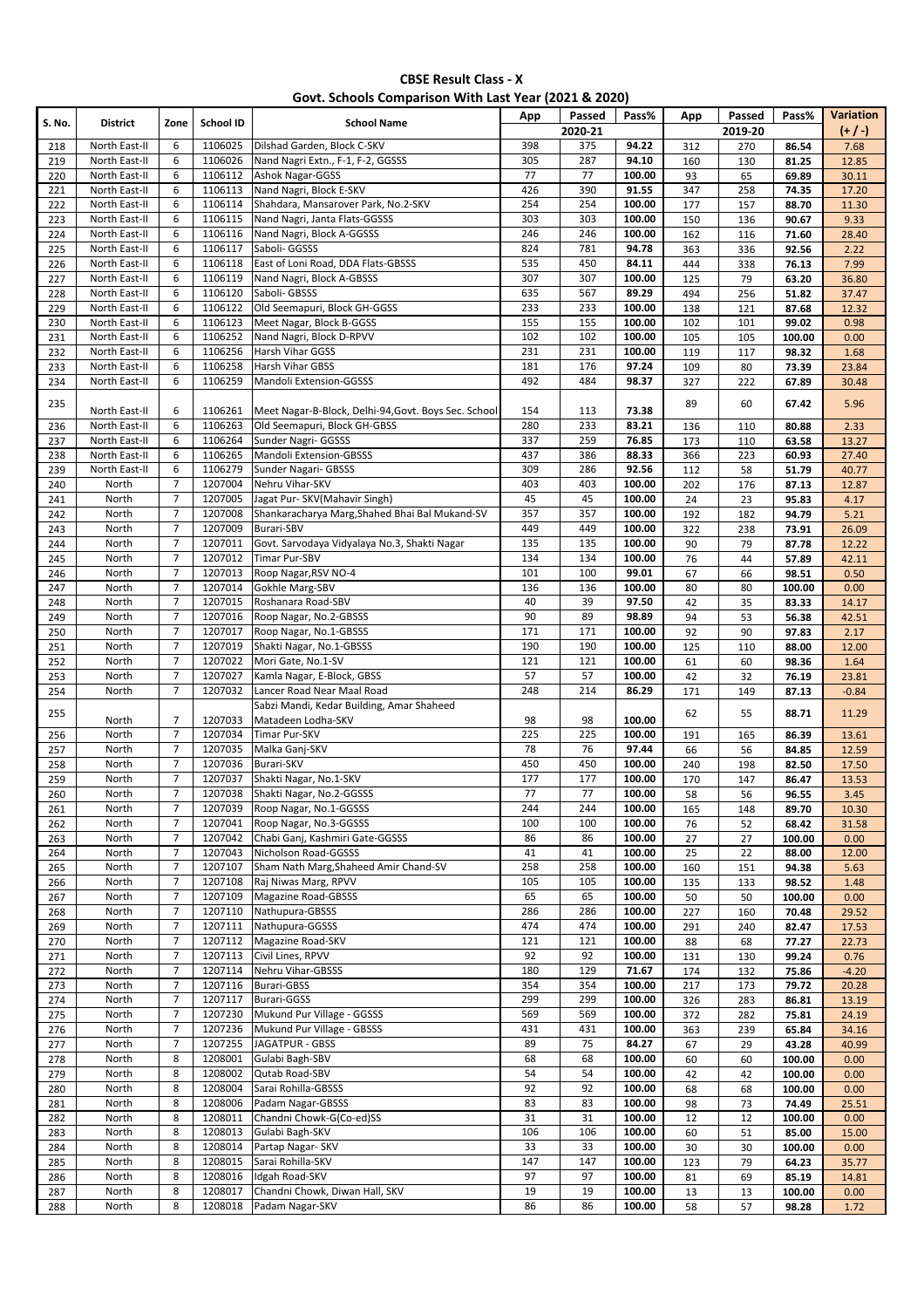### **Govt. Schools Comparison With Last Year (2021 & 2020)**

| S. No.     | <b>District</b>              | Zone   | School ID          | <b>School Name</b>                                  | App                    | Passed                 | Pass%            | App       | Passed    | Pass%           | Variation      |
|------------|------------------------------|--------|--------------------|-----------------------------------------------------|------------------------|------------------------|------------------|-----------|-----------|-----------------|----------------|
|            |                              |        |                    |                                                     |                        | 2020-21                |                  |           | 2019-20   |                 | $(+ / )$       |
| 289        | North                        | 8      | 1208021            | Tulsi Nagar-GGSSS                                   | 86                     | 86                     | 100.00           | 57        | 49        | 85.96           | 14.04          |
| 290        | North                        | 8      | 1208023            | Kinari Bazar, Gali Barf Wali-GGSSS                  | $\sqrt{4}$             | $\overline{2}$         | 50.00            | 12        | 10        | 83.33           | $-33.33$       |
| 291        | North                        | 8      | 1208025            | Pul Bangash-SKV                                     | 30                     | 30                     | 100.00           | 27        | 27        | 100.00          | 0.00           |
| 292        | North                        | 8      | 1208027            | Quresh Nagar, GGSSS                                 | 26                     | 26                     | 100.00           | 23        | 23        | 100.00          | 0.00           |
| 293        | North                        | 8      | 1208029            | Idgah Road-GGSS<br>Deputy Gunj-GGSS                 | 45                     | 45                     | 100.00           | 22        | 22        | 100.00          | 0.00           |
| 294        | North<br>North               | 8<br>8 | 1208030<br>1208090 | Inder Lok-SKV                                       | 31<br>147              | 31<br>147              | 100.00<br>100.00 | 26        | 18        | 69.23           | 30.77          |
| 295        |                              |        |                    |                                                     |                        |                        |                  | 106       | 95        | 89.62           | 10.38          |
| 296        | North                        | 8      | 1208091            | Naya Bazar, Sushila Mohan Marg-(Co-ed) Sec. School  | 39                     | 39                     | 100.00           | 27        | 25        | 92.59           | 7.41           |
| 297        | North                        | 8      | 1208092            | Kishan Ganj-RPVV                                    | 106                    | 106                    | 100.00           | 97        | 97        | 100.00          | 0.00           |
| 298        | North                        | 8      | 1208095            | Shastri Nagar-SKV                                   | 173                    | 173                    | 100.00           | 133       | 133       | 100.00          | 0.00           |
| 299        | North                        | 8      | 1208219            | <b>Tulsi Nagar- GBSSS</b>                           | 100                    | 91                     | 91.00            | 74        | 40        | 54.05           | 36.95          |
| 300        | North                        | 8      | 1208229            | Shastri Nagar, Lalita Block - SBV                   | 149                    | 149                    | 100.00           | 94        | 87        | 92.55           | 7.45           |
| 301        | North                        | 8      | 1208232            | Pratap Nagar-GBSSS                                  | 30                     | 30                     | 100.00           | 38        | 37        | 97.37           | 2.63           |
| 302        | North West A                 | 9      | 1309001            | C.C. Colony-SBV                                     | 89                     | 89                     | 100.00           | 20        | 19        | 95.00           | 5.00           |
| 303        | North West A                 | 9      | 1309002            | Shalimar Bagh, Block B(AH)-GBSSS                    | 145                    | 143                    | 98.62            | 132       | 84        | 63.64           | 34.98          |
| 304        | North West A                 | 9      | 1309003            | Dr. Mukharjee Nagar-SV                              | 225                    | 225                    | 100.00           | 187       | 112       | 59.89           | 40.11          |
| 305        | North West A                 | 9      | 1309004            | New Police Lines-SV                                 | 235                    | 235                    | 100.00           | 142       | 142       | 100.00          | 0.00           |
| 306        | North West A                 | 9      | 1309005            | SBV, BT Block Shalimar Bagh                         | 251                    | 251                    | 100.00           | 104       | 77        | 74.04           | 25.96          |
| 307        | North West A                 | 9      | 1309007            | Shalimar Bagh, Block AP-GBSSS                       | 155                    | 137                    | 88.39            | 75        | 67        | 89.33           | $-0.95$        |
| 308        | North West A                 | 9      | 1309008            | Guru Teg Bahadur Nagar-GBSSS                        | 171                    | 171                    | 100.00           | 128       | 89        | 69.53           | 30.47          |
| 309        | North West A                 | 9      | 1309010            | Model Town, No.1-GBSSS                              | 168                    | 166                    | 98.81            | 108       | 97        | 89.81           | 8.99           |
| 310        | North West A                 | 9<br>9 | 1309011<br>1309012 | Model Town, No.2-GBSSS                              | 132<br>$\overline{37}$ | 132<br>$\overline{37}$ | 100.00           | 54        | 52        | 96.30           | 3.70           |
| 311        | North West A<br>North West A | 9      | 1309013            | Rana Partap Bagh-GBSSS                              | 272                    | 263                    | 100.00<br>96.69  | 29        | 23        | 79.31           | 20.69          |
| 312<br>313 | North West A                 | 9      | 1309017            | Adarsh Nagar, No.1-GBSSS<br>Kewal Park-G(Co-ed)SSS  | 91                     | 90                     | 98.90            | 160<br>74 | 128<br>72 | 80.00<br>97.30  | 16.69<br>1.60  |
| 314        | North West A                 | 9      | 1309022            | Dhakka-GBSSS                                        | 239                    | 239                    | 100.00           | 179       | 167       | 93.30           | 6.70           |
| 315        | North West A                 | 9      | 1309023            | Shalamar Village-GGSSS                              | 219                    | 219                    | 100.00           | 121       | 87        | 71.90           | 28.10          |
| 316        | North West A                 | 9      | 1309024            | Haider Pur-GGSS                                     | 126                    | 126                    | 100.00           | 85        | 84        | 98.82           | 1.18           |
| 317        | North West A                 | 9      | 1309025            | Dhakka-SKV                                          | 337                    | 337                    | 100.00           | 224       | 221       | 98.66           | 1.34           |
| 318        | North West A                 | 9      | 1309026            | Model Town, No.1-SKV                                | 166                    | 166                    | 100.00           | 119       | 119       | 100.00          | 0.00           |
| 319        | North West A                 | 9      | 1309027            | Guru Teg Bahadur Nagar-SKV                          | 259                    | 257                    | 99.23            | 135       | 116       | 85.93           | 13.30          |
| 320        | North West A                 | 9      | 1309028            | Rana Partap Bagh-SKV                                | 146                    | 146                    | 100.00           | 81        | 78        | 96.30           | 3.70           |
| 321        | North West A                 | 9      | 1309030            | Shalimar Bagh, Block BL-SKV                         | 240                    | 236                    | 98.33            | 164       | 120       | 73.17           | 25.16          |
| 322        | North West A                 | 9      | 1309031            | Adarsh Nagar-SKV                                    | 315                    | 314                    | 99.68            | 189       | 152       | 80.42           | 19.26          |
| 323        | North West A                 | 9      | 1309032            | Shalimar Bagh, Block B(AH)-SKV                      | 137                    | 137                    | 100.00           | 95        | 80        | 84.21           | 15.79          |
| 324        | North West A                 | 9      | 1309033            | Shalimar Bagh, Block AP-GGSSS                       | 147                    | 147                    | 100.00           | 80        | 74        | 92.50           | 7.50           |
| 325        | North West A                 | 9      | 1309034            | Adarsh Nagar-GGSSS                                  | 277                    | 277                    | 100.00           | 197       | 166       | 84.26           | 15.74          |
| 326        | North West A                 | 9      | 1309036            | Majlis Park-GGSS                                    | 150                    | 147                    | 98.00            | 102       | 93        | 91.18           | 6.82           |
| 327        | North West A                 | 9      | 1309124            | Shalimar Bagh, Block BT-RPVV                        | 102                    | 102                    | 100.00           | 104       | 104       | 100.00          | 0.00           |
| 328        | North West A                 | 9      | 1309125            | Adarsh Nagar, No.2-GBSSS                            | 254                    | 246                    | 96.85            | 132       | 116       | 87.88           | 8.97           |
| 329        | North West A                 | 9      | 1309126            | Model Town, No.2-GGSSS                              | 113                    | 113                    | 100.00           | 72        | 72        | 100.00          | 0.00           |
| 330        | North West A                 | 9<br>9 | 1309127<br>1309128 | Azadpur Colony-GGSSS<br><b>Azadpur Colony-GBSSS</b> | 153<br>137             | 145<br>137             | 94.77<br>100.00  | 85<br>97  | 80<br>97  | 94.12           | 0.65           |
| 331        | North West A<br>North West A | 9      | 1309129            | Azadpur Village-GGSSS                               | 202                    | 193                    | 95.54            |           |           | 100.00          | 0.00           |
| 332<br>333 | North West A                 | 9      | 1309130            | Azadpur Village-GBSSS                               | 277                    | 277                    | 100.00           | 188       | 149       | 79.26<br>84.09  | 16.29<br>15.91 |
| 334        | North West A                 | 9      | 1309167            | Vijay Nagar-SKV                                     | 70                     | 70                     | 100.00           | 132<br>45 | 111<br>44 | 97.78           | 2.22           |
| 335        | North West A                 | 9      | 1309253            | Jahangirpuri, Block A-SBV                           | 457                    | 440                    | 96.28            | 154       | 131       | 85.06           | 11.22          |
| 336        | North West A                 | 9      | 1309254            | Jahangirpuri, Block A, No.2 - SKV                   | 224                    | 224                    | 100.00           | 230       | 163       | 70.87           | 29.13          |
| 337        | North West A                 | 9      | 1309255            | Jahangirpuri, Block D-GBSSS                         | 335                    | 335                    | 100.00           | 219       | 48        | 21.92           | 78.08          |
| 338        | North West A                 | 9      | 1309256            | Jahangirpuri, Block D-SKV (Rani Chennama)           | 251                    | 251                    | 100.00           | 141       | 79        | 56.03           | 43.97          |
| 339        | North West A                 | 9      | 1309257            | Jahangirpuri, Block E-GBSS                          | 210                    | 210                    | 100.00           | 114       | 63        | 55.26           | 44.74          |
| 340        | North West A                 | 9      | 1309258            | Jahangirpuri, Block E-GGSS                          | 150                    | 150                    | 100.00           | 104       | 97        | 93.27           | 6.73           |
| 341        | North West A                 | 9      | 1309259            | Jahangirpuri, Block K-GBSSS                         | 498                    | 406                    | 81.53            | 349       | 168       | 48.14           | 33.39          |
| 342        | North West A                 | 9      | 1309260            | Jahangirpuri, Block K-GGSSS                         | 470                    | 470                    | 100.00           | 319       | 236       | 73.98           | 26.02          |
| 343        | North West A                 | 9      | 1309261            | Bhalswa Dairy, No-1, GGSS                           | 124                    | 124                    | 100.00           | 44        | 43        | 97.73           | 2.27           |
| 344        | North West A                 | 9      | 1309262            | Libaspur-GBSSS                                      | 281                    | 281                    | 100.00           | 248       | 245       | 98.79           | 1.21           |
| 345        | North West A                 | 9      | 1309263            | Libaspur-GGSSS                                      | 536                    | 536                    | 100.00           | 213       | 171       | 80.28           | 19.72          |
| 346        | North West A                 | 9      | 1309264            | Qadipur-GBSSS                                       | 348                    | 348                    | 100.00           | 263       | 242       | 92.02           | 7.98           |
| 347        | North West A                 | 9      | 1309265            | Qadipur-GGSSS                                       | 354                    | 354                    | 100.00           | 279       | 274       | 98.21           | 1.79           |
| 348        | North West A                 | 9      | 1309266            | Bakhtawarpur-GBSSS                                  | 98                     | 98                     | 100.00           | 96        | 95        | 98.96           | 1.04           |
| 349        | North West A                 | 9<br>9 | 1309267<br>1309268 | Bakhtawarpur-SKV (BMS)<br>Singhu-G(Co-Ed)SSS        | 222                    | 222                    | 100.00           | 187       | 186       | 99.47           | 0.53           |
| 350<br>351 | North West A<br>North West A | 9      | 1309269            | Palla Majra-GBSSS                                   | 143<br>133             | 143<br>133             | 100.00<br>100.00 | 96<br>67  | 95<br>67  | 98.96<br>100.00 | 1.04<br>0.00   |
| 352        | North West A                 | 9      | 1309270            | Mukhmail Pur-G(Co-ed)SSS                            | 100                    | 100                    | 100.00           | 63        | 61        | 96.83           | 3.17           |
| 353        | North West A                 | 9      | 1309271            | Kalyan Vihar-SV                                     | 51                     | 51                     | 100.00           | 34        | 34        | 100.00          | 0.00           |
| 354        | North West A                 | 9      | 1309272            | Haider Pur-GBSS                                     | 128                    | 128                    | 100.00           | 139       | 30        | 21.58           | 78.42          |
| 355        | North West A                 | 9      | 1309273            | Shalamar Village-GBSSS                              | 251                    | 203                    | 80.88            | 151       | 98        | 64.90           | 15.98          |
| 356        | North West A                 | 9      | 1309274            | Bhalswa Dairy, No-2, GBSS                           | 110                    | 110                    | 100.00           | 60        | 50        | 83.33           | 16.67          |
| 357        | North West A                 | 9      | 1309279            | Jahangirpuri, Plot No.5, A-Block - SKV              | 410                    | 360                    | 87.80            | 229       | 201       | 87.77           | 0.03           |
| 358        | North West A                 | 9      | 1309280            | Bhalswa Village, Sarvodaya Vidyalaya                | 362                    | 361                    | 99.72            | 342       | 321       | 93.86           | 5.86           |
| 359        | North West A                 | 10     | 1310002            | Prahalad Pur-SBV                                    | 302                    | 302                    | 100.00           | 222       | 219       | 98.65           | 1.35           |
| 360        | North West A                 | 10     | 1310004            | Sannoth-SV                                          | 72                     | 72                     | 100.00           | 90        | 67        | 74.44           | 25.56          |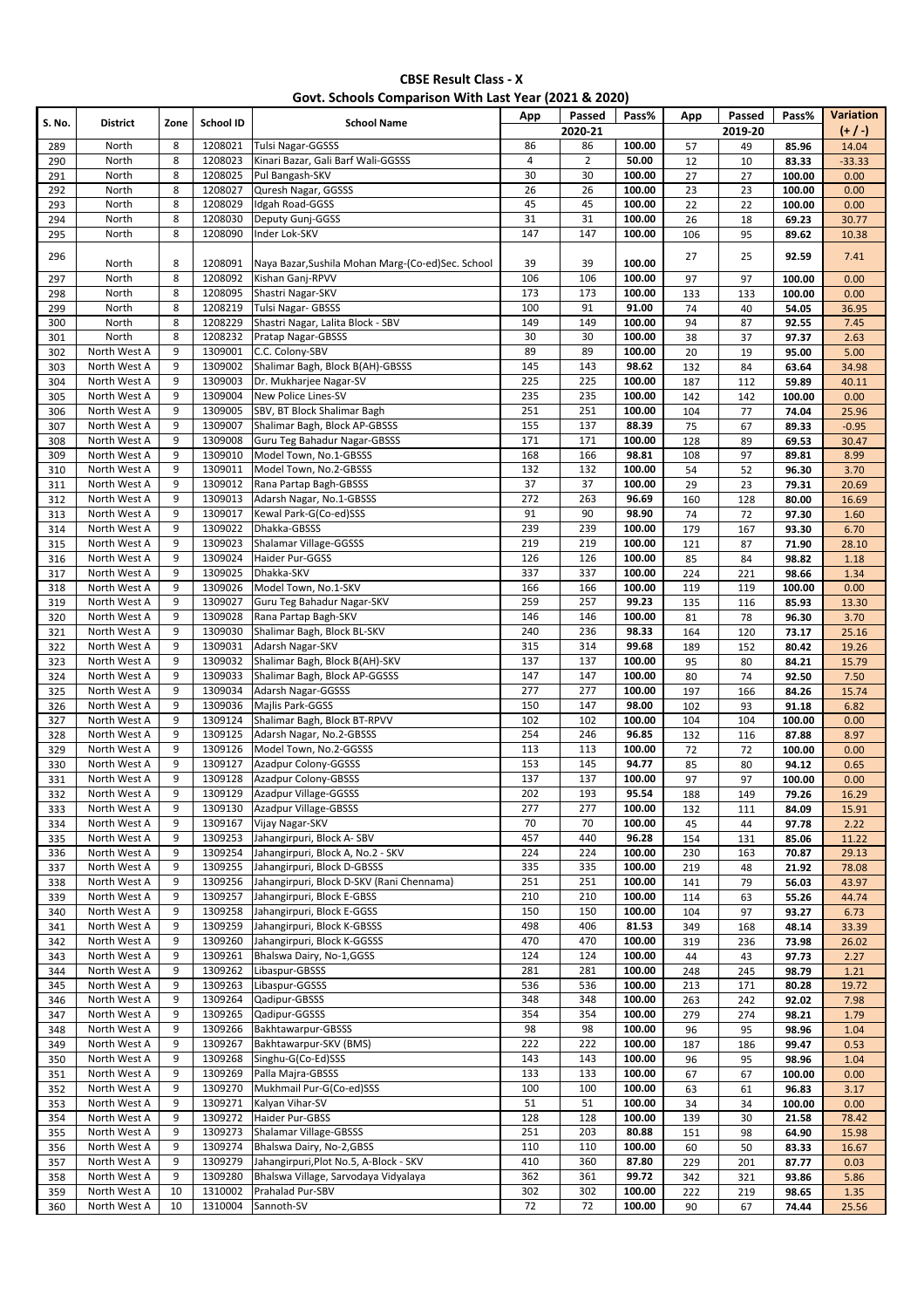#### **CBSE Result Class - X Govt. Schools Comparison With Last Year (2021 & 2020)**

| S. No.     | <b>District</b>                  | Zone     | School ID          | <b>School Name</b>                                               | App        | Passed     | Pass%            | App        | Passed     | Pass%            | Variation    |
|------------|----------------------------------|----------|--------------------|------------------------------------------------------------------|------------|------------|------------------|------------|------------|------------------|--------------|
|            |                                  |          |                    |                                                                  |            | 2020-21    |                  |            | 2019-20    |                  | (1)          |
| 361<br>362 | North West A<br>North West A     | 10<br>10 | 1310005<br>1310007 | Tikri Khurd- SKV<br>Nangal Thakran-SBV (Ved Pandit Khushi Ram)   | 117<br>80  | 117<br>80  | 100.00<br>100.00 | 64<br>40   | 64<br>40   | 100.00<br>100.00 | 0.00<br>0.00 |
| 363        | North West A                     | 10       | 1310008            | Pooth Khurd-GBSSS                                                | 211        | 211        | 100.00           | 85         | 84         | 98.82            | 1.18         |
| 364        | North West A                     | 10       | 1310009            | <b>Badli-GBSSS</b>                                               | 409        | 409        | 100.00           | 231        | 231        | 100.00           | 0.00         |
| 365        | North West A                     | 10       | 1310010            | Katewara-GBSSS                                                   | 59         | 59         | 100.00           | 57         | 57         | 100.00           | 0.00         |
| 366        | North West A                     | 10       | 1310014            | Alipur-GBSSS                                                     | 437        | 431        | 98.63            | 259        | 243        | 93.82            | 4.80         |
| 367        | North West A                     | 10       | 1310015            | Khera Khurd-GBSSS                                                | 80         | 80         | 100.00           | 41         | 39         | 95.12            | 4.88         |
| 368        | North West A                     | 10       | 1310017            | Narela, SBV                                                      | 240        | 240        | 100.00           | 217        | 213        | 98.16            | 1.84         |
| 369        | North West A                     | 10       | 1310019            | Bawana-GBSSS                                                     | 251        | 251        | 100.00           | 184        | 168        | 91.30            | 8.70         |
| 370        | North West A<br>North West A     | 10<br>10 | 1310022<br>1310025 | Bhorgarh-G(Co-ed)SSS<br>Shahabad Dairy- GGSSS                    | 233<br>475 | 233<br>475 | 100.00<br>100.00 | 139        | 138        | 99.28<br>99.03   | 0.72         |
| 371<br>372 | North West A                     | 10       | 1310026            | Harewali-G(Co-ed)SSS                                             | 52         | 52         | 100.00           | 413<br>32  | 409<br>32  | 100.00           | 0.97<br>0.00 |
| 373        | North West A                     | 10       | 1310030            | Holambi Kalan-G(CO-ED)SSS                                        | 195        | 195        | 100.00           | 111        | 108        | 97.30            | 2.70         |
| 374        | North West A                     | 10       | 1310031            | Alipur-SKV                                                       | 396        | 396        | 100.00           | 243        | 235        | 96.71            | 3.29         |
| 375        | North West A                     | 10       | 1310032            | Prahalad Pur-SKV                                                 | 272        | 272        | 100.00           | 184        | 184        | 100.00           | 0.00         |
| 376        | North West A                     | 10       | 1310033            | Dariyapur Kalan-SKV (Updesh Kaur)                                | 89         | 89         | 100.00           | 78         | 78         | 100.00           | 0.00         |
| 377        | North West A                     | 10       | 1310034            | Badli-SKV                                                        | 403        | 403        | 100.00           | 251        | 238        | 94.82            | 5.18         |
| 378        | North West A                     | 10       | 1310036            | Narela, No.1-SKV                                                 | 465        | 465        | 100.00           | 319        | 306        | 95.92            | 4.08         |
| 379        | North West A                     | 10       | 1310039            | Khera Kalan-SKV (Baba Nane Nath)                                 | 96         | 96         | 100.00           | 69         | 69         | 100.00           | 0.00         |
| 380        | North West A                     | 10<br>10 | 1310041            | Khera Khurd-SKV                                                  | 69<br>261  | 69         | 100.00           | 69         | 69         | 100.00           | 0.00         |
| 381<br>382 | North West A<br>North West A     | 10       | 1310042<br>1310043 | Bawana-SKV (Ravi Shankar)<br>Pooth Khurd-SKV (Raja RamMohan Roy) | 182        | 261<br>182 | 100.00<br>100.00 | 191<br>113 | 181<br>112 | 94.76<br>99.12   | 5.24<br>0.88 |
| 383        | North West A                     | 10       | 1310045            | Samaipur-GGSSS                                                   | 540        | 540        | 100.00           | 344        | 339        | 98.55            | 1.45         |
| 384        | North West A                     | 10       | 1310049            | Bankner-GGSSS                                                    | 228        | 228        | 100.00           | 177        | 177        | 100.00           | 0.00         |
| 385        | North West A                     | 10       | 1310157            | Siraspur-GGSSS                                                   | 265        | 265        | 100.00           | 179        | 179        | 100.00           | 0.00         |
| 386        | North West A                     | 10       | 1310161            | Barwala-G(Co-ed)SSS                                              | 69         | 69         | 100.00           | 51         | 48         | 94.12            | 5.88         |
| 387        | North West A                     | 10       | 1310164            | Narela, Pocket 5 & 6-GGSSS                                       | 87         | 87         | 100.00           | 75         | 75         | 100.00           | 0.00         |
| 388        | North West A                     | 10       | 1310166            | Narela-GBSSS (Mussadi Lal)                                       | 267        | 267        | 100.00           | 140        | 136        | 97.14            | 2.86         |
| 389        | North West A                     | 10       | 1310168            | Bankner-SBV                                                      | 262        | 262        | 100.00           | 184        | 184        | 100.00           | 0.00         |
| 390        | North West A<br>North West A     | 10<br>10 | 1310169<br>1310170 | Holambi Kalan, B-Block GGSSS<br>Narela, No.2-SKV                 | 148<br>330 | 148<br>318 | 100.00<br>96.36  | 109        | 102        | 93.58            | 6.42         |
| 391<br>392 | North West A                     | 10       | 1310247            | Auchandi-SV                                                      | 69         | 69         | 100.00           | 261<br>50  | 250<br>50  | 95.79<br>100.00  | 0.58<br>0.00 |
| 393        | North West A                     | 10       | 1310395            | <b>Shahabad Dairy-GBSSS</b>                                      | 442        | 442        | 100.00           | 331        | 326        | 98.49            | 1.51         |
|            |                                  |          |                    |                                                                  |            |            |                  |            |            |                  |              |
| 394        | North West A                     | 10       | 1310399            | HOLAMBI KALAN, METRO VIHAR, A-BLK G(CO-ED)SSS                    | 241        | 241        | 100.00           | 161        | 155        | 96.27            | 3.73         |
| 395        | North West A                     | 10       | 1310400            | GHOGA G(CO-ED)SSS                                                | 52         | 52         | 100.00           | 31         | 31         | 100.00           | 0.00         |
| 396        | North West A                     | 10       | 1310407            | Holambi Kalan, Metro Vihar, C-Block- G(Co-ed)SSS                 | 120        | 120        | 100.00           | 88         | 86         | 97.73            | 2.27         |
| 397        | North West A                     | 10       | 1310408            | Narela Sector B-4, SV-1310408                                    | 151        | 151        | 100.00           | 96         | 95         | 98.96            | 1.04         |
| 398        | North West A                     | 10       | 1310409            | Narela, A-10 Pocket-5, RPVV                                      | 104        | 104        | 100.00           | 102        | 102        | 100.00           | 0.00         |
| 399        | North West A                     | 10<br>10 | 1310410<br>1310411 | Narela, Sect. A-6, Pocket-2- GGSSS                               | 235<br>241 | 235<br>241 | 100.00<br>100.00 | 188        | 187        | 99.47            | 0.53         |
| 400<br>401 | North West A<br>North West A     | 10       | 1310414            | Shahbad Daulatpur- GGSSS<br>Bawana J. J. Colony No.1 GGSSS       | 280        | 280        | 100.00           | 121<br>206 | 120<br>204 | 99.17<br>99.03   | 0.83<br>0.97 |
| 402        | North West A                     | 10       | 1310415            | Bawana J. J. Colony No.2 GBSSS                                   | 350        | 346        | 98.86            | 233        | 200        | 85.84            | 13.02        |
| 403        | North West A                     | 10       | 1310420            | Siraspur-GBSSS                                                   | 98         | 98         | 100.00           | 112        | 110        | 98.21            | 1.79         |
| 404        | North West A                     | 10       | 1310429            | Holambi Kalan, B-Block GBSSS                                     | 117        | 117        | 100.00           | 93         | 92         | 98.92            | 1.08         |
| 405        | North West A                     | 10       | 1310430            | Narela, Sect. A-6, Pkt-2 - SBV                                   | 161        | 161        | 100.00           | 116        | 116        | 100.00           | 0.00         |
| 406        | North West A                     | 10       | 1310431            | Shahbad Daulatpur- GBSSS                                         | 207        | 205        | 99.03            | 109        | 101        | 92.66            | 6.37         |
| 407        | North West A                     | 10       | 1310458            | Tikri Khurd- SBV                                                 | 141        | 141        | 100.00           | 107        | 105        | 98.13            | 1.87         |
| 408        | North West B-I                   | 11       | 1411001            | Anandwas-SBV                                                     | 301        | 301        | 100.00           | 291        | 286        | 98.28            | 1.72         |
| 409        | North West B-I<br>North West B-I | 11<br>11 | 1411002<br>1411003 | Shakurpur, No.1-SBV<br>Ashok Vihar, Phase I, Block H-SBV         | 169<br>100 | 168<br>100 | 99.41<br>100.00  | 82         | 76         | 92.68            | 6.73         |
| 410<br>411 | North West B-I                   | 11       | 1411005            | Kailash Enclave-SV                                               | 159        | 158        | 99.37            | 79<br>101  | 75<br>97   | 94.94<br>96.04   | 5.06<br>3.33 |
| 412        | North West B-I                   | 11       | 1411007            | Pitampura, Block ZP- Sarvodaya Co-ed SSS                         | 179        | 179        | 100.00           | 111        | 104        | 93.69            | 6.31         |
| 413        | North West B-I                   | 11       | 1411008            | Pitampura, Block FU-SV                                           | 311        | 311        | 100.00           | 198        | 181        | 91.41            | 8.59         |
| 414        | North West B-I                   | 11       | 1411009            | Keshavpuram, No.1-GBSSS                                          | 91         | 72         | 79.12            | 40         | 36         | 90.00            | $-10.88$     |
| 415        | North West B-I                   | 11       | 1411011            | Shakurpur, No.2-GBSSS                                            | 205        | 205        | 100.00           | 135        | 135        | 100.00           | 0.00         |
| 416        | North West B-I                   | 11       | 1411014            | Ashok Vihar, Block D-GBSSS                                       | 148        | 148        | 100.00           | 68         | 68         | 100.00           | 0.00         |
| 417        | North West B-I                   | 11       | 1411015            | Ashok Vihar, Phase II-GBSSS                                      | 172        | 131        | 76.16            | 175        | 115        | 65.71            | 10.45        |
| 418        | North West B-I                   | 11       | 1411016            | Rani Bagh-GBSSS                                                  | 108        | 108        | 100.00           | 78         | 78         | 100.00           | 0.00         |
| 419        | North West B-I                   | 11       | 1411017            | Pitampura, Block SU-GBSSS                                        | 135        | 135        | 100.00           | 127        | 126        | 99.21            | 0.79         |
| 420        | North West B-I                   | 11       | 1411019            | <b>Bharat Nagar-GBSSS</b>                                        | 40         | 39         | 97.50            | 37         | 37         | 100.00           | $-2.50$      |
| 421<br>422 | North West B-I<br>North West B-I | 11<br>11 | 1411021<br>1411022 | Keshavpuram, Block A-SKV<br>Wazirpur, J.J. Colony-GBSSS          | 137<br>164 | 137<br>164 | 100.00<br>100.00 | 77<br>119  | 71<br>117  | 92.21<br>98.32   | 7.79<br>1.68 |
| 423        | North West B-I                   | 11       | 1411026            | Ashok Vihar, Phase I, Block H-SKV                                | 213        | 213        | 100.00           | 104        | 92         | 88.46            | 11.54        |
| 424        | North West B-I                   | 11       | 1411027            | Ashok Vihar, Phase II-SKV                                        | 244        | 244        | 100.00           | 148        | 146        | 98.65            | 1.35         |
| 425        | North West B-I                   | 11       | 1411028            | Keshavpuram, No.1-SKV                                            | 191        | 191        | 100.00           | 126        | 125        | 99.21            | 0.79         |
| 426        | North West B-I                   | 11       | 1411029            | Keshavpuram-SBV                                                  | 168        | 168        | 100.00           | 95         | 95         | 100.00           | 0.00         |
| 427        | North West B-I                   | 11       | 1411030            | Shakurpur, No.2-SKV                                              | 182        | 182        | 100.00           | 141        | 141        | 100.00           | 0.00         |
| 428        | North West B-I                   | 11       | 1411031            | <b>Bharat Nagar-SKV</b>                                          | 122        | 121        | 99.18            | 76         | 74         | 97.37            | 1.81         |
| 429        | North West B-I                   | 11       | 1411032            | Rampura- Govt. Co-ed Sarvodaya Vidyalaya                         | 218        | 218        | 100.00           | 152        | 140        | 92.11            | 7.89         |
| 430        | North West B-I                   | 11       | 1411034            | Wazirpur, J.J. Colony-SKV                                        | 266        | 207        | 77.82            | 145        | 112        | 77.24            | 0.58         |
| 431        | North West B-I                   | 11       | 1411035            | <b>Wazirpur Village-SV</b>                                       | 140        | 140        | 100.00           | 80         | 80         | 100.00           | 0.00         |
| 432        | North West B-I                   | 11       | 1411037            | Tri Nagar, Narang Colony- Govt. Co-ed SSS                        | 269        | 259        | 96.28            | 160        | 159        | 99.38            | $-3.09$      |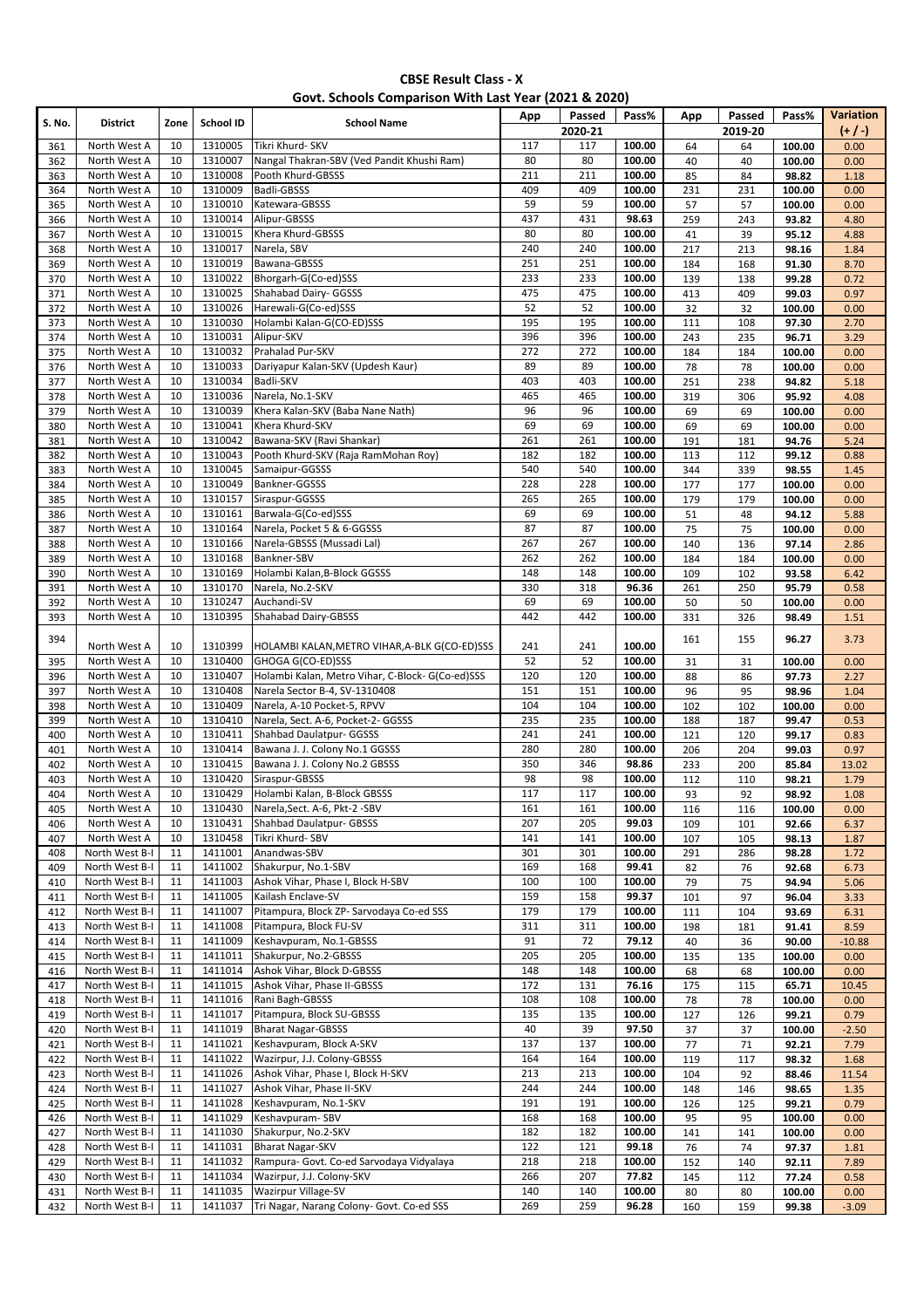|  |  | Govt. Schools Comparison With Last Year (2021 & 2020) |
|--|--|-------------------------------------------------------|
|--|--|-------------------------------------------------------|

| S. No.     | <b>District</b>                    | Zone     | School ID          | <b>School Name</b>                                            | App        | Passed         | Pass%            | App        | Passed         | Pass%            | Variation       |
|------------|------------------------------------|----------|--------------------|---------------------------------------------------------------|------------|----------------|------------------|------------|----------------|------------------|-----------------|
| 433        | North West B-I                     | 11       | 1411038            | Anandwas-GGSSS                                                | 175        | 2020-21<br>175 | 100.00           | 127        | 2019-20<br>127 | 100.00           | $(+/-)$<br>0.00 |
| 434        | North West B-I                     | 11       | 1411040            | Ashok Vihar, Block D-GGSSS                                    | 101        | 101            | 100.00           | 72         | 70             | 97.22            | 2.78            |
| 435        | North West B-I                     | 11       | 1411041            | Pitampura, Block SU-GGSSS                                     | 126        | 126            | 100.00           | 69         | 69             | 100.00           | 0.00            |
| 436        | North West B-I                     | 11       | 1411042            | Saraswati Vihar, Block A-GGSSS                                | 110        | 110            | 100.00           | 98         | 98             | 100.00           | 0.00            |
| 437        | North West B-I                     | 11       | 1411043            | Rani Bagh-GGSSS                                               | 135        | 135            | 100.00           | 86         | 86             | 100.00           | 0.00            |
| 438        | North West B-I                     | 11       | 1411046            | Anandwas- GGSSS                                               | 200        | 200            | 100.00           | 123        | 114            | 92.68            | 7.32            |
| 439        | North West B-I                     | 11       | 1411123            | Saraswati Vihar, Block C-SV                                   | 179        | 179            | 100.00           | 104        | 104            | 100.00           | 0.00            |
| 440        | North West B-I                     | 11       | 1411124            | Sharda Niketan-SV<br>Shakurpur, No.1-GGSSS                    | 103        | 103            | 100.00           | 91         | 90             | 98.90            | 1.10            |
| 441<br>442 | North West B-I<br>North West B-I   | 11<br>11 | 1411125<br>1411178 | Sainik Vihar-G(Co-ed)SSS                                      | 159<br>122 | 159<br>122     | 100.00<br>100.00 | 135<br>59  | 135<br>59      | 100.00<br>100.00 | 0.00<br>0.00    |
| 443        | North West B-I                     | 12       | 1412001            | Sultanpuri, Block-C, Sarvodaya Sr. Sec. Vidyalaya             | 288        | 288            | 100.00           | 143        | 101            | 70.63            | 29.37           |
| 444        | North West B-I                     | 12       | 1412002            | Mangolpuri, Block K-SBV                                       | 308        | 304            | 98.70            | 179        | 148            | 82.68            | 16.02           |
| 445        | North West B-I                     | 12       | 1412005            | Sultanpuri, Block C-SBV                                       | 174        | 174            | 100.00           | 66         | 60             | 90.91            | 9.09            |
| 446        | North West B-I                     | 12       | 1412006            | Sultanpuri, Block BC-GBSSS                                    | 173        | 173            | 100.00           | 45         | 42             | 93.33            | 6.67            |
| 447        | North West B-I                     | 12       | 1412007            | Pooth Kalan-SBV                                               | 388        | 388            | 100.00           | 184        | 171            | 92.93            | 7.07            |
| 448        | North West B-I                     | 12       | 1412008            | Sultanpuri, Block H-SBV                                       | 356        | 356            | 100.00           | 164        | 114            | 69.51            | 30.49           |
| 449        | North West B-I                     | 12       | 1412009            | Mangolpuri, Block U-GBSSS                                     | 241        | 241            | 100.00           | 94         | 68             | 72.34            | 27.66           |
| 450        | North West B-I<br>North West B-I   | 12<br>12 | 1412011<br>1412013 | Mangolpuri, Block R-SBV<br>Mangolpuri, Plot II, Kamdhenu- SBV | 255<br>104 | 250<br>104     | 98.04<br>100.00  | 143        | 98<br>52       | 68.53            | 29.51           |
| 451<br>452 | North West B-I                     | 12       | 1412014            | Mangolpuri, Block O-SBV                                       | 156        | 156            | 100.00           | 77<br>117  | 77             | 67.53<br>65.81   | 32.47<br>34.19  |
| 453        | North West B-I                     | 12       | 1412016            | Sultanpur Majra-S (Co-ed) V                                   | 170        | 170            | 100.00           | 118        | 82             | 69.49            | 30.51           |
| 454        | North West B-I                     | 12       | 1412018            | Mangolpuri, Block Y-SBV                                       | 128        | 112            | 87.50            | 85         | 55             | 64.71            | 22.79           |
| 455        | North West B-I                     | 12       | 1412019            | Sultanpuri, P-Block - GGSSS                                   | 94         | 94             | 100.00           | 88         | 62             | 70.45            | 29.55           |
| 456        | North West B-I                     | 12       | 1412022            | Mangolpuri, Block-C, S(Co-ed)Sr. Sec. Vidyalaya               | 281        | 281            | 100.00           | 210        | 132            | 62.86            | 37.14           |
| 457        | North West B-I                     | 12       | 1412024            | Mangolpuri, Block H-SKV                                       | 276        | 276            | 100.00           | 160        | 141            | 88.13            | 11.88           |
| 458        | North West B-I                     | 12       | 1412025            | Mangolpuri, Block D-SKV (Kamdhenu)                            | 266        | 266            | 100.00           | 212        | 152            | 71.70            | 28.30           |
| 459        | North West B-I                     | 12       | 1412026            | Sultanpuri, Block C-SKV                                       | 300        | 300            | 100.00           | 202        | 184            | 91.09            | 8.91            |
| 460        | North West B-I                     | 12       | 1412027<br>1412029 | Pooth Kalan-SKV                                               | 404        | 404            | 100.00           | 334        | 255            | 76.35            | 23.65           |
| 461<br>462 | North West B-I<br>North West B-I   | 12<br>12 | 1412030            | Sultanpuri, Block H-SKV<br>Mangolpuri, Block U-SKV            | 709<br>196 | 709<br>196     | 100.00<br>100.00 | 382<br>99  | 351<br>95      | 91.88<br>95.96   | 8.12<br>4.04    |
| 463        | North West B-I                     | 12       | 1412031            | Mangolpuri, Block O-SKV                                       | 410        | 410            | 100.00           | 240        | 192            | 80.00            | 20.00           |
| 464        | North West B-I                     | 12       | 1412033            | Mangolpur Kalan-G(co-ed)sss                                   | 150        | 123            | 82.00            | 109        | 74             | 67.89            | 14.11           |
| 465        | North West B-I                     | 12       | 1412035            | Sultanpuri, Block BC-GGSSS                                    | 192        | 192            | 100.00           | 121        | 90             | 74.38            | 25.62           |
| 466        | North West B-I                     | 12       | 1412079            | Mangolpur Khrud- GBSSS                                        | 186        | 186            | 100.00           | 123        | 76             | 61.79            | 38.21           |
| 467        | North West B-I                     | 12       | 1412080            | Mangolpuri, Block Q-SKV                                       | 410        | 386            | 94.15            | 178        | 160            | 89.89            | 4.26            |
| 468        | North West B-I                     | 12       | 1412082            | Mangolpuri, Block-K-2,SV                                      | 316        | 298            | 94.30            | 231        | 181            | 78.35            | 15.95           |
| 469        | North West B-I                     | 12       | 1412083            | Sultanpuri, F-Block, GBSSS                                    | 63         | 63             | 100.00           | 52         | 43             | 82.69            | 17.31           |
| 470        | North West B-I                     | 12       | 1412084            | Pooth Kalan, Rohini Extn., Sector 20- SKV                     | 525        | 525            | 100.00           | 295        | 246            | 83.39            | 16.61           |
| 471<br>472 | North West B-I<br>North West B-I   | 12<br>12 | 1412085<br>1412086 | Sultanpuri, D-Block, GBSSS<br>Sultanpuri, E-Block, GBSSS      | 90<br>174  | 90<br>173      | 100.00<br>99.43  | 68<br>104  | 36<br>55       | 52.94<br>52.88   | 47.06<br>46.54  |
| 473        | North West B-I                     | 12       | 1412087            | Sultanpuri, A-Block-SBV                                       | 201        | 201            | 100.00           | 127        | 87             | 68.50            | 31.50           |
| 474        | North West B-I                     | 12       | 1412088            | Sultanpuri, D-Block, GGSSS                                    | 211        | 211            | 100.00           | 125        | 63             | 50.40            | 49.60           |
| 475        | North West B-I                     | 12       | 1412089            | Sultanpuri, Block F-GGSSS                                     | 234        | 234            | 100.00           | 86         | 63             | 73.26            | 26.74           |
| 476        | North West B-I                     | 12       | 1412090            | Mangolpuri, Block P-SBV                                       | 167        | 167            | 100.00           | 104        | 51             | 49.04            | 50.96           |
| 477        | North West B-I                     | 12       | 1412091            | Mubarkpur Dabas, No.1-GBSSS                                   | 313        | 311            | 99.36            | 215        | 158            | 73.49            | 25.87           |
| 478        | North West B-I                     | 12       | 1412092            | Nithari Village-SBV                                           | 546        | 546            | 100.00           | 234        | 181            | 77.35            | 22.65           |
| 479        | North West B-I                     | 12       | 1412093            | Nithari-SKV                                                   | 802        | 800            | 99.75            | 378        | 294            | 77.78            | 21.97           |
| 480        | North West B-I                     | 12       | 1412095            | Rani Khera-S(Co-ed)V                                          | 297        | 296            | 99.66            | 197        | 188            | 95.43            | 4.23            |
| 481<br>482 | North West B-I<br>North West B-I   | 12<br>12 | 1412130<br>1412131 | Mongolpuri, Block D GBSSS<br>Nithari-GGSSS                    | 134<br>596 | 121<br>596     | 90.30<br>100.00  | 73<br>447  | 55<br>293      | 75.34<br>65.55   | 14.96<br>34.45  |
| 483        | North West B-I                     | 12       | 1412132            | Nithari-GBSSS                                                 | 191        | 191            | 100.00           | 196        | 170            | 86.73            | 13.27           |
| 484        | North West B-I                     | 12       | 1412133            | Mubarikpur Dabas-GGSSS                                        | 347        | 246            | 70.89            | 205        | 153            | 74.63            | $-3.74$         |
| 485        | North West B-I                     | 12       | 1412248            | Pooth Kalan, Rohini Extn., Sector 20- SBV                     | 373        | 371            | 99.46            | 257        | 153            | 59.53            | 39.93           |
| 486        | North West B-I                     | 12       | 1412253            | Mubarakpur Dabas, No-2, GGSSS-1412253                         | 258        | 256            | 99.22            | 197        | 159            | 80.71            | 18.51           |
| 487        | North West B-I                     | 12       | 1412254            | Mubarkpur Dabas, No.2-GBSSS                                   | 281        | 266            | 94.66            | 187        | 161            | 86.10            | 8.57            |
| 488        | North West B-I                     | 12       | 1412258            | Nithari Village- GGSSS                                        | 141        | 141            | 100.00           | 109        | 59             | 54.13            | 45.87           |
| 489        | North West B-I                     | 12       | 1412259            | Nithari Village- GBSSS                                        | 288        | 288            | 100.00           | 180        | 143            | 79.44            | 20.56           |
| 490        | North West B-I                     | 12       | 1412288            | Sultanpuri, P-Block - GBSSS                                   | 146        | 98             | 67.12            | 79         | 60             | 75.95            | $-8.83$         |
| 491        |                                    |          |                    | Rohini, Phase-III, Sec-21- Govt. Co-ed Sarvodaya              |            |                |                  | 174        | 166            | 95.40            | 4.60            |
| 492        | North West B-I<br>North West B-I   | 12<br>12 | 1412289<br>1412290 | Vidyalaya<br>Rohini, Sec-22- Govt. Co-ed Sarvodaya Vidyalaya  | 253<br>337 | 253<br>337     | 100.00<br>100.00 | 280        | 206            | 73.57            | 26.43           |
| 493        | North West B-I                     | 12       | 1412291            | Rohini, Phase-II, Sec-21- RPVV                                | 102        | 102            | 100.00           | 99         | 99             | 100.00           | 0.00            |
| 494        | North West B-II                    | 13       | 1413001            | Chandpur Majra-SV                                             | 40         | 40             | 100.00           | 38         | 38             | 100.00           | 0.00            |
| 495        | North West B-II                    | 13       | 1413002            | Rohini, Sector 3-SV                                           | 560        | 525            | 93.75            | 419        | 329            | 78.52            | 15.23           |
| 496        | North West B-II                    | 13       | 1413003            | Ghevra-SV                                                     | 80         | 80             | 100.00           | 63         | 60             | 95.24            | 4.76            |
| 497        | North West B-II                    | 13       | 1413004            | Rohini, Sector 6-SV                                           | 497        | 497            | 100.00           | 368        | 314            | 85.33            | 14.67           |
| 498        | North West B-II                    | 13       | 1413006            | Rohini, Sector 2 - G(Co-ed) Sarvodaya Vidyalaya               | 241        | 219            | 90.87            | 213        | 169            | 79.34            | 11.53           |
| 499        | North West B-II                    | 13       | 1413009            | Nizam Pur-G(Co-Ed)SSS                                         | 29         | 29             | 100.00           | 30         | 30             | 100.00           | 0.00            |
| 500        | North West B-II                    | 13       | 1413010            | Rohini, Sector 9-SV (shaheed capt. Sanjeev Dahiya)            | 322        | 321            | 99.69            | 221        | 192            | 86.88            | 12.81           |
| 501        | North West B-II<br>North West B-II | 13       | 1413011            | Rohini, Avantika, Sector 1, No.1-GBSSS                        | 162<br>444 | 156<br>427     | 96.30<br>96.17   | 114        | 70             | 61.40            | 34.89           |
| 502<br>503 | North West B-II                    | 13<br>13 | 1413013<br>1413016 | Rithala-GBSSS<br>Parshant Vihar-GBSSS                         | 209        | 206            | 98.56            | 262<br>164 | 172<br>131     | 65.65<br>79.88   | 30.52<br>18.69  |
| 504        | North West B-II                    | 13       | 1413019            | Rohini, Avantika, Sector 1, No.2- GBSSS                       | 203        | 201            | 99.01            | 145        | 69             | 47.59            | 51.43           |
|            |                                    |          |                    |                                                               |            |                |                  |            |                |                  |                 |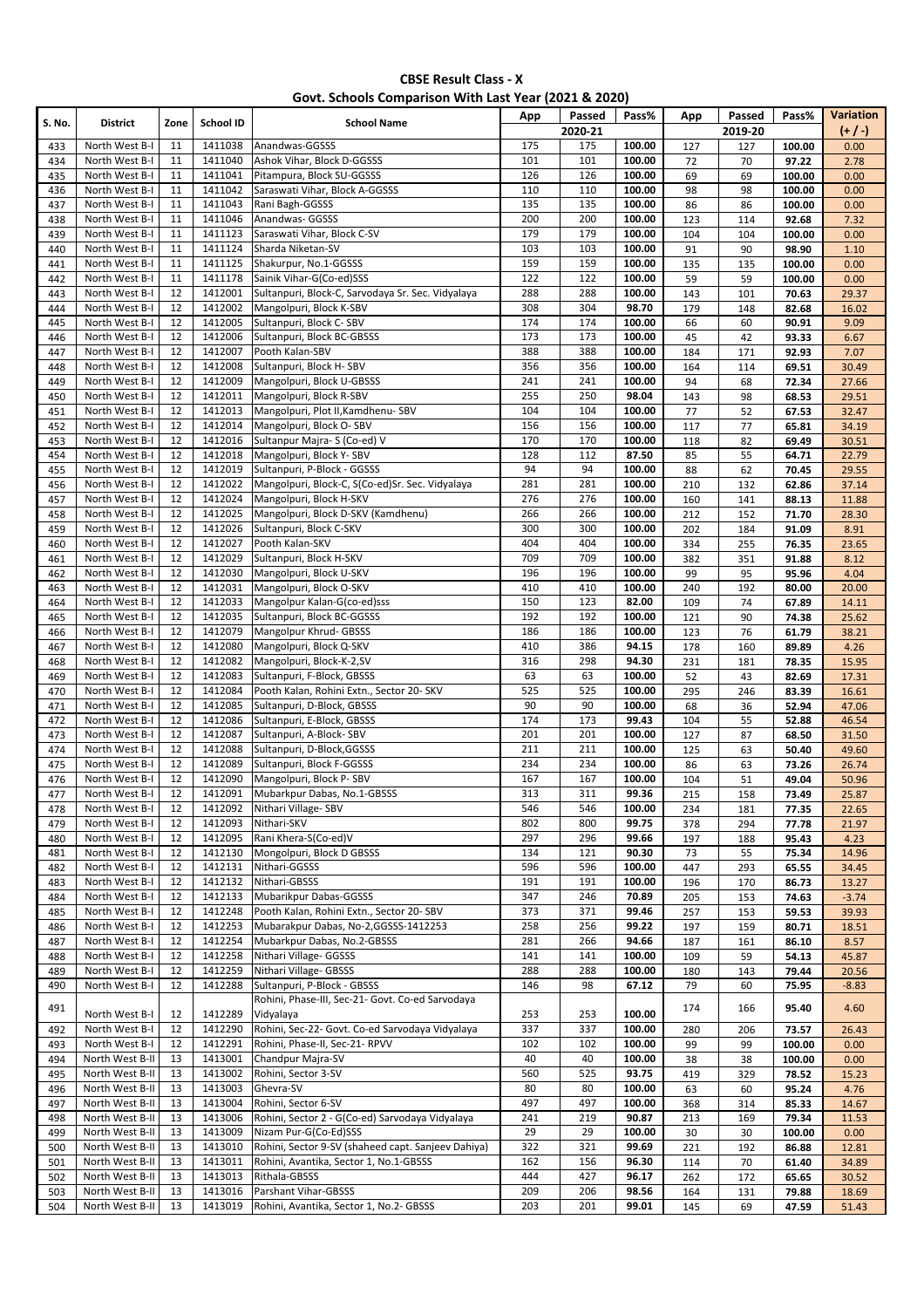|  |  | Govt. Schools Comparison With Last Year (2021 & 2020) |
|--|--|-------------------------------------------------------|
|--|--|-------------------------------------------------------|

| S. No.     | <b>District</b>                    | Zone     | School ID          | <b>School Name</b>                               | App        | Passed<br>2020-21 | Pass%            | App        | Passed<br>2019-20 | Pass%          | Variation<br>$(+ / -)$ |
|------------|------------------------------------|----------|--------------------|--------------------------------------------------|------------|-------------------|------------------|------------|-------------------|----------------|------------------------|
| 505        | North West B-II                    | 13       | 1413022            | Ladpur-GBSSS                                     | 46         | 46                | 100.00           | 26         | 25                | 96.15          | 3.85                   |
| 506        | North West B-II                    | 13       | 1413023            | Rohini, Sector 11-GGSSS                          | 122        | 122               | 100.00           | 89         | 74                | 83.15          | 16.85                  |
| 507        | North West B-II                    | 13       | 1413025            | Kanjhawala-SKV                                   | 123        | 119               | 96.75            | 86         | 84                | 97.67          | $-0.93$                |
| 508        | North West B-II                    | 13       | 1413026            | Rithala-SKV                                      | 619        | 619               | 100.00           | 443        | 371               | 83.75          | 16.25                  |
| 509        | North West B-II                    | 13       | 1413027            | Sarvodaya Co-ed Vidyalaya Sec. 8 Rohini          | 282        | 282               | 100.00           | 163        | 156               | 95.71          | 4.29                   |
| 510        | North West B-II                    | 13       | 1413028            | Qutabgarh-SKV                                    | 130        | 130               | 100.00           | 110        | 110               | 100.00         | 0.00                   |
| 511        | North West B-II                    | 13       | 1413030            | Rohini, Avantika, Sector 1-SKV                   | 278        | 278               | 100.00           | 151        | 136               | 90.07          | 9.93                   |
| 512        | North West B-II                    | 13       | 1413067            | Prashant Vihar-SKV                               | 160        | 160               | 100.00           | 135        | 134               | 99.26          | 0.74                   |
| 513        | North West B-II                    | 13       | 1413069            | Rohini, Avantika, Sector 1-GGSSS                 | 277        | 273               | 98.56            | 183        | 142               | 77.60          | 20.96                  |
| 514        | North West B-II                    | 13       | 1413070            | Rohini, Sector 16, Pocket A-SKV                  | 312        | 312               | 100.00           | 129        | 106               | 82.17          | 17.83                  |
| 515        | North West B-II                    | 13       | 1413071            | Rohini, Sector 15-G(Co-ed)SSS                    | 370        | 370               | 100.00           | 223        | 197               | 88.34          | 11.66                  |
| 516        | North West B-II                    | 13       | 1413074            | Rohini, Sector 7-SV                              | 345        | 345               | 100.00           | 271        | 194               | 71.59          | 28.41                  |
| 517        | North West B-II                    | 13       | 1413076            | Rohini, Sector 11-RPVV                           | 102        | 102               | 100.00           | 104        | 104               | 100.00         | 0.00                   |
| 518        | North West B-II                    | 13       | 1413077            | Begumpur-GBSSS                                   | 405        | 405               | 100.00           | 142        | 111               | 78.17          | 21.83                  |
| 519        | North West B-II<br>North West B-II | 13<br>13 | 1413078<br>1413079 | Karala-SKV<br>Karala-GBSSS                       | 276<br>138 | 276<br>138        | 100.00<br>100.00 | 183<br>111 | 173<br>97         | 94.54<br>87.39 | 5.46<br>12.61          |
| 520<br>521 | North West B-II                    | 13       | 1413181            | Jaunti-SV                                        | 94         | 94                | 100.00           | 71         | 64                | 90.14          | 9.86                   |
| 522        | North West B-II                    | 13       | 1413266            | Sawada(Ghevra) Colony, A-Block- SKV              | 103        | 103               | 100.00           | 64         | 55                | 85.94          | 14.06                  |
| 523        | North West B-II                    | 13       | 1413267            | Sawada(Ghevra) Colony H-Block-SV                 | 113        | 108               | 95.58            | 83         | 61                | 73.49          | 22.08                  |
| 524        | North West B-II                    | 13       | 1413268            | Begampur, GGSSS                                  | 472        | 472               | 100.00           | 238        | 153               | 64.29          | 35.71                  |
| 525        | North West B-II                    | 13       | 1413284            | Rohini, Sector 16, Pocket A-GBSSS                | 279        | 279               | 100.00           | 170        | 119               | 70.00          | 30.00                  |
| 526        | North West B-II                    | 13       | 1413320            | ROHINI, SEC-15- G (CO-ED) SS                     | 84         | 84                | 100.00           | 94         | 68                | 72.34          | 27.66                  |
| 527        | North West B-II                    | 13       | 1413323            | Sawada(Ghevra) Colony, B-Block- SBV              | 121        | 121               | 100.00           | 74         | 73                | 98.65          | 1.35                   |
| 528        | North West B-II                    | 13       | 1413333            | Rohini School of Excellence, Sector-17           | 80         | 80                | 100.00           | 80         | 80                | 100.00         | 0.00                   |
| 529        | North West B-II                    | 13       | 1413336            | Rohini, Sec-4- Govt. Co-ed Sarvodaya Vidyalaya   | 93         | 68                | 73.12            | 85         | 59                | 69.41          | 3.71                   |
| 530        | North West B-II                    | 13       | 1413340            | Rohini, Sector- 25, Govt. Girls Secondary School | 28         | 28                | 100.00           | <b>NA</b>  | <b>NA</b>         | <b>NA</b>      | <b>NA</b>              |
| 531        | North West B-II                    | 13       | 1413341            | Rohini, Sector 11- GBSSS                         | 149        | 145               | 97.32            | 89         | 50                | 56.18          | 41.14                  |
| 532        | North West B-II                    | 13       | 1413342            | Rohini School of Excellence, Sector-23           | 77         | $\overline{77}$   | 100.00           | <b>NA</b>  | <b>NA</b>         | <b>NA</b>      | <b>NA</b>              |
| 533        | West A                             | 14       | 1514003            | Khyala, J.J. Colony, No.1-GBSSS                  | 188        | 188               | 100.00           | 83         | 83                | 100.00         | 0.00                   |
| 534        | West A                             | 14       | 1514004            | Khyala, No.2-GBSSS                               | 211        | 185               | 87.68            | 97         | 73                | 75.26          | 12.42                  |
| 535        | West A                             | 14       | 1514005            | Tilak Nagar, No.1-SBV                            | 96         | 96                | 100.00           | 79         | 72                | 91.14          | 8.86                   |
| 536        | West A                             | 14       | 1514006            | Tilak Nagar, No.2-SBV                            | 178        | 178               | 100.00           | 90         | 71                | 78.89          | 21.11                  |
| 537        |                                    |          |                    | Janakpuri, Block B, No.2-SBV (Shaheed Capt. Anuj |            |                   |                  | 103        | 94                | 91.26          | 6.33                   |
|            | West A<br>West A                   | 14<br>14 | 1514008<br>1514011 | Nayyar)<br>Chand Nagar, No.1-SKV                 | 166<br>359 | 162<br>357        | 97.59<br>99.44   |            |                   |                |                        |
| 538<br>539 | West A                             | 14       | 1514012            | Khyala, No.1-GGSSS                               | 309        | 309               | 100.00           | 243<br>191 | 223<br>139        | 91.77<br>72.77 | 7.67<br>27.23          |
| 540        | West A                             | 14       | 1514013            | Khyala, No.2-SKV                                 | 262        | 262               | 100.00           | 145        | 141               | 97.24          | 2.76                   |
| 541        | West A                             | 14       | 1514014            | Tilak Nagar, No.1-GGSSS                          | 172        | 172               | 100.00           | 102        | 88                | 86.27          | 13.73                  |
| 542        | West A                             | 14       | 1514016            | Tilak Nagar, No.3-SKV                            | 201        | 201               | 100.00           | 171        | 114               | 66.67          | 33.33                  |
| 543        | West A                             | 14       | 1514017            | Vikas Puri, Distt. Centre-SKV                    | 136        | 136               | 100.00           | 77         | 77                | 100.00         | 0.00                   |
| 544        | West A                             | 14       | 1514018            | <b>Ashok Nagar-GGSSS</b>                         | 131        | 131               | 100.00           | 82         | 82                | 100.00         | 0.00                   |
| 545        | West A                             | 14       | 1514019            | Janakpuri, Block B SKV                           | 136        | 136               | 100.00           | 93         | 92                | 98.92          | 1.08                   |
| 546        | West A                             | 14       | 1514021            | Hari Nagar, Clock Tower- SKV                     | 234        | 234               | 100.00           | 127        | 126               | 99.21          | 0.79                   |
| 547        | West A                             | 14       | 1514022            | Hari Nagar, Block-L S(Co-ed)V                    | 272        | 264               | 97.06            | 148        | 129               | 87.16          | 9.90                   |
| 548        | West A                             | 14       | 1514023            | Hari Nagar, Block BE-RPVV                        | 103        | 103               | 100.00           | 104        | 98                | 94.23          | 5.77                   |
| 549        | West A                             | 14       | 1514110            | <b>Chand Nagar-SBV</b>                           | 227        | 187               | 82.38            | 164        | 109               | 66.46          | 15.92                  |
| 550        | West A                             | 14       | 1514112            | Hari Nagar, Clock Tower, Site-2-GBSSS            | 216        | 216               | 100.00           | 128        | 90                | 70.31          | 29.69                  |
| 551        | West A                             | 15       | 1515001            | Jaidev Park-SV                                   | 213        | 212               | 99.53            | 74         | 74                | 100.00         | $-0.47$                |
| 552        | West A                             | 15       | 1515002            | Ashok Nagar-SBV                                  | 126        | 126               | 100.00           | 52         | 49                | 94.23          | 5.77                   |
| 553        | West A                             | 15       | 1515003            | Subhash Nagar-SBV<br>East Punjabi Bagh-SV        | 183        | 180               | 98.36            | 84         | 77                | 91.67          | 6.69                   |
| 554        | West A<br>West A                   | 15<br>15 | 1515004<br>1515005 | Rajouri Garden Main-GBSSS                        | 99<br>83   | 99<br>83          | 100.00<br>100.00 | 92         | 58                | 63.04          | 36.96                  |
| 555<br>556 | West A                             | 15       | 1515006            | Rajouri Garden Extn.-GBSSS                       | 112        | 106               | 94.64            | 55<br>71   | 54<br>65          | 98.18<br>91.55 | 1.82<br>3.09           |
| 557        | West A                             | 15       | 1515007            | Madipur, No.1-SBV                                | 187        | 150               | 80.21            | 142        | 117               | 82.39          | $-2.18$                |
| 558        | West A                             | 15       | 1515010            | Punjabi Bagh, No.1-GBSSS                         | 124        | 124               | 100.00           | 74         | 62                | 83.78          | 16.22                  |
| 559        | West A                             | 15       | 1515017            | Raghubir Nagar, J.J. Colony-GBSS                 | 92         | 92                | 100.00           | 130        | 46                | 35.38          | 64.62                  |
| 560        | West A                             | 15       | 1515018            | Rajouri Garden Extn., GBSSS                      | 184        | 184               | 100.00           | 125        | 88                | 70.40          | 29.60                  |
| 561        | West A                             | 15       | 1515019            | Raghubir Nagar, J.J. Colony- G(Co-ed)SSS         | 180        | 180               | 100.00           | 101        | 98                | 97.03          | 2.97                   |
| 562        | West A                             | 15       | 1515021            | Rajouri Garden Extn.-SKV                         | 201        | 198               | 98.51            | 112        | 85                | 75.89          | 22.61                  |
| 563        | West A                             | 15       | 1515022            | Rajouri Garden Main-SKV                          | 192        | 192               | 100.00           | 112        | 108               | 96.43          | 3.57                   |
| 564        | West A                             | 15       | 1515023            | Punjabi Bagh, No.2-SKV                           | 159        | 159               | 100.00           | 116        | 116               | 100.00         | 0.00                   |
| 565        | West A                             | 15       | 1515024            | Madipur, No.2-SKV                                | 191        | 176               | 92.15            | 142        | 108               | 76.06          | 16.09                  |
| 566        | West A                             | 15       | 1515025            | Tagore Garden, No.2-SKV                          | 104        | 104               | 100.00           | 99         | 96                | 96.97          | 3.03                   |
| 567        | West A                             | 15       | 1515026            | Tagore Garden, No.1-GGSSS                        | 133        | 133               | 100.00           | 87         | 78                | 89.66          | 10.34                  |
| 568        | West A                             | 15       | 1515028            | Madipur, No.1-GGSSS                              | 151        | 150               | 99.34            | 111        | 103               | 92.79          | 6.54                   |
| 569        | West A                             | 15       | 1515029            | Subhash Nagar, No.1-GGSSS                        | 125        | 125               | 100.00           | 89         | 86                | 96.63          | 3.37                   |
| 570        | West A                             | 15       | 1515030            | Raghubir Nagar, J.J. Colony-GGSSS                | 121        | 121               | 100.00           | 111        | 101               | 90.99          | 9.01                   |
| 571        | West A                             | 15       | 1515139            | Tagore Garden-GBSSS                              | 169        | 165               | 97.63            | 121        | 99                | 81.82          | 15.81                  |
| 572        | West A                             | 16       | 1516002            | Ramesh Nagar-SBV                                 | 270        | 267               | 98.89            | 120        | 100               | 83.33          | 15.56                  |
| 573<br>574 | West A<br>West A                   | 16<br>16 | 1516003<br>1516010 | Mansarovar Garden-SV<br>Moti Nagar SBV           | 238<br>194 | 238<br>194        | 100.00<br>100.00 | 128<br>99  | 119<br>82         | 92.97<br>82.83 | 7.03<br>17.17          |
| 575        | West A                             | 16       | 1516011            | Shadi Khampur-GBSSS                              | 80         | 80                | 100.00           | 54         | 41                | 75.93          | 24.07                  |
| 576        | West A                             | 16       | 1516013            | Prem Nagar-GBSSS                                 | 279        | 279               | 100.00           | 175        | 97                | 55.43          | 44.57                  |
|            |                                    |          |                    |                                                  |            |                   |                  |            |                   |                |                        |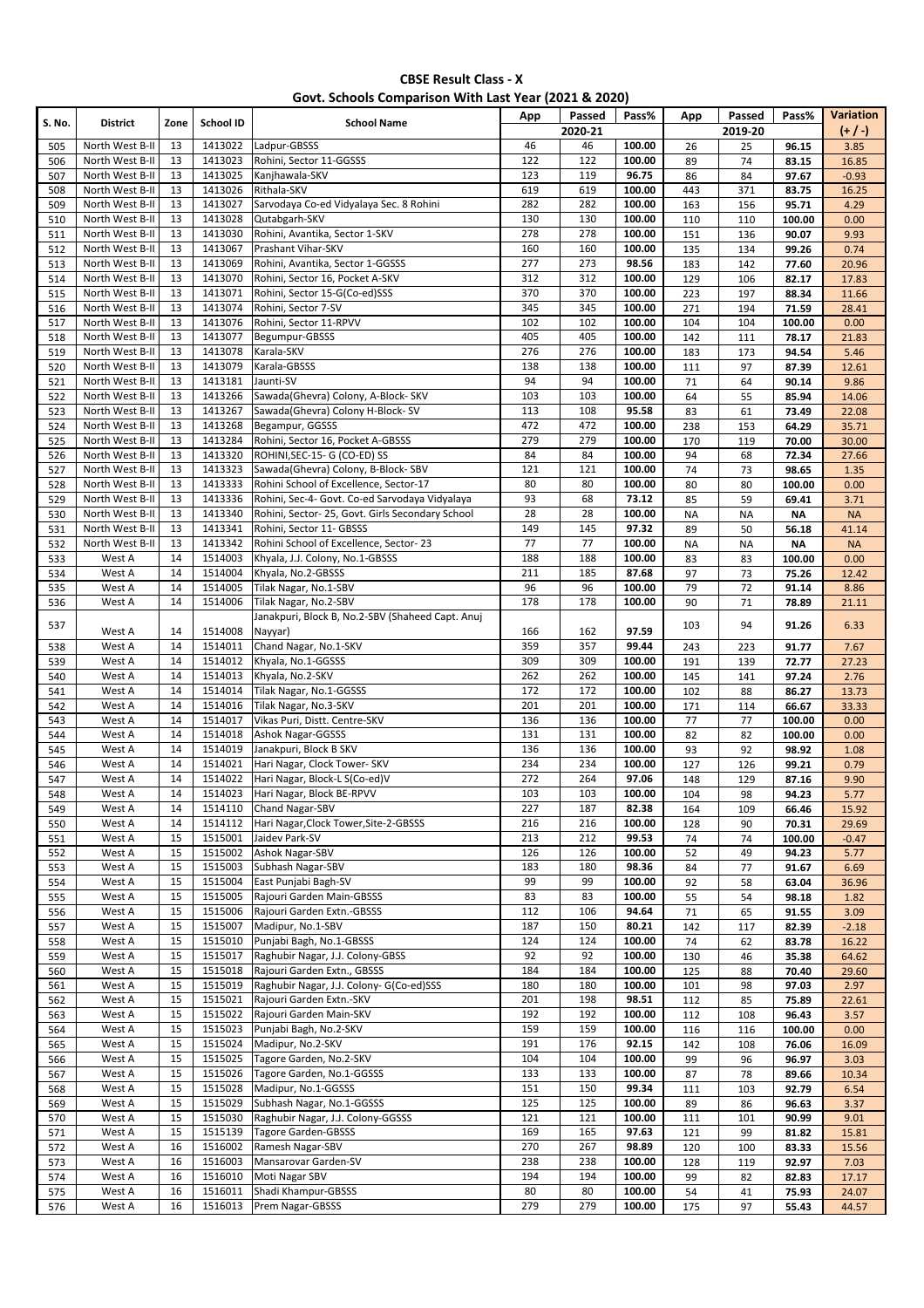|  |  | Govt. Schools Comparison With Last Year (2021 & 2020) |
|--|--|-------------------------------------------------------|
|--|--|-------------------------------------------------------|

| S. No.     | <b>District</b>  | Zone     | School ID          | <b>School Name</b>                                               | App              | Passed<br>2020-21 | Pass%           | App        | Passed<br>2019-20 | Pass%          | Variation<br>$(+ / )$ |
|------------|------------------|----------|--------------------|------------------------------------------------------------------|------------------|-------------------|-----------------|------------|-------------------|----------------|-----------------------|
| 577        | West A           | 16       | 1516017            | Saraswati Garden-G(Co-ed)SS                                      | 113              | 113               | 100.00          | 86         | 56                | 65.12          | 34.88                 |
| 578        | West A           | 16       | 1516018            | Moti Nagar SKV                                                   | 200              | 200               | 100.00          | 118        | 118               | 100.00         | 0.00                  |
| 579        | West A           | 16       | 1516019            | Basai Darapur-SKV                                                | 148              | 148               | 100.00          | 69         | 69                | 100.00         | 0.00                  |
| 580        | West A           | 16       | 1516021            | Ranjit Nagar-SKV                                                 | 196              | 196               | 100.00          | 94         | 78                | 82.98          | 17.02                 |
| 581        | West A           | 16       | 1516022            | Shadi Khampur-SKV                                                | $\frac{135}{2}$  | $\frac{135}{2}$   | 100.00          | 73         | 73                | 100.00         | 0.00                  |
| 582        | West A           | 16       | 1516025            | Kirti Nagar-GGSSS                                                | 168              | 168               | 100.00          | 72         | 72                | 100.00         | 0.00                  |
| 583        | West A           | 16       | 1516027            | Ramesh Nagar-SKV                                                 | 181              | 181               | 100.00          | 105        | 90                | 85.71          | 14.29                 |
| 584        | West A           | 16       | 1516030            | Prem Nagar-GGSSS                                                 | 360              | 360               | 100.00          | 141        | 119               | 84.40          | 15.60                 |
| 585        | West A           | 16       | 1516068            | Karampura, Industrial Area-G(Co-ed)SSS                           | 76               | 76                | 100.00          | 43         | 43                | 100.00         | 0.00                  |
| 586        | West A           | 16       | 1516104            | Karampura, Block H- G(Co-ed) Sarvodaya Vidyalaya                 | 108              | 100               | 92.59           | 76         | 72                | 94.74          | $-2.14$               |
| 587        | West A           | 16       | 1516140            | West Patel Nagar-GBSSS                                           | 323              | 323               | 100.00          | 249        | 130               | 52.21          | 47.79                 |
| 588        | West A           | 16       | 1516141            | West Patel Nagar-GGSSS                                           | 358              | 357               | 99.72           | 204        | 173               | 84.80          | 14.92                 |
| 589        | West A           | 16       | 1516142            | West Patel Nagar-SKV                                             | 343              | 343               | 100.00          | 242        | 232               | 95.87          | 4.13                  |
| 590        | West A           | 16       | 1516143            | West Patel Nagar-SBV                                             | 429              | 429               | 100.00          | 226        | 186               | 82.30          | 17.70                 |
| 591        | West B           | 17       | 1617001            | Tikri Kalan- GBSSS                                               | 395              | 395               | 100.00          | 249        | 240               | 96.39          | 3.61                  |
| 592        | West B           | 17       | 1617002            | Nangloi-SBV                                                      | 216              | 216               | 100.00          | 221        | 186               | 84.16          | 15.84                 |
| 593        | West B           | 17       | 1617003            | Paschim Vihar, A 2-SV(Co-ed)                                     | 170              | 159               | 93.53           | 127        | 105               | 82.68          | 10.85                 |
| 594        | West B           | 17       | 1617004            | Nangloi, Kavita Colony-G(Co-ed)SSS                               | 355              | 355               | 100.00          | 302        | 234               | 77.48          | 22.52                 |
| 595        | West B           | 17       | 1617005            | Ranhaula-SKV                                                     | 213              | 213               | 100.00          | 165        | 127               | 76.97          | 23.03                 |
| 596        | West B           | 17       | 1617006            | Hiran Kudna-SV(Co-ed)                                            | 107              | 107               | 100.00          | 61         | 54                | 88.52          | 11.48                 |
| 597        | West B           | 17       | 1617007            | New Multan Nagar-SV(Co-ed)                                       | 230              | 230               | 100.00          | 132        | 113               | 85.61          | 14.39                 |
| 598        | West B           | 17       | 1617008            | Paschim Vihar, B 4-SV(Co-ed)                                     | 252              | 252               | 100.00          | 178        | 168               | 94.38          | 5.62                  |
| 599        | West B           | 17       | 1617009            | Paschim Vihar, A 6-RPVV                                          | 101              | 101               | 100.00          | 102        | 101               | 99.02          | 0.98                  |
| 600        | West B           | 17       | 1617010            | Nangloi-SKV                                                      | 355              | 355               | 100.00          | 205        | 198               | 96.59          | 3.41                  |
| 601        | West B           | 17       | 1617011            | Paschim Vihar, B 3-SKV                                           | 213              | 213               | 100.00          | 139        | 139               | 100.00         | 0.00                  |
| 602        | West B           | 17       | 1617012            | Tikri Kalan-SKV                                                  | 313              | 313               | 100.00          | 157        | 157               | 100.00         | 0.00                  |
| 603        | West B           | 17       | 1617013            | Nangloi, Sultanpuri Road-SKV                                     | 351              | 351               | 100.00          | 161        | 160               | 99.38          | 0.62                  |
| 604        | West B           | 17       | 1617014            | Mundka Village-SKV                                               | 444              | 444               | 100.00          | 270        | 260               | 96.30          | 3.70                  |
| 605        | West B           | 17       | 1617015            | Amalwas, Jawalapuri-GBSSS                                        | $\overline{327}$ | 288               | 88.07           | 210        | 134               | 63.81          | 24.26                 |
| 606        | West B           | 17       | 1617017            | Nangloi, Sultanpuri Road-GBSSS                                   | 228              | 228               | 100.00          | 102        | 99                | 97.06          | 2.94                  |
| 607        | West B           | 17       | 1617018            | Mundka Village-GBSSS                                             | 427              | 427               | 100.00          | 234        | 224               | 95.73          | 4.27                  |
| 608        | West B           | 17       | 1617019            | Ambika Vihar-GBSS                                                | 197              | 196               | 99.49           | 56         | 55                | 98.21          | 1.28                  |
| 609        | West B           | 17       | 1617021            | Nangloi-GGSSS                                                    | 521              | 521               | 100.00          | 311        | 292               | 93.89          | 6.11                  |
| 610        | West B           | 17       | 1617024            | Nangloi, Phase II-GBSSS                                          | 268              | 268               | 100.00          | 186        | 120               | 64.52          | 35.48                 |
| 611        | West B           | 17       | 1617025            | Nangloi, Phase I-GBSSS                                           | 188              | 186               | 98.94           | 93         | 87                | 93.55          | 5.39                  |
| 612        | West B           | 17       | 1617026            | Nilothi-SKV                                                      | 170              | 170               | 100.00          | 197        | 184               | 93.40          | 6.60                  |
| 613        | West B           | 17       | 1617027            | Punjabi Basti-G(Co-ed)SSS                                        | 270              | 270               | 100.00          | 223        | 172               | 77.13          | 22.87                 |
| 614        | West B           | 17       | 1617028            | Peera Garhi Village- SKV                                         | 124              | 124               | 100.00          | 98         | 98                | 100.00         | 0.00                  |
| 615        | West B           | 17       | 1617029            | Bakkarwala-G(Co-ed)SSS                                           | 341              | 329               | 96.48           | 252        | 223               | 88.49          | 7.99                  |
| 616        | West B           | 17       | 1617030            | Baprola-GGSSS- 1617030                                           | 351              | 329               | 93.73           | 281        | 248               | 88.26          | 5.48                  |
| 617        | West B           | 17       | 1617032            | Paschim Vihar, A 6-G(Co-ed)SSS                                   | 121              | 121               | 100.00          | 65         | 61                | 93.85          | 6.15                  |
| 618        | West B           | 17       | 1617033            | Ambika Vihar-GGSSS                                               | 189              | 186               | 98.41           | 128        | 119               | 92.97          | 5.44                  |
| 619        | West B           | 17       | 1617035            | Nangloi, J.J. Colony-GGSSS                                       | 655              | 655               | 100.00          | 389        | 372               | 95.63          | 4.37                  |
| 620        | West B           | 17       | 1617036            | Amalwas, Jawalapuri-SKV                                          | 508              | 505               | 99.41           | 271        | 249               | 91.88          | 7.53                  |
| 621        | West B           | 17       | 1617037            | Nangloi, J.J. Colony-GBSSS<br>Paschim Vihar, B 3-G(Co-ed)SSS     | 507<br>154       | 507               | 100.00          | 356        | 222               | 62.36          | 37.64                 |
| 622        | West B           | 17       | 1617137<br>1617211 |                                                                  |                  | 154               | 100.00          | 114        | 89                | 78.07          | 21.93                 |
| 623<br>624 | West B<br>West B | 17<br>17 | 1617214            | Baprola Vihar- GGSS<br>Kunwar Singh Nagar, Ranhaula- G(Co-ed)SSS | 122<br>395       | 122<br>385        | 100.00<br>97.47 | 141<br>177 | 99<br>162         | 70.21<br>91.53 | 29.79<br>5.94         |
|            | West B           | 17       | 1617219            | Nilothi-SBV                                                      | 142              | 141               | 99.30           |            |                   |                |                       |
| 625        |                  |          |                    | Govt. Sarvodaya Kanya Vidyalaya, Shiv Ram Park,                  |                  |                   |                 | 123        | 113               | 91.87          | 7.43                  |
| 626        | West B           | 17       | 1617222            | Nangloi                                                          | 395              | 395               | 100.00          | 223        | 201               | 90.13          | 9.87                  |
| 627        | West B           | 17       | 1617223            | Govt. Sarvodaya Bal Vidyalaya, Nihal Vihar, Nangloi              | 334              | 334               | 100.00          | 175        | 168               | 96.00          | 4.00                  |
| 628        | West B           | 17       | 1617227            | Ranhaula-SBV                                                     | 266              | 266               | 100.00          | 174        | 127               | 72.99          | 27.01                 |
| 629        | West B           | 17       | 1617254            | Peera Garhi Village- SBV                                         | 279              | 279               | 100.00          | 178        | 142               | 79.78          | 20.22                 |
| 630        | West B           | 17       | 1617255            | Baprola, Rajiv Ratan Awas- G(Co-ed)SSS                           | 198              | 198               | 100.00          | 117        | 82                | 70.09          | 29.91                 |
| 631        | West B           | 17       | 1617258            | Baprola-GBSSS                                                    | 473              | 473               | 100.00          | 339        | 175               | 51.62          | 48.38                 |
| 632        | West B           | 18       | 1618001            | Matiala-SBV                                                      | 335              | 335               | 100.00          | 215        | 154               | 71.63          | 28.37                 |
| 633        | West B           | 18       | 1618002            | Vikas Puri, Block A-SBV                                          | 243              | 215               | 88.48           | 154        | 133               | 86.36          | 2.11                  |
| 634        | West B           | 18       | 1618003            | Janakpuri, Possangipur B1-SV(Co-ed)                              | 331              | 309               | 93.35           | 232        | 182               | 78.45          | 14.91                 |
| 635        | West B           | 18       | 1618004            | Uttam Nagar, No.2-GBSSS                                          | 115              | 115               | 100.00          | 105        | 74                | 70.48          | 29.52                 |
| 636        | West B           | 18       | 1618005            | Janakpuri, Block C, No.2-SBV                                     | 228              | 228               | 100.00          | 141        | 103               | 73.05          | 26.95                 |
| 637        | West B           | 18       | 1618006            | Janakpuri, Block C, No.1-GBSSS                                   | 202              | 202               | 100.00          | 106        | 104               | 98.11          | 1.89                  |
| 638        | West B           | 18       | 1618008            | <b>Uttam Nagar-SBV</b>                                           | 205              | 191               | 93.17           | 150        | 125               | 83.33          | 9.84                  |
| 639        | West B           | 18       | 1618009            | Kakrola-SV                                                       | 188              | 188               | 100.00          | 163        | 140               | 85.89          | 14.11                 |
| 640        | West B           | 18       | 1618010            | Vikas Puri, Block G-GBSSS                                        | 81               | 81                | 100.00          | 68         | 48                | 70.59          | 29.41                 |
| 641        | West B           | 18       | 1618015            | Vikas Puri, KG-I/II-GBSSS                                        | 95               | 95                | 100.00          | 53         | 47                | 88.68          | 11.32                 |
| 642        | West B           | 18       | 1618016            | Vikas Puri, Block- F-G(Co-ed)SSS                                 | 136              | 136               | 100.00          | 60         | 57                | 95.00          | 5.00                  |
| 643        | West B           | 18       | 1618017            | Janakpuri - SKV No.1, C-Block                                    | 235              | 235               | 100.00          | 137        | 135               | 98.54          | 1.46                  |
| 644        | West B           | 18       | 1618018            | Janakpuri, Block A-SKV                                           | 275              | 275               | 100.00          | 197        | 168               | 85.28          | 14.72                 |
| 645        | West B           | 18       | 1618019            | Vikas Puri, Block G-SKV                                          | 233              | 233               | 100.00          | 109        | 102               | 93.58          | 6.42                  |
| 646        | West B           | 18       | 1618020            | Kakrola-GGSSS                                                    | 553              | 553               | 100.00          | 362        | 319               | 88.12          | 11.88                 |
| 647        | West B           | 18       | 1618021            | Uttam Nagar, No.2-GGSSS                                          | 221              | 221               | 100.00          | 129        | 115               | 89.15          | 10.85                 |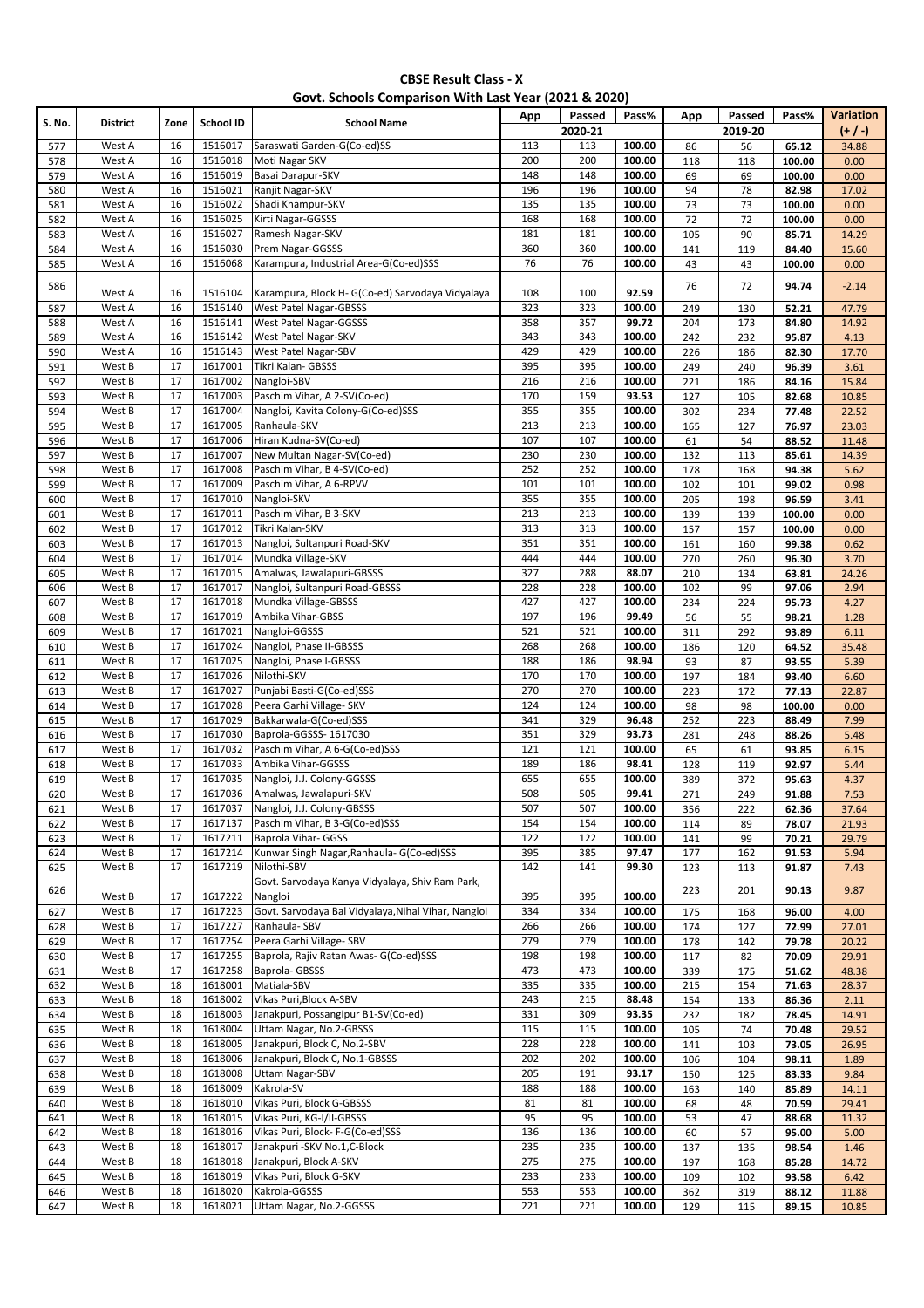| Govt. Schools Comparison With Last Year (2021 & 2020) |                              |          |                    |                                                                                   |            |                   |                  |            |                   |                  |                              |
|-------------------------------------------------------|------------------------------|----------|--------------------|-----------------------------------------------------------------------------------|------------|-------------------|------------------|------------|-------------------|------------------|------------------------------|
| S. No.                                                | <b>District</b>              | Zone     | School ID          | <b>School Name</b>                                                                | App        | Passed<br>2020-21 | Pass%            | App        | Passed<br>2019-20 | Pass%            | <b>Variation</b><br>$(+ / )$ |
| 648                                                   | West B                       | 18       | 1618022            | Janakpuri C-Block, SKV No.2                                                       | 174        | 174               | 100.00           | 146        | 134               | 91.78            | 8.22                         |
| 649                                                   | West B                       | 18       | 1618057            | <b>Uttam Nagar-SKV</b>                                                            | 216        | 216               | 100.00           | 153        | 112               | 73.20            | 26.80                        |
| 650                                                   | West B                       | 18       | 1618058            | Hastsal-GBSSS                                                                     | 445        | 439               | 98.65            | 240        | 221               | 92.08            | 6.57                         |
| 651                                                   | West B                       | 18       | 1618059            | Bindapur-GBSSS                                                                    | 288        | 288               | 100.00           | 210        | 191               | 90.95            | 9.05                         |
| 652                                                   | West B<br>West B             | 18<br>18 | 1618060<br>1618061 | Bindapur-GGSSS<br><b>HASTSAL-SKV</b>                                              | 427<br>461 | 425<br>461        | 99.53<br>100.00  | 278<br>351 | 234<br>307        | 84.17            | 15.36<br>12.54               |
| 653<br>654                                            | West B                       | 18       | 1618062            | Vikas Puri, Block A-SKV                                                           | 346        | 346               | 100.00           | 202        | 171               | 87.46<br>84.65   | 15.35                        |
| 655                                                   | West B                       | 18       | 1618063            | Mohan Garden-SKV                                                                  | 560        | 560               | 100.00           | 533        | 475               | 89.12            | 10.88                        |
| 656                                                   | West B                       | 18       | 1618064            | Janakpuri, Block A, No.2-GGSSS                                                    | 316        | 316               | 100.00           | 164        | 152               | 92.68            | 7.32                         |
| 657                                                   | West B                       | 18       | 1618065            | Janakpuri, Block A-GBSSS                                                          | 292        | 292               | 100.00           | 181        | 177               | 97.79            | 2.21                         |
| 658                                                   | West B                       | 18       | 1618067            | Vikas Nagar-G(Co-ed)SS                                                            | 241        | 241               | 100.00           | 150        | 141               | 94.00            | 6.00                         |
| 659                                                   | West B                       | 18       | 1618070            | Matiala-SKV                                                                       | 500        | 500               | 100.00           | 249        | 238               | 95.58            | 4.42                         |
| 660                                                   | West B                       | 18       | 1618072            | Mohan Garden-GBSSS No.1                                                           | 482        | 459               | 95.23            | 392        | 269               | 68.62            | 26.61                        |
| 661                                                   | West B                       | 18       | 1618191            | Bindapur-G(co-ed)SSS                                                              | 238        | 238               | 100.00           | 253        | 209               | 82.61            | 17.39                        |
| 662<br>663                                            | West B<br>West B             | 18<br>18 | 1618192<br>1618193 | Rajapur Khurd-G(Co-ed)SS<br>Shiv Vihar- GGSSS                                     | 224<br>306 | 223<br>306        | 99.55<br>100.00  | 176<br>173 | 169<br>144        | 96.02<br>83.24   | 3.53<br>16.76                |
| 664                                                   | West B                       | 18       | 1618264            | Mohan Garden-GGSSS                                                                | 389        | 389               | 100.00           | 206        | 184               | 89.32            | 10.68                        |
| 665                                                   | West B                       | 18       | 1618267            | Shiv Vihar-GBSSS                                                                  | 222        | 222               | 100.00           | 150        | 135               | 90.00            | 10.00                        |
| 666                                                   | West B                       | 18       | 1618269            | Binda Pur, Pocket-III-G(Co-ed)SS                                                  | 196        | 195               | 99.49            | 143        | 137               | 95.80            | 3.69                         |
| 667                                                   | West B                       | 18       | 1618270            | BindaPur, Pocket-IV-G(Co-ed)SS                                                    | 192        | 183               | 95.31            | 128        | 109               | 85.16            | 10.16                        |
| 668                                                   | West B                       | 18       | 1618277            | Mohan Garden-GBSSS No.2                                                           | 250        | 250               | 100.00           | 202        | 157               | 77.72            | 22.28                        |
| 669                                                   | West B                       | 18       | 1618278            | HASTSAL- GGSSS                                                                    | 469        | 469               | 100.00           | 192        | 180               | 93.75            | 6.25                         |
| 670                                                   | West B                       | 18       | 1618281            | Hastsal, Janta Flats- SBV                                                         | 268        | 268               | 100.00           | 182        | 131               | 71.98            | 28.02                        |
| 671                                                   | West B                       | 18       | 1618314            | Bindapur, No.2- GBSSS                                                             | 180        | 180               | 100.00           | 30         | 23                | 76.67            | 23.33                        |
| 672                                                   | West B                       | 18       | 1618316            | Vipin Garden- Govt. Co-ed SS                                                      | 164        | 164               | 100.00           | 81         | 80                | 98.77            | 1.23                         |
| 673                                                   | South West A                 | 19       | 1719001            | R.K. Puram, Sector 12-SV (Jose Marti)                                             | 126        | 126               | 100.00           | 86         | 86                | 100.00           | 0.00                         |
| 674                                                   | South West A                 | 19<br>19 | 1719002<br>1719005 | Sarojini Nagar, No.1-SBV (Ganesh Shankar Vidyarthi)<br>Sarojini Nagar, No.3-GBSSS | 105<br>69  | 105<br>69         | 100.00           | 109        | 109               | 100.00           | 0.00                         |
| 675<br>676                                            | South West A<br>South West A | 19       | 1719006            | Sarojini Nagar, No.4-GBSSS                                                        | 53         | 53                | 100.00<br>100.00 | 46<br>37   | 41<br>37          | 89.13<br>100.00  | 10.87<br>0.00                |
| 677                                                   | South West A                 | 19       | 1719010            | Moti Bagh I-GBSSS                                                                 | 74         | 74                | 100.00           | 42         | 42                | 100.00           | 0.00                         |
| 678                                                   | South                        | 23       | 1719013            | R.K. Puram, Sector 2-Sarvodaya Co-ed Vidyalaya                                    | 53         | 53                | 100.00           | 31         | 19                | 61.29            | 38.71                        |
| 679                                                   | South West A                 | 19       | 1719022            | R.K. Puram, Sector 7, No.3-SV                                                     | 239        | 239               | 100.00           | 176        | 151               | 85.80            | 14.20                        |
| 680                                                   | South West A                 | 19       | 1719027            | Sarojini Nagar, No.3-GGSSS                                                        | 53         | 53                | 100.00           | 46         | 46                | 100.00           | 0.00                         |
| 681                                                   | South West A                 | 19       | 1719029            | Sarojini Nagar, No.1-SKV                                                          | 85         | 85                | 100.00           | 57         | 57                | 100.00           | 0.00                         |
| 682                                                   | South West A                 | 19       | 1719030            | R.K. Puram, Sector 4- GGSSS                                                       | 68         | 68                | 100.00           | 70         | 68                | 97.14            | 2.86                         |
| 683                                                   | South                        | 23       | 1719069            | R.K. Puram, Sector 2, No.1-SV                                                     | 122        | 122               | 100.00           | 105        | 101               | 96.19            | 3.81                         |
| 684                                                   | South West A                 | 19       | 1719070            | R.K.Puram, Sector-6, Govt. S.(Co-ed) SSS                                          | 148        | 148               | 100.00           | 83         | 81                | 97.59            | 2.41                         |
| 685                                                   | South West A<br>South West A | 19<br>19 | 1719073<br>1719101 | Moti Bagh I-SKV<br>Laxmi Bai Nagar(Co-Ed)-SSS                                     | 115<br>40  | 115<br>40         | 100.00           | 61         | 60                | 98.36            | 1.64                         |
| 686<br>687                                            | South West A                 | 19       | 1719102            | Netaji Nagar(Co-Ed)-SV                                                            | 55         | 55                | 100.00<br>100.00 | 25<br>37   | 25<br>37          | 100.00<br>100.00 | 0.00<br>0.00                 |
| 688                                                   | South                        | 23       | 1719103            | R. K. Puram, Sec-3-GBSSS                                                          | 86         | 86                | 100.00           | 65         | 54                | 83.08            | 16.92                        |
| 689                                                   | South West A                 | 19       | 1719104            | R. K. Puram, Sec-5(Co-Ed)-GSSS                                                    | 120        | 120               | 100.00           | 63         | 63                | 100.00           | 0.00                         |
| 690                                                   | South West A                 | 19       |                    | 1719105 Moti Bagh-II, Nanakpura-(Co-Ed)SV                                         | 87         | 87                | 100.00           | 66         | 62                | 93.94            | 6.06                         |
| 691                                                   | South                        | 23       | 1719106            | Safdarjung Enclave-Sarvodaya(Co-Ed)SSS                                            | 70         | 70                | 100.00           | 58         | 54                | 93.10            | 6.90                         |
| 692                                                   | South West A                 | 19       | 1719125            | Munirka, Sarvodaya(Co-ed) SSS                                                     | 133        | 133               | 100.00           | 111        | 103               | 92.79            | 7.21                         |
| 693                                                   | South West A                 | 19       | 1719130            | R.K. Puram, Sector-13 G(Co-ed)SV                                                  | 42         | 42                | 100.00           | 29         | 29                | 100.00           | 0.00                         |
| 694                                                   | South West A                 | 20       | 1720001            | Delhi Cantt.-SBV                                                                  | 92         | 87                | 94.57            | 92         | 44                | 47.83            | 46.74                        |
| 695                                                   | South West A                 | 20       | 1720002            | Naraina, Ist Shift-SBV                                                            | 294        | 294               | 100.00           | 143        | 125               | 87.41            | 12.59                        |
| 696<br>697                                            | South West A<br>South West A | 20<br>20 | 1720003<br>1720005 | Mehram Nagar-S(Co-ed)V<br>Pusa, IARI, 2nd Shift- GBSSS                            | 64<br>125  | 64<br>125         | 100.00<br>100.00 | 40<br>110  | 40<br>100         | 100.00<br>90.91  | 0.00<br>9.09                 |
| 698                                                   | South West A                 | 20       | 1720008            | Janak Puri, Block D, No.2-GBSSS-1720008                                           | 96         | 96                | 100.00           | 61         | 61                | 100.00           | 0.00                         |
| 699                                                   | South West A                 | 20       | 1720010            | Naraina, 2nd Shift-GBSSS                                                          | 121        | 120               | 99.17            | 63         | 54                | 85.71            | 13.46                        |
| 700                                                   | South West A                 | 20       | 1720014            | Janak Puri, Block D, No.1-SKV                                                     | 189        | 189               | 100.00           | 146        | 114               | 78.08            | 21.92                        |
| 701                                                   | South West A                 | 20       | 1720015            | Inderpuri, Budh Nagar, F- Block- SKV                                              | 116        | 116               | 100.00           | 82         | 82                | 100.00           | 0.00                         |
| 702                                                   | South West A                 | 20       | 1720017            | Pusa, IARI-SKV                                                                    | 151        | 151               | 100.00           | 135        | 130               | 96.30            | 3.70                         |
| 703                                                   | South West A                 | 20       | 1720018            | Delhi Cantt.-SKV                                                                  | 75         | 75                | 100.00           | 55         | 33                | 60.00            | 40.00                        |
| 704                                                   | South West A                 | 20       | 1720021            | Janak Puri, Block D, No.2-GGSSS                                                   | 120        | 120               | 100.00           | 119        | 110               | 92.44            | 7.56                         |
| 705                                                   | South West A                 | 20       | 1720022            | Naraina-SKV                                                                       | 403        | 403               | 100.00           | 280        | 243               | 86.79            | 13.21                        |
| 706                                                   | South West A<br>South West A | 20<br>20 | 1720023<br>1720024 | GBSSS, F Block, Budh Nagar, InderPuri<br>Vasant Vihar, SV                         | 99<br>380  | 99<br>361         | 100.00<br>95.00  | 81         | 70                | 86.42            | 13.58                        |
| 707<br>708                                            | South                        | 24       | 1720026            | VASANT KUNJ- GGSSS                                                                | 220        | 220               | 100.00           | 195<br>150 | 150<br>139        | 76.92<br>92.67   | 18.08<br>7.33                |
| 709                                                   | South West A                 | 20       | 1720027            | Janak Puri, Block D-SBV                                                           | 234        | 234               | 100.00           | 135        | 109               | 80.74            | 19.26                        |
| 710                                                   | South West A                 | 20       | 1720028            | Rajokari-GBSSS                                                                    | 236        | 227               | 96.19            | 146        | 99                | 67.81            | 28.38                        |
| 711                                                   | South West A                 | 20       | 1720029            | Mahipal Pur-GBSSS                                                                 | 385        | 384               | 99.74            | 284        | 227               | 79.93            | 19.81                        |
| 712                                                   | South West A                 | 20       | 1720030            | Rajokari-SKV                                                                      | 209        | 209               | 100.00           | 154        | 128               | 83.12            | 16.88                        |
| 713                                                   | South                        | 24       | 1720031            | Vasant Kunj, B1-RPVV                                                              | 68         | 68                | 100.00           | 69         | 69                | 100.00           | 0.00                         |
| 714                                                   | South West A                 | 20       | 1720032            | Mahipal Pur- Amar Shaheed Major Sehrawat SKV                                      | 573        | 573               | 100.00           | 362        | 340               | 93.92            | 6.08                         |
| 715                                                   | South West A                 | 20       | 1720033            | Ghitorni-SKV                                                                      | 222        | 222               | 100.00           | 153        | 152               | 99.35            | 0.65                         |
| 716                                                   | South West A                 | 20       | 1720034            | Ghitorni-GBSSS<br>Inder Puri, Shahid Captain Amit Verma Govt.                     | 162        | 161               | 99.38            | 104        | 82                | 78.85            | 20.54                        |
| 717                                                   | South West A                 | 20       | 1720121            | Sarvodaya (Co-ed) Vidyalaya                                                       | 259        | 259               | 100.00           | 144        | 111               | 77.08            | 22.92                        |
| 718                                                   | South                        | 24       | 1720173            | VASANT KUNJ- GBSSS                                                                | 311        | 311               | 100.00           | 205        | 155               | 75.61            | 24.39                        |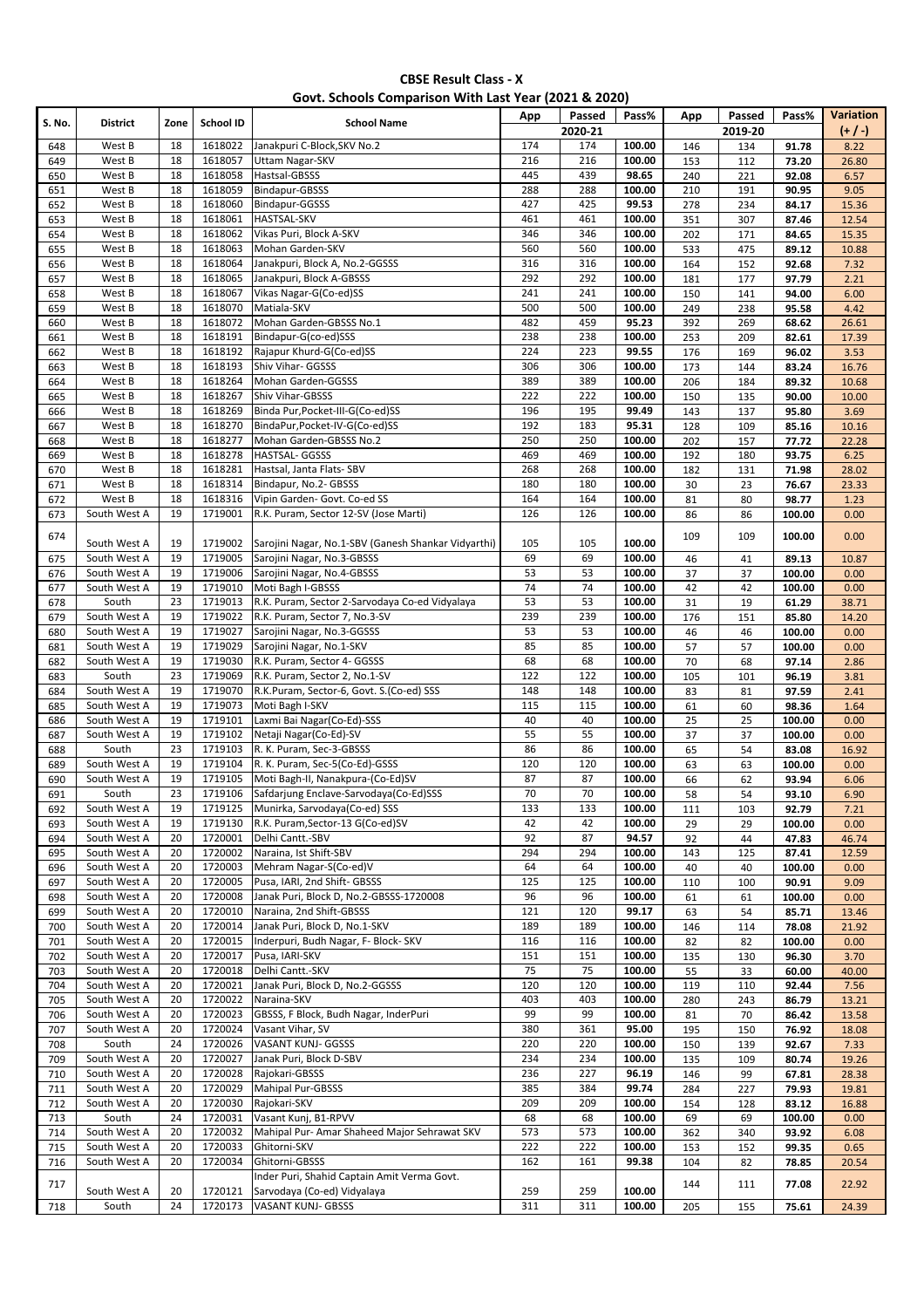| S. No.     | <b>District</b>                    | Zone     | School ID          | <b>School Name</b>                                                       | App        | Passed<br>2020-21 | Pass%            | App        | Passed<br>2019-20 | Pass%            | Variation<br>$(+ / )$ |
|------------|------------------------------------|----------|--------------------|--------------------------------------------------------------------------|------------|-------------------|------------------|------------|-------------------|------------------|-----------------------|
| 719        |                                    |          |                    | Vasant Kunj, D-Block- Sarvodaya (Co-ed) Sr. Sec.                         |            |                   |                  | 50         | 45                | 90.00            | 10.00                 |
|            | South West A<br>South West B-I     | 20<br>21 | 1720181<br>1821001 | School<br>Palam Enclave, No.2-SBV                                        | 56<br>253  | 56<br>253         | 100.00<br>100.00 |            |                   |                  |                       |
| 720<br>721 | South West B-I                     | 21       | 1821003            | Palam Village, Raj Nagar Extn., Part 2-GBSSS                             | 209        | 209               | 100.00           | 118<br>164 | 113<br>159        | 95.76<br>96.95   | 4.24<br>3.05          |
| 722        | South West B-I                     | 21       | 1821004            | Palam Village, No.1- SBV                                                 | 217        | 217               | 100.00           | 159        | 133               | 83.65            | 16.35                 |
| 723        | South West B-I                     | 21       | 1821005            | Samalka, No.1- GBSSS                                                     | 347        | 347               | 100.00           | 237        | 210               | 88.61            | 11.39                 |
| 724        | South West B-I                     | 21       | 1821006            | Sagarpur, No.1-GBSSS                                                     | 415        | 394               | 94.94            | 292        | 267               | 91.44            | 3.50                  |
| 725        | South West B-I                     | 21       | 1821007            | Sagarpur, No.2-GBSSS                                                     | 291        | 291               | 100.00           | 212        | 191               | 90.09            | 9.91                  |
| 726<br>727 | South West B-I<br>South West B-I   | 21<br>21 | 1821010<br>1821014 | Palam Enclave, No.3-GBSSS<br>Palam Village, Raj Nagar, Part 1-GBSSS      | 122<br>214 | 122<br>214        | 100.00<br>100.00 | 79<br>104  | 58<br>102         | 73.42<br>98.08   | 26.58<br>1.92         |
| 728        | South West B-I                     | 21       | 1821015            | Palam Village, No.2-SKV                                                  | 207        | 207               | 100.00           | 159        | 152               | 95.60            | 4.40                  |
| 729        | South West B-I                     | 21       | 1821016            | Sagarpur, No.1-SKV                                                       | 377        | 377               | 100.00           | 256        | 248               | 96.88            | 3.13                  |
| 730        | South West B-I                     | 21       | 1821017            | Sagarpur, No.2-SKV                                                       | 384        | 384               | 100.00           | 259        | 229               | 88.42            | 11.58                 |
| 731        | South West B-I                     | 21       | 1821018            | Palam Enclave, No.1-SKV                                                  | 233        | 233               | 100.00           | 175        | 169               | 96.57            | 3.43                  |
| 732        | South West B-I                     | 21<br>21 | 1821020<br>1821022 | Raj Nagar-II SKV<br>Samalka-SKV                                          | 273<br>407 | 273<br>407        | 100.00<br>100.00 | 181        | 181               | 100.00           | 0.00                  |
| 733<br>734 | South West B-I<br>South West B-I   | 21       | 1821024            | Palam Enclave, No.3-GGSSS                                                | 135        | 135               | 100.00           | 349<br>47  | 341<br>47         | 97.71<br>100.00  | 2.29<br>0.00          |
| 735        | South West B-I                     | 21       | 1821025            | Vijay Enclave-SKV                                                        | 305        | 305               | 100.00           | 202        | 193               | 95.54            | 4.46                  |
| 736        | South West B-I                     | 21       | 1821026            | Chhawla-SKV                                                              | 165        | 165               | 100.00           | 128        | 125               | 97.66            | 2.34                  |
| 737        | South West B-I                     | 21       | 1821027            | Raj Nagar-I SKV                                                          | 197        | 197               | 100.00           | 123        | 111               | 90.24            | 9.76                  |
| 738        | South West B-I                     | 21       | 1821028            | Vijay Enclave-SBV                                                        | 219        | 219               | 100.00           | 155        | 136               | 87.74            | 12.26                 |
| 739        | South West B-I                     | 21       | 1821029            | Dwarka, Sector II-G(Co-ed)SSS                                            | 348        | 348               | 100.00           | 265        | 253               | 95.47            | 4.53                  |
| 740<br>741 | South West B-I<br>South West B-I   | 21<br>21 | 1821030<br>1821031 | Dwarka Sector-I Pkt-7-SKV<br>Dwarka, Sector-VI, G(Co-ed)SSS              | 312<br>307 | 312<br>307        | 100.00<br>100.00 | 181<br>182 | 167<br>181        | 92.27<br>99.45   | 7.73<br>0.55          |
| 742        | South West B-I                     | 21       | 1821032            | Bijwasan(Bharthal)SBV                                                    | 308        | 308               | 100.00           | 166        | 166               | 100.00           | 0.00                  |
| 743        | South West B-I                     | 21       | 1821033            | Shahabad Mohammadpur- SKV                                                | 65         | 65                | 100.00           | 47         | 45                | 95.74            | 4.26                  |
| 744        | South West B-I                     | 21       | 1821034            | Kangan Heri-G(Co-ed)SSS                                                  | 38         | 38                | 100.00           | 19         | 18                | 94.74            | 5.26                  |
| 745        | South West B-I                     | 21       | 1821035            | Bijwasan, Bharthal Road, GGSSS                                           | 376        | 376               | 100.00           | 313        | 272               | 86.90            | 13.10                 |
| 746        | South West B-I                     | 21       | 1821036            | Chhawla-GBSSS                                                            | 33         | 33                | 100.00           | 19         | 16                | 84.21            | 15.79                 |
| 747        | South West B-I                     | 21<br>21 | 1821037<br>1821038 | Pochanpur-G(Co-ed)SSS                                                    | 161<br>26  | 161               | 100.00           | 78         | 77                | 98.72            | 1.28                  |
| 748<br>749 | South West B-I<br>South West B-I   | 21       | 1821039            | Nanakheri-G(Co-ed)SS<br>Bamnoli, Dhulsiras -G(Co-ed) Sr.Sec.School       | 126        | 26<br>126         | 100.00<br>100.00 | 14<br>67   | 14<br>67          | 100.00<br>100.00 | 0.00<br>0.00          |
| 750        | South West B-I                     | 21       | 1821041            | Shahabad Mohammadpur- SBV                                                | 47         | 47                | 100.00           | 38         | 38                | 100.00           | 0.00                  |
| 751        | South West B-I                     | 21       | 1821136            | Mahavir Enclave-G(Co-ed)SS                                               | 170        | 170               | 100.00           | 110        | 106               | 96.36            | 3.64                  |
| 752        | South West B-I                     | 21       | 1821137            | Dwarka Sector-10, RPVV                                                   | 105        | 105               | 100.00           | 104        | 104               | 100.00           | 0.00                  |
| 753        | South West B-I                     | 21       | 1821203            | Dwarka, Sector III(Ist Site)-G(Co-ed)SSS                                 | 288        | 288               | 100.00           | 201        | 201               | 100.00           | 0.00                  |
| 754        | South West B-I                     | 21       | 1821204            | Dwarka Sector-22, G(Co-ed)SSS                                            | 247        | 247               | 100.00           | 111        | 111               | 100.00           | 0.00                  |
| 755<br>756 | South West B-I<br>South West B-I   | 21<br>21 | 1821206<br>1821234 | Dwarka Sector-6, Govt. (Co-ed) SSS (Site-I)<br>Dwarka Sector-I Pkt-7 SBV | 353<br>390 | 353<br>310        | 100.00<br>79.49  | 241<br>223 | 203               | 84.23<br>80.72   | 15.77<br>$-1.23$      |
| 757        | South West B-I                     | 21       | 1821237            | Dwarka, Sector III(II Site)-G(Co-ed)SSS                                  | 319        | 319               | 100.00           | 164        | 180<br>158        | 96.34            | 3.66                  |
| 758        | South West B-I                     | 21       | 1821242            | Dawarka, Sec-16A, G(Co-ed)SSS                                            | 216        | 216               | 100.00           | 129        | 126               | 97.67            | 2.33                  |
| 759        | South West B-I                     | 21       | 1821244            | Samalka, No.2- GBSSS                                                     | 340        | 340               | 100.00           | 254        | 224               | 88.19            | 11.81                 |
| 760        |                                    |          |                    | DWARKA SEC-17 GOVT CO-ED SARVODAYA                                       |            |                   |                  | 79         | 78                | 98.73            | 1.27                  |
|            | South West B-I<br>South West B-I   | 21<br>21 | 1821279<br>1821280 | VIDYALAYA                                                                | 139<br>392 | 139<br>392        | 100.00<br>100.00 |            |                   |                  |                       |
| 761        |                                    |          |                    | Samalka- GGSSS                                                           |            |                   |                  | 183        | 158               | 86.34            | 13.66                 |
| 762        | South West B-I                     | 21       | 1821281            | Dwarka, Sector-13- Govt. Co-ed Sarvodaya Vidyalaya                       | 107        | 107               | 100.00           | 61         | 61                | 100.00           | 0.00                  |
| 763        | South West B-I                     | 21       | 1821282            | Dwarka School of Excellence, Sector-22                                   | 80         | 80                | 100.00           | 79         | 79                | 100.00           | 0.00                  |
| 764        | South West B-I                     | 21       | 1821285            | Dwarka, Sec-19- RPVV                                                     | 100        | 100               | 100.00           | 105        | 105               | 100.00           | 0.00                  |
| 765        | South West B-I                     | 21       | 1821286            | Dwarka, Sec-5- RPVV                                                      | 105        | 105               | 100.00           | 105        | 105               | 100.00           | 0.00                  |
| 766        | South West B-II                    | 22<br>22 | 1822002<br>1822003 | Najafgarh-S(Co-ed)V                                                      | 159<br>158 | 159<br>158        | 100.00<br>100.00 | 110        | 108               | 98.18            | 1.82                  |
| 767<br>768 | South West B-II<br>South West B-II | 22       | 1822004            | Surhera-SV<br>Mundela Kalan-Govt.(Co-ed)SSS                              | 30         | 30                | 100.00           | 111<br>22  | 111<br>21         | 100.00<br>95.45  | 0.00<br>4.55          |
| 769        | South West B-II                    | 22       | 1822005            | Pandwala Kalan-SV                                                        | 32         | 32                | 100.00           | 30         | 24                | 80.00            | 20.00                 |
| 770        | South West B-II                    | 22       | 1822006            | Daulat Pur-SV                                                            | 23         | 22                | 95.65            | 12         | 12                | 100.00           | $-4.35$               |
| 771        | South West B-II                    | 22       | 1822007            | Shikar Pur-SV                                                            | 32         | 32                | 100.00           | 17         | 17                | 100.00           | 0.00                  |
| 772        | South West B-II                    | 22       | 1822009            | Najafgarh, No.2-GBSSS                                                    | 176        | 176               | 100.00           | 121        | 109               | 90.08            | 9.92                  |
| 773        | South West B-II                    | 22<br>22 | 1822010<br>1822012 | Ghumanhera-GBSSS<br>Kair-GBSSS                                           | 20<br>21   | 20<br>21          | 100.00<br>100.00 | 14         | 14                | 100.00           | 0.00                  |
| 774<br>775 | South West B-II<br>South West B-II | 22       | 1822013            | Ujwa-GBSSS                                                               | 18         | 18                | 100.00           | 12<br>13   | 11<br>13          | 91.67<br>100.00  | 8.33<br>0.00          |
| 776        | South West B-II                    | 22       | 1822014            | Dhansa-GBSSS                                                             | 23         | 23                | 100.00           | 24         | 22                | 91.67            | 8.33                  |
| 777        | South West B-II                    | 22       | 1822015            | Dichaon Kalan-GBSSS                                                      | 42         | 11                | 26.19            | 34         | 26                | 76.47            | $-50.28$              |
| 778        | South West B-II                    | 22       | 1822024            | Rawta-G(Co-ed)SSS                                                        | 28         | 28                | 100.00           | 16         | 16                | 100.00           | 0.00                  |
| 779        | South West B-II                    | 22       | 1822025            | Jhatikara-G(Co-ed)SSS                                                    | 18         | 18                | 100.00           | 14         | 14                | 100.00           | 0.00                  |
| 780        | South West B-II                    | 22       | 1822027            | Paprawat-GGSSS                                                           | 83         | 83                | 100.00           | 44         | 42                | 95.45            | 4.55                  |
| 781<br>782 | South West B-II<br>South West B-II | 22<br>22 | 1822028<br>1822031 | Goela Khurd-GGSSS<br>Khera Dabar-G(Co-ed)SSS                             | 244<br>29  | 244<br>29         | 100.00<br>100.00 | 201<br>18  | 193<br>16         | 96.02<br>88.89   | 3.98<br>11.11         |
| 783        | South West B-II                    | 22       | 1822033            | Kazipur-G(Co-ed)SSS                                                      | 13         | 13                | 100.00           | 10         | 10                | 100.00           | 0.00                  |
| 784        | South West B-II                    | 22       | 1822037            | Hasanpur Village- G(Co-ed)SSS                                            | 24         | 24                | 100.00           | 15         | 6                 | 40.00            | 60.00                 |
| 785        | South West B-II                    | 22       | 1822039            | Dhansa-SKV                                                               | 39         | 39                | 100.00           | 27         | 27                | 100.00           | 0.00                  |
| 786        | South West B-II                    | 22       | 1822040            | Kair-SKV                                                                 | 38         | 38                | 100.00           | 12         | 10                | 83.33            | 16.67                 |
| 787        | South West B-II                    | 22       | 1822044            | Najafgarh, No.1-GGSSS                                                    | 273        | 247               | 90.48            | 200        | 171               | 85.50            | 4.98                  |
| 788        | South West B-II                    | 22       | 1822047            | Najafgarh, No.2-GGSSS                                                    | 144        | 144               | 100.00           | 122        | 115               | 94.26            | 5.74                  |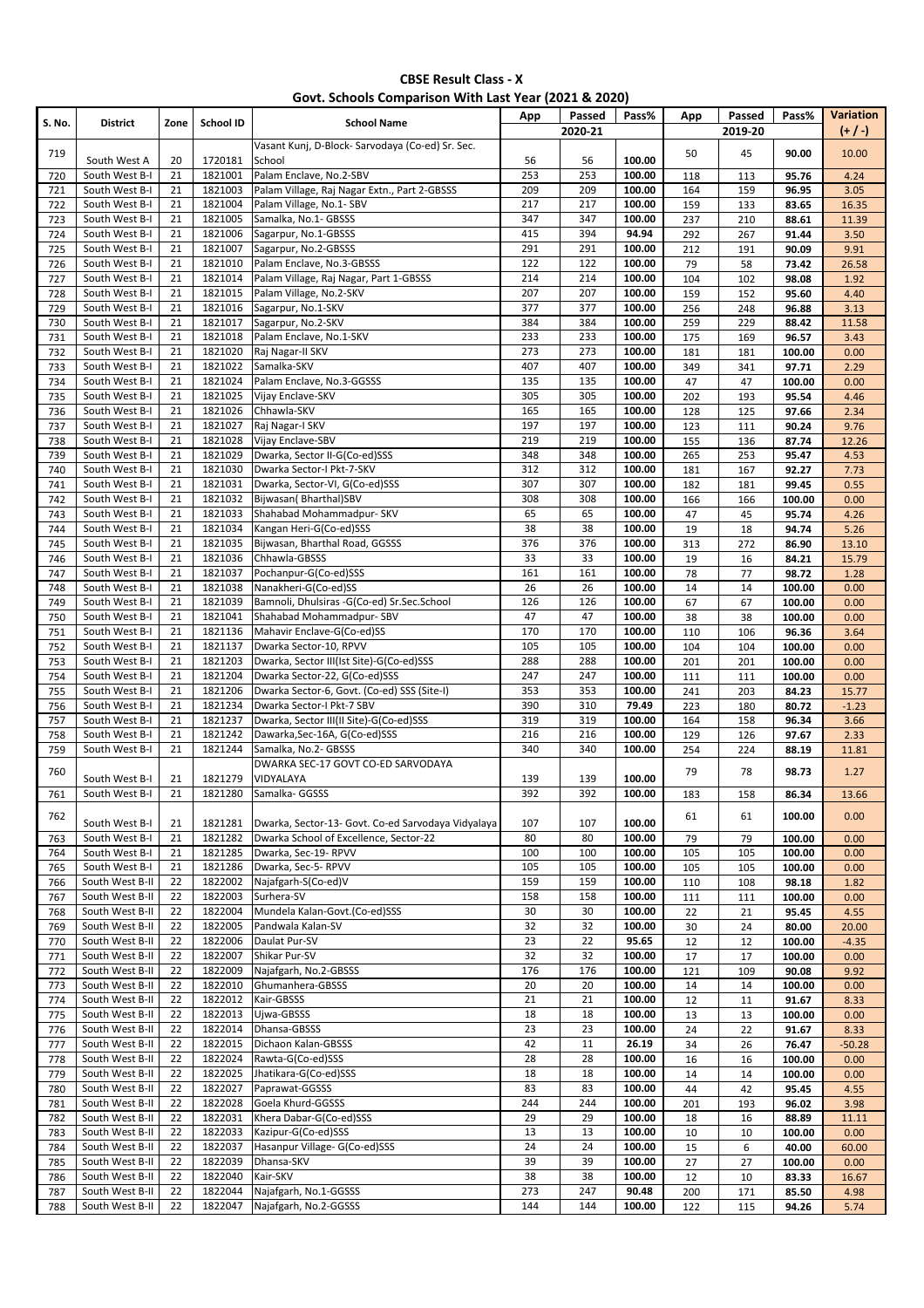| Govt. Schools Comparison With Last Year (2021 & 2020) |                                    |          |                    |                                                                                                    |            |            |                  |            |            |                 |                 |
|-------------------------------------------------------|------------------------------------|----------|--------------------|----------------------------------------------------------------------------------------------------|------------|------------|------------------|------------|------------|-----------------|-----------------|
| <b>S. No.</b>                                         | <b>District</b>                    | Zone     | School ID          | <b>School Name</b>                                                                                 | App        | Passed     | Pass%            | App        | Passed     | Pass%           | Variation       |
|                                                       |                                    |          |                    |                                                                                                    |            | 2020-21    |                  |            | 2019-20    |                 | $(+ / )$        |
| 789                                                   | South West B-II<br>South West B-II | 22<br>22 | 1822048<br>1822050 | Ujwa-GGSSS                                                                                         | 21<br>30   | 21<br>30   | 100.00<br>100.00 | 22         | 22         | 100.00          | 0.00            |
| 790<br>791                                            | South West B-II                    | 22       | 1822051            | Dichaon Kalan-GGSSS<br>Ghumanhera-SV                                                               | 48         | 48         | 100.00           | 38<br>26   | 37<br>26   | 97.37<br>100.00 | 2.63<br>0.00    |
| 792                                                   | South West B-II                    | 22       | 1822055            | Jaffarpur Kalan-S(Co-ed)V                                                                          | 155        | 155        | 100.00           | 85         | 85         | 100.00          | 0.00            |
| 793                                                   | South West B-II                    | 22       | 1822056            | Khaira-GGSSS                                                                                       | 84         | 84         | 100.00           | 58         | 58         | 100.00          | 0.00            |
| 794                                                   | South West B-II                    | 22       | 1822057            | Najafgarh, No.3-GBSSS                                                                              | 196        | 196        | 100.00           | 172        | 155        | 90.12           | 9.88            |
| 795                                                   | South West B-II                    | 22       | 1822058            | Pandawala Khurd-GGSSS                                                                              | 49         | 49         | 100.00           | 19         | 19         | 100.00          | 0.00            |
| 796                                                   | South West B-II                    | 22       | 1822059            | Malikpur-G(Co-ed)SSS                                                                               | 53         | 53         | 100.00           | 20         | 19         | 95.00           | 5.00            |
| 797                                                   | South West B-II<br>South West B-II | 22<br>22 | 1822060<br>1822061 | Najafgarh, No.3-GGSSS<br>Najafgarh, Dharampura-SKV                                                 | 243<br>140 | 243<br>140 | 100.00<br>100.00 | 149        | 133        | 89.26<br>100.00 | 10.74<br>0.00   |
| 798<br>799                                            | South West B-II                    | 22       | 1822063            | Najafgarh, No.1-GBSSS                                                                              | 170        | 170        | 100.00           | 100<br>159 | 100<br>111 | 69.81           | 30.19           |
| 800                                                   | South West B-II                    | 22       | 1822064            | Khaira-GBSSS                                                                                       | 70         | 70         | 100.00           | 82         | 75         | 91.46           | 8.54            |
| 801                                                   | South West B-II                    | 22       | 1822065            | Najafgarh, Jharoda Kalan-GBSSS                                                                     | 160        | 160        | 100.00           | 119        | 119        | 100.00          | 0.00            |
| 802                                                   | South West B-II                    | 22       | 1822066            | Najafgarh, Jharoda Kalan-GGSSS                                                                     | 150        | 150        | 100.00           | 121        | 108        | 89.26           | 10.74           |
| 803                                                   | South West B-II                    | 22       | 1822176            | Deendar Pur-Sarvodaya Kanya Vidalaya                                                               | 173        | 173        | 100.00           | 122        | 118        | 96.72           | 3.28            |
| 804                                                   | South West B-II                    | 22       | 1822177            | Najafgarh Stadium-GGSSS                                                                            | 229        | 228        | 99.56            | 192        | 181        | 94.27           | 5.29            |
| 805                                                   | South West B-II                    | 22       | 1822178            | Mitraon-G(Co-ed)SSS                                                                                | 49         | 49         | 100.00           | 33         | 28         | 84.85           | 15.15           |
| 806<br>807                                            | South West B-II<br>South West B-II | 22<br>22 | 1822245<br>1822247 | Nangli Sakrawati Village-GGSS<br>Deendar Pur - SBV                                                 | 203<br>137 | 203<br>137 | 100.00<br>100.00 | 336<br>101 | 202<br>97  | 60.12<br>96.04  | 39.88<br>3.96   |
| 808                                                   | South West B-II                    | 22       | 1822249            | Najafgarh-GBSSS(Stadium)                                                                           | 128        | 128        | 100.00           | 98         | 94         | 95.92           | 4.08            |
| 809                                                   | South West B-II                    | 22       | 1822257            | Goela Khurd-GBSSS                                                                                  | 278        | 278        | 100.00           | 172        | 155        | 90.12           | 9.88            |
| 810                                                   | South West B-II                    | 22       | 1822258            | Najafgarh, Dharampura-GBSSS                                                                        | 211        | 211        | 100.00           | 154        | 120        | 77.92           | 22.08           |
| 811                                                   | South West B-II                    | 22       | 1822262            | Dichaon Kalan- G Coed SV                                                                           | 224        | 224        | 100.00           | 139        | 138        | 99.28           | 0.72            |
| 812                                                   | South West B-II                    | 22       | 1822263            | Paprawat- GBSSS                                                                                    | 78         | 78         | 100.00           | 54         | 50         | 92.59           | 7.41            |
| 813                                                   | South West B-II                    | 22       | 1822301            | Nangli Sakrawati Village- GBSS                                                                     | 242        | 240        | 99.17            | <b>NA</b>  | <b>NA</b>  | <b>NA</b>       | #VALUE!         |
| 814                                                   | South                              | 24       | 1923003            | Jonapur- Baba Neem Karoli, SKV                                                                     | 155        | 155        | 100.00           | 111        | 109        | 98.20           | 1.80            |
| 815                                                   | South                              | 23       | 1923004            | Mehrauli Qutab, Sarvodaya Bal Sr. Sec. Vidyalaya<br>Dr. Ambedkar Nagar, Sector IV, No.1- SBV (Yogi | 183        | 183        | 100.00           | 49         | 49         | 100.00          | 0.00            |
| 816                                                   | South                              | 23       | 1923005            | Arvind)                                                                                            | 265        | 265        | 100.00           | 224        | 208        | 92.86           | 7.14            |
| 817                                                   | South                              | 23       | 1923008            | Dr. Ambedkar Nagar, Sector IV, No.1-GBSSS                                                          | 40         | 40         | 100.00           | 40         | 36         | 90.00           | 10.00           |
| 818                                                   | South                              | 23       | 1923009            | Dr. Ambedkar Nagar, Sector IV, No.2-GBSSS                                                          | 45         | 45         | 100.00           | 46         | 44         | 95.65           | 4.35            |
| 819                                                   | South                              | 23       | 1923010            | Malviya Nagar-GBSSS                                                                                | 247        | 246        | 99.60            | 131        | 82         | 62.60           | 37.00           |
| 820                                                   |                                    |          |                    | Dr. Ambedkar Nagar, Sector V-GBSSS (Shaheed                                                        |            |            |                  | 74         | 73         | 98.65           | 1.35            |
|                                                       | South                              | 23       | 1923011            | Anushuya Prasad)                                                                                   | 136        | 136        | 100.00           |            |            |                 |                 |
| 821                                                   | South                              | 23       | 1923012            | Chirag Delhi-GBSSS                                                                                 | 143        | 143        | 100.00           | 97         | 86         | 88.66           | 11.34           |
| 822<br>823                                            | South<br>South                     | 23<br>24 | 1923013<br>1923014 | Begumpur-GBSSS<br>Fatehpur Beri-SBV                                                                | 87<br>298  | 87<br>298  | 100.00<br>100.00 | 97<br>226  | 69<br>183  | 71.13<br>80.97  | 28.87<br>19.03  |
| 824                                                   | South                              | 24       | 1923015            | Mehrauli, No.2-GBSSS                                                                               | 72         | 66         | 91.67            | 78         | 66         | 84.62           | 7.05            |
| 825                                                   | South                              | 23       | 1923016            | Dr. Ambedkar Nagar, Sector V, No.1-GBSS                                                            | 67         | 67         | 100.00           | 64         | 61         | 95.31           | 4.69            |
| 826                                                   | South                              | 23       | 1923017            | Dr. Ambedkar Nagar, Sector-1, Tigri- GBSSS                                                         | 118        | 118        | 100.00           | 65         | 64         | 98.46           | 1.54            |
| 827                                                   | South                              | 24       | 1923018            | Deoli-GBSSS                                                                                        | 630        | 579        | 91.90            | 359        | 336        | 93.59           | $-1.69$         |
| 828                                                   | South                              | 23       | 1923019            | Dr. Ambedkar Nagar, Sector IV-SBV                                                                  | 157        | 157        | 100.00           | 84         | 83         | 98.81           | 1.19            |
| 829                                                   | South                              | 24       | 1923020            | Khanpur, No.1-GBSSS                                                                                | 216        | 203        | 93.98            | 139        | 133        | 95.68           | $-1.70$         |
| 830                                                   | South<br>South                     | 23<br>24 | 1923021<br>1923023 | Hauz Rani-GBSSS<br>Dera- GGSSS                                                                     | 78<br>49   | 78<br>49   | 100.00<br>100.00 | 54         | 35         | 64.81           | 35.19           |
| 831<br>832                                            | South                              | 24       | 1923026            | Bhatti Mines-G(Co-ed)SSS                                                                           | 429        | 429        | 100.00           | 35<br>177  | 35<br>123  | 100.00<br>69.49 | 0.00<br>30.51   |
| 833                                                   | South                              | 24       | 1923027            | Sangam Vihar-GBSSS                                                                                 | 556        | 551        | 99.10            | 437        | 209        | 47.83           | 51.27           |
| 834                                                   | South                              | 24       | 1923031            | Neb Sarai-G(Co-ed)SS                                                                               | 315        | 315        | 100.00           | 150        | 108        | 72.00           | 28.00           |
| 835                                                   | South                              | 24       | 1923033            | Maidan Garhi-G(Co-ed)SS                                                                            | 203        | 203        | 100.00           | 116        | 96         | 82.76           | 17.24           |
| 836                                                   |                                    |          |                    | Ishani Govt. Sarvodaya Kanya Vidyalaya G-BLOCK                                                     |            |            |                  | 252        | 221        | 87.70           | 12.30           |
|                                                       | South                              | 23       | 1923036            | <b>SAKET</b>                                                                                       | 359        | 359        | 100.00           |            |            |                 |                 |
| 837                                                   | South                              | 23       | 1923037            | Chirag Delhi-SKV                                                                                   | 196        | 196        | 100.00           | 129        | 129        | 100.00          | 0.00            |
| 838                                                   | South<br>South                     | 24<br>23 | 1923038<br>1923041 | Mehrauli Ramanujan-SKV<br>Hauz Rani-Sr.Sec.SKV (Raja RamMohan Roy)                                 | 191<br>131 | 191<br>131 | 100.00<br>100.00 | 117<br>98  | 104<br>78  | 88.89           | 11.11           |
| 839<br>840                                            | South                              | 24       | 1923042            | Deoli-SKV (Bachhan Prasad)                                                                         | 641        | 563        | 87.83            | 410        | 341        | 79.59<br>83.17  | 20.41<br>4.66   |
| 841                                                   | South                              | 23       | 1923044            | Dr. Ambedkar Nagar, Sector IV, No.1-GGSSS                                                          | 200        | 200        | 100.00           | 109        | 109        | 100.00          | 0.00            |
| 842                                                   | South                              | 23       | 1923045            | Dr. Ambedkar Nagar, Sector IV, No.2-GGSSS                                                          | 162        | 160        | 98.77            | 96         | 75         | 78.13           | 20.64           |
| 843                                                   | South                              | 23       | 1923046            | Malviya Nagar-SKV                                                                                  | 219        | 212        | 96.80            | 164        | 151        | 92.07           | 4.73            |
| 844                                                   | South                              | 23       | 1923047            | Dr. Ambedkar Nagar, Sector V-GGSSS                                                                 | 209        | 209        | 100.00           | 124        | 120        | 96.77           | 3.23            |
| 845                                                   | South                              | 24       | 1923048            | Chattarpur-GGSSS                                                                                   | 500        | 500        | 100.00           | 350        | 296        | 84.57           | 15.43           |
| 846                                                   | South                              | 23       | 1923050            | Dr. Ambedkar Nagar, Sector V, No.2-GGSSS                                                           | 254        | 231        | 90.94            | 113        | 69         | 61.06           | 29.88           |
| 847                                                   | South<br>South                     | 23<br>24 | 1923051<br>1923052 | Lado Sarai-GGSS<br>Sangam Vihar-GGSSS                                                              | 79<br>693  | 79<br>667  | 100.00<br>96.25  | 66         | 49         | 74.24           | 25.76           |
| 848<br>849                                            | South                              | 23       | 1923055            | Pushp Vihar, M.B.Road-GGSSS                                                                        | 263        | 263        | 100.00           | 474<br>168 | 457<br>153 | 96.41<br>91.07  | $-0.17$<br>8.93 |
| 850                                                   | South                              | 23       | 1923056            | Saket, Block J-SBV (Vir Chander Singh Garhwali)                                                    | 545        | 545        | 100.00           | 258        | 230        | 89.15           | 10.85           |
| 851                                                   | South                              | 23       | 1923057            | Begumpur, MMTC/STC Colony-SKV                                                                      | 86         | 86         | 100.00           | 49         | 49         | 100.00          | 0.00            |
| 852                                                   | South                              | 23       | 1923058            | Pushp Vihar, M.B.Road-GBSSS                                                                        | 196        | 196        | 100.00           | 148        | 134        | 90.54           | 9.46            |
| 853                                                   | South                              | 24       | 1923059            | Fatehpur Beri-SKV (Priya Darshani)                                                                 | 419        | 419        | 100.00           | 246        | 198        | 80.49           | 19.51           |
| 854                                                   | South                              | 23       | 1923060            | Dr. Ambedkar Nagar, Sector IV, No.3-GGSSS                                                          | 177        | 177        | 100.00           | 176        | 157        | 89.20           | 10.80           |
| 855                                                   | South                              | 24       | 1923061            | Sultanpur-SKV                                                                                      | 199        | 199        | 100.00           | 129        | 129        | 100.00          | 0.00            |
| 856                                                   | South                              | 24       | 1923062            | Khanpur-SKV (Hakikat Rai)                                                                          | 172        | 172        | 100.00           | 105        | 101        | 96.19           | 3.81            |
| 857                                                   | South                              | 24<br>24 | 1923063<br>1923064 | AYA NAGAR-SKV                                                                                      | 364<br>85  | 364<br>85  | 100.00<br>100.00 | 277        | 271        | 97.83           | 2.17            |
| 858                                                   | South                              |          |                    | Mandi Village - SKV                                                                                |            |            |                  | 65         | 65         | 100.00          | 0.00            |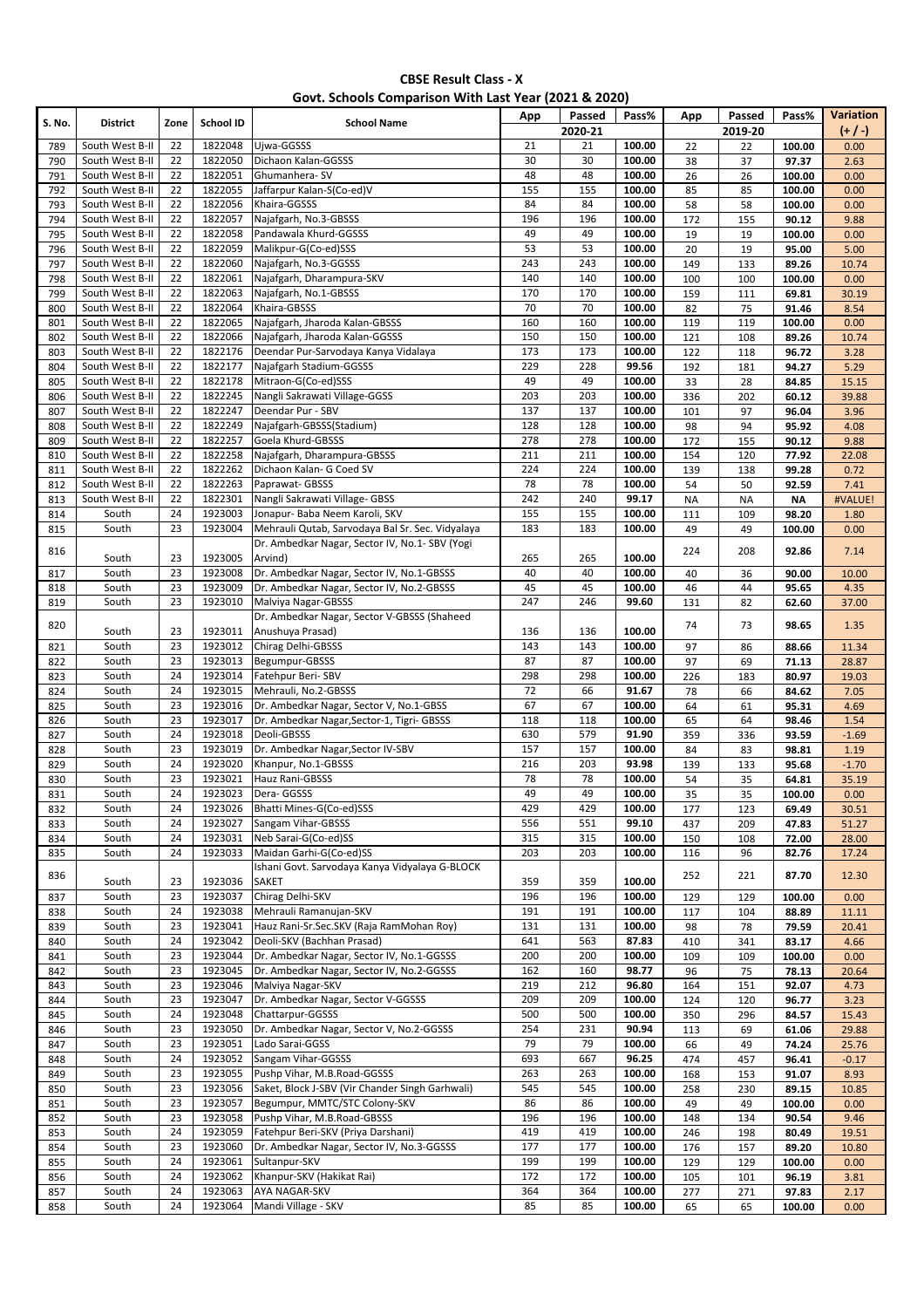### **Govt. Schools Comparison With Last Year (2021 & 2020)**

| S. No.     | <b>District</b>          | Zone            | School ID          | <b>School Name</b>                                                                    | App        | Passed         | Pass%            | App        | Passed     | Pass%          | Variation      |
|------------|--------------------------|-----------------|--------------------|---------------------------------------------------------------------------------------|------------|----------------|------------------|------------|------------|----------------|----------------|
|            |                          |                 | 1923065            |                                                                                       | 129        | 2020-21<br>129 |                  |            | 2019-20    |                | $(+/-)$        |
| 859<br>860 | South<br>South           | 23<br>23        | 1923066            | Dr. Ambedkar Nagar, Sector IV, No.3-GBSSS<br>Dr. Ambedkar Nagar, Sector V, No.3-GBSSS | 95         | 95             | 100.00<br>100.00 | 115<br>105 | 85<br>104  | 73.91<br>99.05 | 26.09<br>0.95  |
| 861        | South                    | 23              | 1923068            | Saket, Block G-GBSSS                                                                  | 161        | 161            | 100.00           | 80         | 33         | 41.25          | 58.75          |
| 862        | South                    | 24              | 1923069            | Khanpur, No.2-GBSS                                                                    | 188        | 134            | 71.28            | 181        | 130        | 71.82          | $-0.55$        |
| 863        | South                    | 24              | 1923070            | Mehrauli, No.3-GBSS                                                                   | 147        | 147            | 100.00           | 81         | 76         | 93.83          | 6.17           |
| 864        | South                    | 23              | 1923071            | Pushp Vihar, M.B.Road-SKV                                                             | 222        | 222            | 100.00           | 148        | 144        | 97.30          | 2.70           |
| 865        | South                    | 23              | 1923072            | Begumpur, MMTC/STC Colony-GGSS                                                        | 50         | 50             | 100.00           | 37         | 37         | 100.00         | 0.00           |
| 866        | South                    | 23              | 1923078            | Dr. Ambedkar Nagar, Sector V, No.1-GGSS                                               | 93         | 93             | 100.00           | 72         | 57         | 79.17          | 20.83          |
| 867        | South                    | 24              | 1923079            | Mehrauli, No.2- SKV                                                                   | 281        | 281            | 100.00           | 134        | 127        | 94.78          | 5.22           |
| 868        | South                    | 23              | 1923080            | Dr. Ambedkar Nagar, Tigri- GGSSS                                                      | 211        | 211            | 100.00           | 143        | 140        | 97.90          | 2.10           |
| 869        | South                    | 24              | 1923081            | Chattarpur, Acharya Tulsi SBV                                                         | 469        | 469            | 100.00           | 228        | 211        | 92.54          | 7.46           |
| 870        | South East               | 29              | 1923346            | Sangam Vihar, J-Block- SKV                                                            | 591        | 447            | 75.63            | 513        | 350        | 68.23          | 7.41           |
| 871        |                          |                 |                    | Dr. Ambedkar Nagar, Sector-V(Dashinpuri Extension)-                                   |            |                |                  | 116        | 113        | 97.41          | 0.92           |
|            | South                    | 23              | 1923351            | <b>SV</b>                                                                             | 240        | 236            | 98.33            |            |            |                |                |
| 872        | South                    | 24              | 1923354            | GBSSS, AYA NAGAR                                                                      | 331        | 331            | 100.00           | 204        | 186        | 91.18          | 8.82           |
| 873        | South                    | 24              | 1923355            | Sultanpur-GBSSS                                                                       | 154        | 154            | 100.00           | 150        | 96         | 64.00          | 36.00          |
| 874        | South East               | 29              | 1923357            | Sangam Vihar, J-Block - SBV                                                           | 504        | 459            | 91.07            | 455        | 244        | 53.63          | 37.45          |
| 875        | South                    | 24              | 1923358            | Mandi Village- GBSSS                                                                  | 89         | 83             | 93.26            | 39         | 38         | 97.44          | $-4.18$        |
| 876        | South                    | 24              | 1923359            | Jonapur - SBV                                                                         | 116        | 116            | 100.00           | 91         | 73         | 80.22          | 19.78          |
| 877        | South                    | 24<br>23        | 1923360<br>1923393 | Dera-GBSSS                                                                            | 54<br>138  | 54<br>138      | 100.00           | 39         | 35         | 89.74          | 10.26          |
| 878        | South<br>South East      | 25              | 1924001            | Dr. Ambedkar Nagar, Sector IV, No.2- SBV<br>Sriniwaspuri-SBV (Govind Ballabh Pant)    | 99         | 78             | 100.00<br>78.79  | 58         | 58         | 100.00         | 0.00           |
| 879<br>880 | South East               | 25              | 1924003            | Ali Ganj-SV                                                                           | 109        | 109            | 100.00           | 67<br>64   | 36<br>57   | 53.73<br>89.06 | 25.06<br>10.94 |
| 881        | South East               | 25              | 1924004            | Jangpura-GBSSS                                                                        | 64         | 64             | 100.00           | 32         | 28         | 87.50          | 12.50          |
| 882        | South East               | 25              | 1924005            | Hari Nagar Ashram-GBSSS                                                               | 133        | 133            | 100.00           | 43         | 41         | 95.35          | 4.65           |
| 883        | South East               | 25              | 1924009            | Sadiq Nagar-SBV                                                                       | 96         | 96             | 100.00           | 71         | 69         | 97.18          | 2.82           |
| 884        | South East               | $\overline{25}$ | 1924014            | Defence Colony, Varun Marg-GBSSS                                                      | 35         | 35             | 100.00           | 51         | 36         | 70.59          | 29.41          |
| 885        | South East               | 25              | 1924018            | Sarai Kale Khan-GBSS                                                                  | 54         | 54             | 100.00           | 45         | 21         | 46.67          | 53.33          |
|            |                          |                 |                    | GEORGI STOIKOV RAKOVSKI SARVODAYA KANYA                                               |            |                |                  |            |            |                |                |
| 886        | South East               | 25              | 1924023            | VIDYALAYA C-BLOCK DEFENCE COLONY                                                      | 100        | 100            | 100.00           | 55         | 55         | 100.00         | 0.00           |
| 887        | South East               | 25              | 1924025            | Defence Colony, Block A- SN SKV                                                       | 169        | 169            | 100.00           | 109        | 89         | 81.65          | 18.35          |
| 888        | South East               | $\overline{25}$ | 1924027            | East of Kailash, No.2-SKV                                                             | 144        | 144            | 100.00           | 95         | 90         | 94.74          | 5.26           |
| 889        | South East               | 25              | 1924031            | Sriniwaspuri-GGSSS                                                                    | 176        | 176            | 100.00           | 124        | 122        | 98.39          | 1.61           |
| 890        | South East               | $\overline{25}$ | 1924032            | East of Kailash, No.1-GGSSS                                                           | 201        | 200            | 99.50            | 144        | 139        | 96.53          | 2.97           |
| 891        | South East               | 25              | 1924033            | Andrews Ganj-SKV                                                                      | 133        | 133            | 100.00           | 83         | 68         | 81.93          | 18.07          |
| 892        | South East               | 25              | 1924037            | Jungpura-SKV (Kamla Nehru)                                                            | 136        | 136            | 100.00           | 105        | 45         | 42.86          | 57.14          |
| 893        | South East               | 25              | 1924038            | <b>INA Colony-RPVV</b>                                                                | 98         | 98             | 100.00           | 101        | 97         | 96.04          | 3.96           |
| 894        |                          |                 |                    |                                                                                       |            |                |                  | 113        | 85         | 75.22          | 24.78          |
|            | South East               | 25              | 1924039            | Kidwai Nagar- Sarvodaya Vidyalaya (Rani Durgawati)                                    | 148        | 148            | 100.00           |            |            |                |                |
| 895        | South East               | 25              | 1924041            | Nehru Nagar-G(Co-ed)SSS                                                               | 114        | 114            | 100.00           | 69         | 68         | 98.55          | 1.45           |
| 896        | South East               | 25              | 1924042            | Garhi, Jharia Maria-GBSS                                                              | 76         | 76             | 100.00           | 71         | 41         | 57.75          | 42.25          |
| 897        | South East               | 25              | 1924043            | Hari Nagar Ashram-SKV                                                                 | 158        | 158            | 100.00           | 122        | 91         | 74.59          | 25.41          |
| 898        | South East               | 25              | 1924044            | Jungpura-S(Co-ed)V                                                                    | 49         | 49             | 100.00           | 62         | 49         | 79.03          | 20.97          |
| 899        | South East<br>South East | 29<br>25        | 1925002<br>1925003 | Noor Nagar-SBV<br>Chirag Enclave-S(Co-ed)V (Kautilya)                                 | 391<br>474 | 347<br>474     | 88.75<br>100.00  | 245        | 168        | 68.57          | 20.18          |
| 900        |                          |                 |                    |                                                                                       |            |                |                  | 242        | 239        | 98.76          | 1.24           |
| 901        | South East               | 25              | 1925005            | New Friends Colony-GBSSS (Chander Shekhar Azad)                                       | 288        | 286            | 99.31            | 243        | 139        | 57.20          | 42.10          |
| 902        | South East               | 29              | 1925006            | Madanpur Khadar- GBSSS (Rama Krishna)                                                 | 374        | 364            | 97.33            | 190        | 171        | 90.00          | 7.33           |
| 903        | South East               | 29              | 1925007            | Tuglakabad Extn.-SBV (Sardar Vallabhbhai Patel)                                       | 206        | 204            | 99.03            | 132        | 125        | 94.70          | 4.33           |
| 904        | South East               | 29              | 1925009            | Molar Band, No.1- SBV                                                                 | 913        | 913            | 100.00           | 567        | 558        | 98.41          | 1.59           |
| 905        | South East               | 29              | 1925011            | Kalkaji, No.2-GBSSS                                                                   | 118        | 118            | 100.00           | 88         | 64         | 72.73          | 27.27          |
| 906        | South East               | 29              | 1925012            | Kalkaji, Block G-GBSSS                                                                | 66         | 66             | 100.00           | 88         | 70         | 79.55          | 20.45          |
| 907        | South East               | 29              | 1925014            | Tuglakabad Village- SBV                                                               | 222        | 222            | 100.00           | 180        | 123        | 68.33          | 31.67          |
| 908        | South East               | 29              | 1925015            | Badarpur, No.1-GBSSS                                                                  | 389        | 389            | 100.00           | 303        | 274        | 90.43          | 9.57           |
| 909        | South East               | 29              | 1925016            | Kalkaji, DDA Flats, Phase II-GBSSS                                                    | 150        | 149            | 99.33            | 119        | 115        | 96.64          | 2.69           |
| 910        | South East               | 29              | 1925017            | Tuglakabad, Railway Colony-SBV                                                        | 526        | 394            | 74.90            | 509        | 282        | 55.40          | 19.50          |
| 911        | South East               | 29              | 1925020            | Tuglakabad Extn., No.2-GBSSS                                                          | 180        | 177            | 98.33            | 129        | 105        | 81.40          | 16.94          |
| 912        | South East               | 29              | 1925024            | Kalkaji, DDA Flats, Phase II-GBSS                                                     | 85         | 85             | 100.00           | 72         | 42         | 58.33          | 41.67          |
| 913        | South East               | 29              | 1925027            | Tekhand - GGSSS                                                                       | 530        | 530            | 100.00           | 186        | 147        | 79.03          | 20.97          |
| 914        | South East               | 25              | 1925029            | Kalkaji, No.1-SKV (Veer Savarkar)                                                     | 315        | 315            | 100.00           | 192        | 185        | 96.35          | 3.65           |
| 915        | South East               | 29              | 1925031            | Tuglakabad, Railway Colony-SKV (Rani Jhansi)                                          | 517        | 517            | 100.00           | 392        | 380        | 96.94          | 3.06           |
| 916        | South                    | 23              | 1925032            | Green Park Extn.-SKV (Gargi)                                                          | 154        | 154            | 100.00           | 102        | 100        | 98.04          | 1.96           |
| 917        | South East               | 25              | 1925033            | New Friends Colony-SKV                                                                | 215        | 215            | 100.00           | 195        | 166        | 85.13          | 14.87          |
| 918        | South East               | 29              | 1925035            | Noor Nagar-SKV                                                                        | 292        | 292            | 100.00           | 242        | 203        | 83.88          | 16.12          |
| 919        | South East               | 29              | 1925037<br>1925038 | Molar Band, No. 1- SKV                                                                | 1177       | 1177           | 100.00<br>100.00 | 704        | 632        | 89.77          | 10.23          |
| 920        | South East               | 29<br>29        | 1925039            | Kalkaji, No.2-SKV<br>Kalkaji, No.3-GGSSS                                              | 166<br>196 | 166<br>196     | 100.00           | 107        | 94         | 87.85          | 12.15          |
| 921<br>922 | South East<br>South East | 29              | 1925040            | Tuglakabad Village-SKV                                                                | 371        | 371            | 100.00           | 208<br>244 | 194<br>206 | 93.27<br>84.43 | 6.73           |
| 923        | South East               | 29              | 1925041            | Kalkaji, DDA Flats, Phase II-GGSSS                                                    | 101        | 101            | 100.00           | 69         | 59         | 85.51          | 15.57<br>14.49 |
| 924        | South East               | 29              | 1925042            | Badarpur, No.1-GGSSS                                                                  | 394        | 394            | 100.00           | 204        | 194        | 95.10          | 4.90           |
| 925        | South East               | 29              | 1925045            | Kalkaji, DDA Flats, Phase II-GGSS                                                     | 189        | 189            | 100.00           | 129        | 116        | 89.92          | 10.08          |
| 926        | South East               | 29              | 1925046            | Tuglakabad, Railway Colony, No.2-GGSSS                                                | 517        | 517            | 100.00           | 372        | 335        | 90.05          | 9.95           |
| 927        | South East               | 29              | 1925048            | Tuglakabad Extn.-GGSS                                                                 | 201        | 201            | 100.00           | 120        | 117        | 97.50          | 2.50           |
|            |                          |                 |                    |                                                                                       |            |                |                  |            |            |                |                |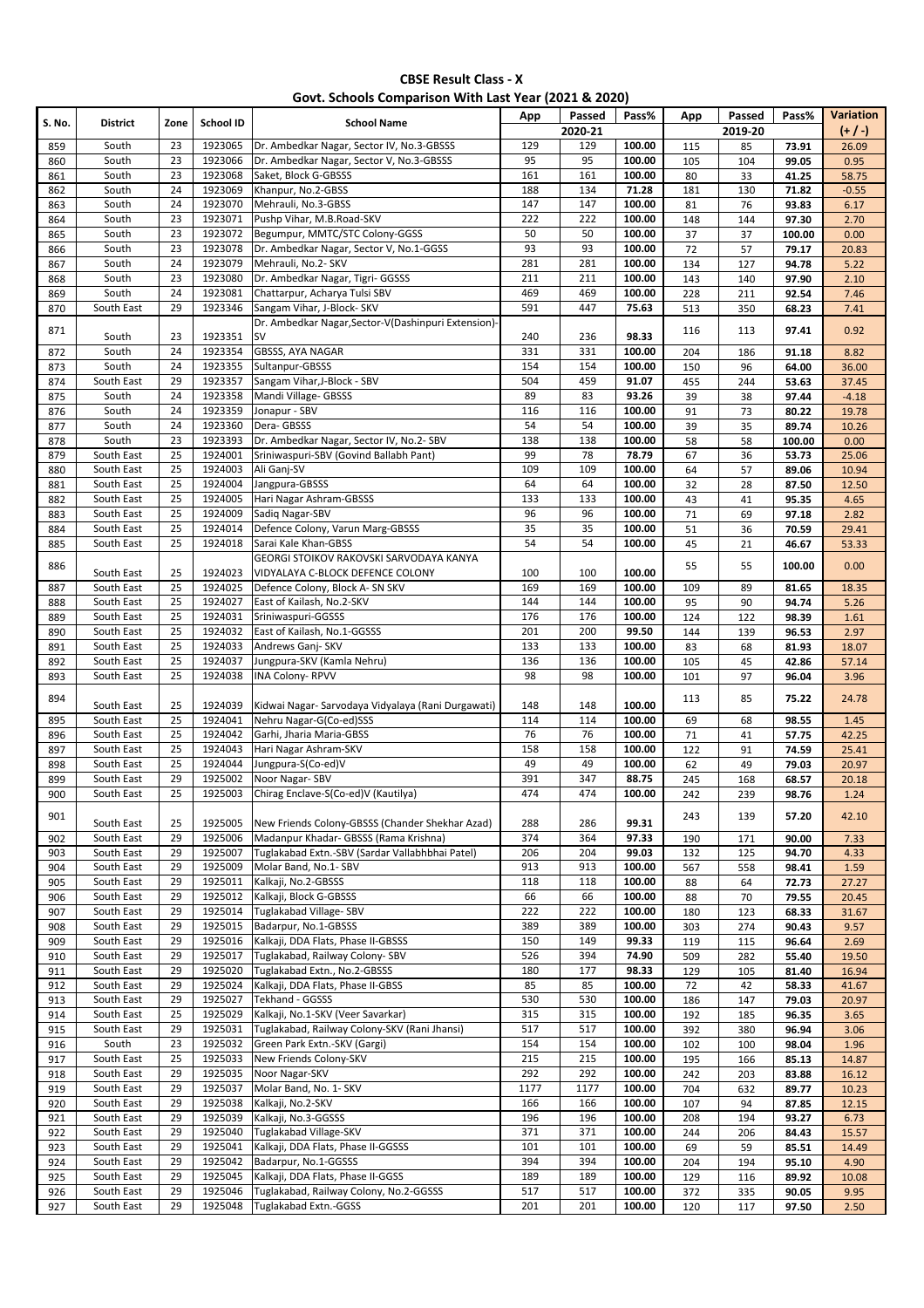|  |  | Govt. Schools Comparison With Last Year (2021 & 2020) |
|--|--|-------------------------------------------------------|
|--|--|-------------------------------------------------------|

| S. No. | <b>District</b> | Zone     | School ID          | <b>School Name</b>                                      | App                   | Passed<br>2020-21     | Pass%            | App | Passed<br>2019-20 | Pass%  | Variation<br>$(+ / )$ |
|--------|-----------------|----------|--------------------|---------------------------------------------------------|-----------------------|-----------------------|------------------|-----|-------------------|--------|-----------------------|
| 928    | South East      | 25       | 1925049            | Joga Bai-SKV                                            | 394                   | 394                   | 100.00           | 240 | 180               | 75.00  | 25.00                 |
| 929    | South East      | 29       | 1925050            | <b>Molar Band-GBSSS</b>                                 | 492                   | 492                   | 100.00           | 353 | 335               | 94.90  | 5.10                  |
| 930    | South East      | 29       | 1925051            | Badarpur, No.2-GBSSS                                    | 411                   | 411                   | 100.00           | 367 | 295               | 80.38  | 19.62                 |
| 931    | South East      | 25       | 1925052            | Joga Bai-GBSSS                                          | 295                   | 284                   | 96.27            | 207 | 101               | 48.79  | 47.48                 |
| 932    | South East      | 29       | 1925053            | Molar Band, No.2- GGSSS                                 | 575                   | 568                   | 98.78            | 331 | 320               | 96.68  | 2.11                  |
| 933    | South East      | 29       | 1925054            | Badarpur, No.2-GGSSS                                    | 323                   | 323                   | 100.00           | 165 | 155               | 93.94  | 6.06                  |
| 934    | South East      | 29       | 1925055            | Chitranjan Park-GBSSS                                   | 187                   | 131                   | 70.05            | 145 | 96                | 66.21  | 3.85                  |
| 935    | South East      | 29       | 1925056            | Tughlakabad Extn.-SBV                                   | 364                   | 363                   | 99.73            | 275 | 247               | 89.82  | 9.91                  |
| 936    | South East      | 29       | 1925057            | Molar Band, No.2-GBSSS                                  | 445                   | 445                   | 100.00           | 314 | 211               | 67.20  | 32.80                 |
| 937    | South East      | 29       | 1925058            | Tughlakabad, Railway Colony, No.2-GBSSS                 | 251                   | 227                   | 90.44            | 195 | 159               | 81.54  | 8.90                  |
| 938    |                 |          |                    |                                                         |                       |                       |                  | 146 | 141               | 96.58  | 3.42                  |
|        | South East      | 25       | 1925059            | Lajpat Nagar, Ring Road-SBV (Shaheed Hemu Kalani)       | 194                   | 194                   | 100.00           |     |                   |        |                       |
| 939    | South East      | 29       | 1925060            | Chitranian Park-SKV (Shyama Prasad Mukherjee)           | 203                   | 203                   | 100.00           | 140 | 109               | 77.86  | 22.14                 |
| 940    | South East      | 29       | 1925061            | Tughlakabad Extn., No.1-SKV (Aruna Asif Ali)            | 347                   | 347                   | 100.00           | 207 | 185               | 89.37  | 10.63                 |
| 941    | South East      | 29       | 1925062            | Madanpur Khadar- SKV                                    | 453                   | 453                   | 100.00           | 362 | 280               | 77.35  | 22.65                 |
| 942    | South East      | 29       | 1925190            | Molar Band-GGSSS No. 3                                  | 762                   | 762                   | 100.00           | 439 | 415               | 94.53  | 5.47                  |
| 943    | South East      | 25       | 1925246            | Masjid Moth-Sarvodaya(Co-ed) Vidyalaya                  | 99                    | 99                    | 100.00           | 52  | 48                | 92.31  | 7.69                  |
| 944    | South East      | 29       | 1925247            | Badarpur, No.3-GBSSS                                    | 294                   | 294                   | 100.00           | 195 | 154               | 78.97  | 21.03                 |
| 945    | South East      | 29       | 1925248            | Badarpur, No.3-GGSSS                                    | 382                   | 382                   | 100.00           | 261 | 247               | 94.64  | 5.36                  |
| 946    | South East      | 29       | 1925249            | Tughlakabad Extn.-GBSSS No.3                            | 213                   | 200                   | 93.90            | 112 | 76                | 67.86  | 26.04                 |
| 947    | South East      | 29       | 1925250            | Tughlakabad Extn.-GGSSS No.2                            | 233                   | 232                   | 99.57            | 161 | 92                | 57.14  | 42.43                 |
| 948    | South           | 23       | 1925333            | Shahpur Jat-S(Co-Ed)V                                   | 137                   | 137                   | 100.00           | 71  | 63                | 88.73  | 11.27                 |
| 949    | South East      | 25       | 1925334            | Laipat Nagar-RPVV                                       | 106                   | 106                   | 100.00           | 96  | 96                | 100.00 | 0.00                  |
| 950    | South East      | 25       | 1925335            | LAJPAT NAGAR GOVT.(CO.ED)S.S.S                          | 134                   | 131                   | 97.76            | 61  | 58                | 95.08  | 2.68                  |
| 951    | South East      | 29       | 1925339            | Madanpur Khadar Extn. J.J.Colony GBSSS                  | 243                   | 242                   | 99.59            | 254 | 200               | 78.74  | 20.85                 |
| 952    | South East      | 29       | 1925340            | Madanpur Khadar Extn. J.J.Colony GGSSS                  | 330                   | 329                   | 99.70            | 306 | 208               | 67.97  | 31.72                 |
| 953    | South East      | 29       | 1925341            | HARKESH NAGAR GGSSS                                     | 405                   | 405                   | 100.00           | 272 | 194               | 71.32  | 28.68                 |
| 954    | South East      | 29       | 1925342            | HARKESH NAGAR GBSSS                                     | 364                   | 364                   | 100.00           | 334 | 158               | 47.31  | 52.69                 |
| 955    | South East      | 29       | 1925345            | Jasola Village, GGSSS                                   | 400                   | 400                   | 100.00           | 221 | 160               | 72.40  | 27.60                 |
| 956    | South East      | 29       | 1925353            | Jasola Village, GBSSS                                   | 419                   | 409                   | 97.61            | 229 | 191               | 83.41  | 14.21                 |
| 957    | South East      | 29       | 1925356            | Tekhand - GBSSS                                         | 367                   | 367                   | 100.00           | 215 | 114               | 53.02  | 46.98                 |
| 958    | South East      | 29       | 1925359            | Badarpur, Tajpur Pahari - GGSSS                         | 285                   | 285                   | 100.00           | 221 | 176               | 79.64  | 20.36                 |
| 959    | South East      | 29       | 1925360            | Badarpur, Tajpur Pahari - GBSSS                         | 238                   | 238                   | 100.00           | 215 | 122               | 56.74  | 43.26                 |
| 960    | South East      | 29       | 1925399            | Molar Band, No.3- GBSSS                                 | 469                   | 469                   | 100.00           | 316 | 198               | 62.66  | 37.34                 |
| 961    | South East      | 29       | 1925400            | Molar Band, No.4- GGSSS                                 | 628                   | 628                   | 100.00           | 337 | 292               | 86.65  | 13.35                 |
| 962    | South East      | 29       | 1925401            | Molar Band, No.1- GGSSS                                 | 391                   | 391                   | 100.00           | 324 | 283               | 87.35  | 12.65                 |
| 963    | South East      | 29       | 1925402            | Molar Band, No.2- SBV                                   | 631                   | 631                   | 100.00           | 393 | 340               | 86.51  | 13.49                 |
| 964    | South East      | 29       | 1925403            | Madanpur Khadar- GBSSS                                  | 152                   | 152                   | 100.00           | 80  | 60                | 75.00  | 25.00                 |
| 965    | South East      | 29       | 1925404            | Madanpur Khadar- GGSSS                                  | 328                   | 328                   | 100.00           | 185 | 145               | 78.38  | 21.62                 |
| 966    | South East      | 29       | 1925430            | Kalkaji School of Excellence                            | 80                    | 80                    | 100.00           | 80  | 80                | 100.00 | 0.00                  |
| 967    |                 |          |                    | Madanpur Khadar Extn., Phase-III- Govt. Co-ed           |                       |                       |                  | 73  | 73                | 100.00 | 0.00                  |
|        | South East      | 29       | 1925431            | Sarvodaya Vidyalaya                                     | 271                   | 271                   | 100.00           |     |                   |        |                       |
| 968    |                 |          |                    | Madanpur Khadar School of Excellence, J.J Colony,       |                       |                       |                  | 79  | 79                | 100.00 | 0.00                  |
|        | South East      | 29       | 1925432            | Phase-II                                                | 79                    | 79                    | 100.00           |     |                   |        |                       |
| 969    | New Delhi       | 26       | 2026002            | Kitchner Road-SV                                        | 99                    | 99                    | 100.00           | 46  | 46                | 100.00 | 0.00                  |
| 970    | New Delhi       | 26       | 2026003            | Pandara Road-GBSSS                                      | 29                    | 29                    | 100.00           | 26  | 26                | 100.00 | 0.00                  |
| 971    | New Delhi       | 26       | 2026004            | Pandara Road-SKV                                        | 50                    | 50                    | 100.00           | 35  | 27                | 77.14  | 22.86                 |
| 972    | South East      | 25       | 2026005            | Jor Bagh-SV                                             | 88                    | 88                    | 100.00           | 86  | 68                | 79.07  | 20.93                 |
| 973    | Central         | 27       | 2127001            | Rouse Avenue-SBV                                        | 132                   | 132                   | 100.00           | 74  | 74                | 100.00 | 0.00                  |
| 974    | Central         | 27       | 2127002            | Jama Masjid, No.1(Urdu Medium)-SBV                      | 113                   | 113                   | 100.00           | 66  | 66                | 100.00 | 0.00                  |
| 975    | Central         | 27       | 2127003            | Darya Ganj, Pataudi House-SBV                           | 66<br>$\overline{37}$ | 63<br>$\overline{37}$ | 95.45            | 67  | 26                | 38.81  | 56.65                 |
| 976    | Central         | 27       | 2127004            | Kamla Market, Zeenat Mahal-GBSSS                        |                       |                       | 100.00           | 28  | 16                | 57.14  | 42.86                 |
| 977    | Central         | 27       | 2127005            | Mata Sundri Road-GBSSS                                  | 42                    | 41                    | 97.62            | 32  | 25                | 78.13  | 19.49                 |
| 978    | Central         | 27       | 2127006            | Jama Masjid, No.2-GBSS                                  | 13                    | 13                    | 100.00           | 13  | 5                 | 38.46  | 61.54                 |
| 979    | Central         | 27       | 2127007            | Bela Road-GBSSS                                         | 28                    | 28                    | 100.00           | 24  | 16                | 66.67  | 33.33                 |
| 980    | Central         | 27       | 2127014            | Kamla Market, Zeenat Mahal-SKV No.1                     | 72                    | 70                    | 97.22            | 64  | 37                | 57.81  | 39.41                 |
| 981    | Central         | 27<br>27 | 2127015            | Mata Sundri Road-SKV                                    | 72                    | 68                    | 94.44            | 55  | 29                | 52.73  | 41.72                 |
| 982    | Central         | 27       | 2127016<br>2127017 | Dayanand Road-SKV                                       | 102                   | 91<br>110             | 89.22<br>100.00  | 62  | 57                | 91.94  | $-2.72$               |
| 983    | Central         |          |                    | Jama Masjid, No.2-SKV                                   | 110                   |                       |                  | 55  | 47                | 85.45  | 14.55                 |
| 984    | Central         | 27       | 2127018            | Ram Nagar, No.1-GGSSS                                   | 106                   | 106                   | 100.00           | 88  | $70\,$            | 79.55  | 20.45                 |
| 985    | Central         | 27<br>27 | 2127020<br>2127021 | Darya Ganj, Pataudi House-GGSSS<br>Bulbuli Khana-SKV    | 48<br>92              | 37<br>92              | 77.08            | 32  | 18                | 56.25  | 20.83                 |
| 986    | Central         |          |                    |                                                         |                       |                       | 100.00           | 79  | 72                | 91.14  | 8.86                  |
| 987    | Central         | 27       | 2127023<br>2127024 | Jama Masjid, Panama Building-GGSSS                      | 31                    | 30                    | 96.77<br>100.00  | 26  | 18                | 69.23  | 27.54                 |
| 988    | Central         | 27       |                    | Jama Masjid, No.1(Hindi Medium)-SKV                     | 82                    | 82                    |                  | 50  | 49                | 98.00  | 2.00                  |
| 989    | Central         | 27       | 2127025            | Chashma Building(Urdu Medium)-GGSSS                     | 53<br>53              | 53                    | 100.00           | 41  | 38                | 92.68  | 7.32                  |
| 990    | Central         | 27       | 2127026            | Bela Road-GGSSS                                         |                       | 53                    | 100.00           | 23  | 18                | 78.26  | 21.74                 |
| 991    | Central         | 27       | 2127027            | Kalan Mahal-GGSSS                                       | 37                    | 37                    | 100.00           | 34  | 34                | 100.00 | 0.00                  |
| 992    | Central         | 27       | 2127031            | Lambi Gali- GGSS                                        | 52                    | 52                    | 100.00           | 42  | 32                | 76.19  | 23.81                 |
| 993    | Central         | 27       | 2127179            | Lal Kuan, Zeenat Mahal, No.2-SKV                        | 70                    | 70                    | 100.00           | 29  | 29                | 100.00 | 0.00                  |
| 994    | Central         | 27       | 2127180<br>2128001 | Lal Kuan, No.1-GGSS                                     | 15<br>38              | 15<br>38              | 100.00<br>100.00 | 17  | 12                | 70.59  | 29.41                 |
| 995    | Central         | 28<br>28 | 2128002            | Paharganj-SBV<br>Jhandewalan, Plot 6-SBV (Asharfi Devi) | 45                    | 45                    | 100.00           | 27  | 11                | 40.74  | 59.26                 |
| 996    | Central         | 28       |                    | New Rohtak Road, 22-B Dev Nagar-GBSS                    |                       | 53                    |                  | 22  | 16                | 72.73  | 27.27                 |
| 997    | Central         |          | 2128006            |                                                         | 53                    |                       | 100.00           | 17  | 14                | 82.35  | 17.65                 |